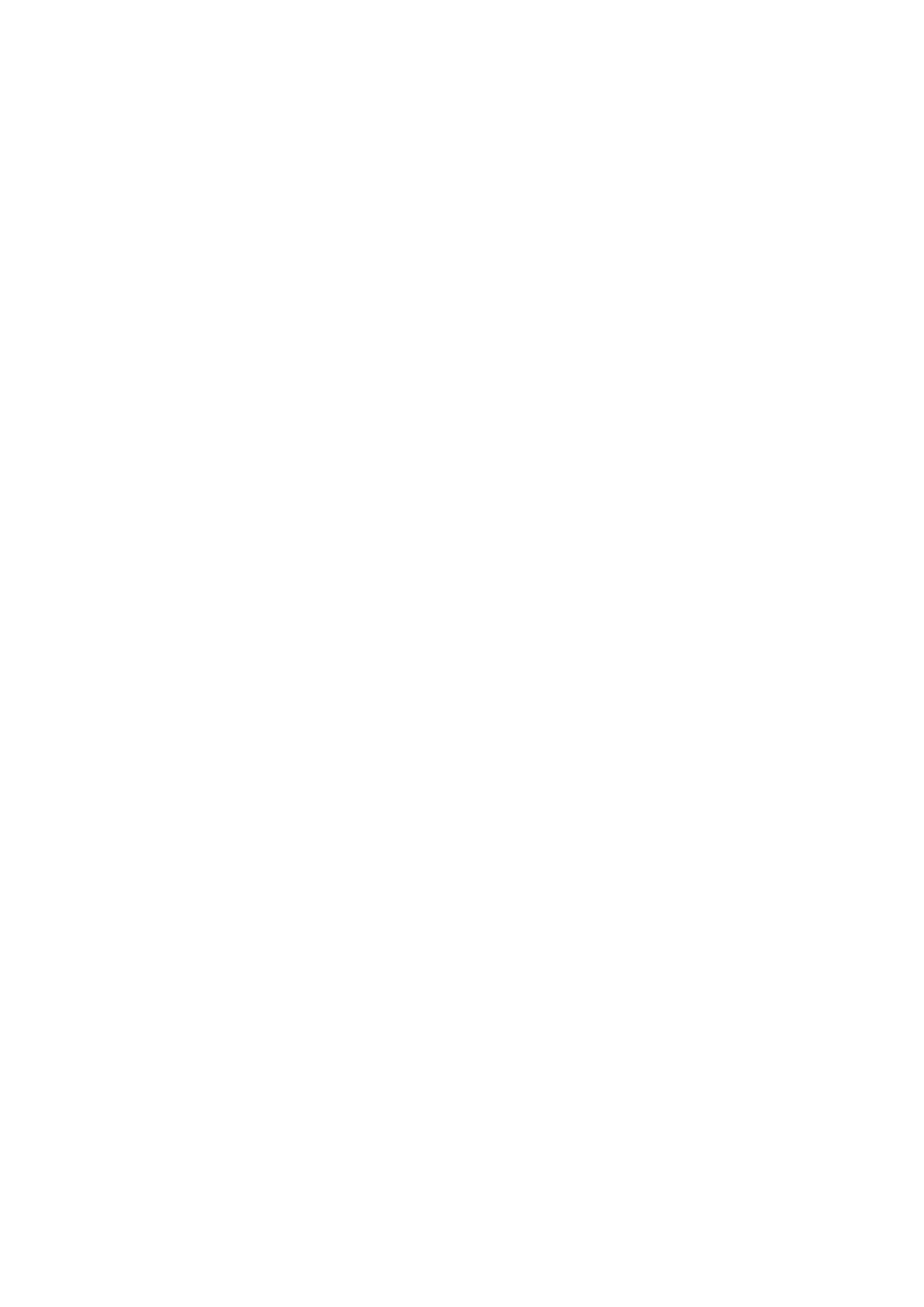| <b>DISTRICT: Gulmi</b> | $[46]$           | V.D.C./MUNICIPALITY: Aaglung<br>[1]              |       |               |
|------------------------|------------------|--------------------------------------------------|-------|---------------|
| <b>WARD</b>            | <b>HOUSEHOLD</b> | <b>POPULATION</b><br><b>TOTAL</b><br><b>MALE</b> |       |               |
|                        |                  |                                                  |       | <b>FEMALE</b> |
|                        | 75               | 385                                              | 178   | 207           |
| っ                      | 48               | 243                                              | 110   | 133           |
| 3                      | 40               | 214                                              | 94    | 120           |
|                        | 59               | 302                                              | 129   | 173           |
| 5                      | 80               | 451                                              | 224   | 227           |
| 6                      | 130              | 629                                              | 290   | 339           |
|                        | 48               | 277                                              | 131   | 146           |
| 8                      | 72               | 403                                              | 176   | 227           |
| 9                      | 149              | 730                                              | 336   | 394           |
| <b>TOTAL</b>           | 701              | 3,634                                            | 1,668 | 1,966         |

| <b>DISTRICT: Gulmi</b> | [46]             | V.D.C./MUNICIPALITY: Amar Arbathok<br>[2]        |               |       |
|------------------------|------------------|--------------------------------------------------|---------------|-------|
|                        |                  | <b>POPULATION</b><br><b>TOTAL</b><br><b>MALE</b> |               |       |
| <b>WARD</b>            | <b>HOUSEHOLD</b> |                                                  | <b>FEMALE</b> |       |
|                        | 72               | 298                                              | 122           | 176   |
| 2                      | .91              | 360                                              | 159           | 201   |
| 3                      | 79               | 332                                              | 149           | 183   |
| Δ                      | 39               | 155                                              | 66            | 89    |
| 5                      | 55               | 223                                              | 82            | 141   |
| 6                      | 33               | 142                                              | 56            | 86    |
|                        | 35               | 165                                              | 72            | 93    |
| 8                      | 31               | 119                                              | 49            | 70    |
| 9                      | 41               | 149                                              | 63            | 86    |
| <b>TOTAL</b>           | 476              | 1,943                                            | 818           | 1,125 |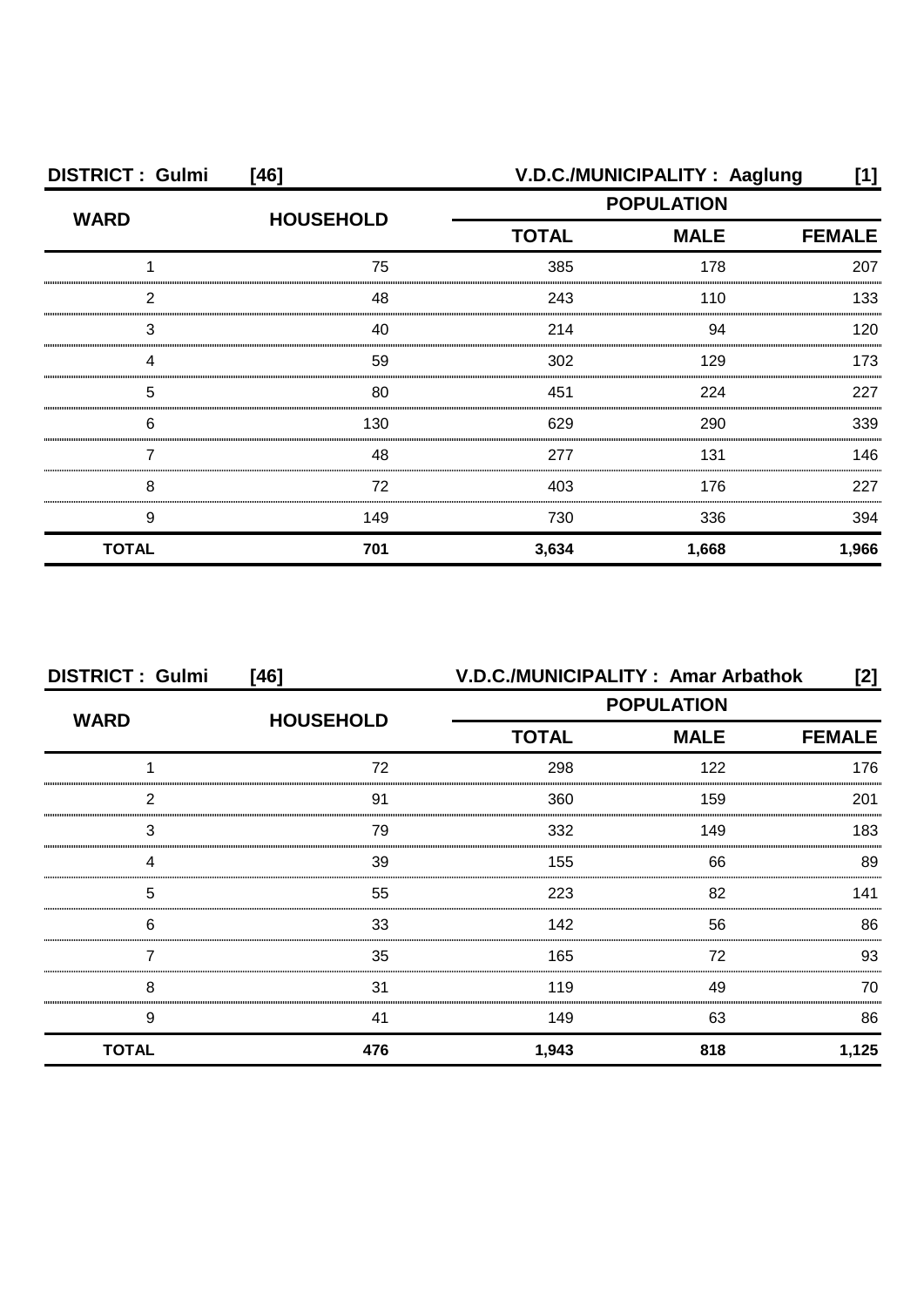| <b>DISTRICT: Gulmi</b><br>$[46]$ |                  | V.D.C./MUNICIPALITY: Amarpur<br>[3] |                              |       |  |
|----------------------------------|------------------|-------------------------------------|------------------------------|-------|--|
| <b>WARD</b>                      | <b>HOUSEHOLD</b> | <b>POPULATION</b>                   |                              |       |  |
|                                  |                  | <b>TOTAL</b>                        | <b>MALE</b><br><b>FEMALE</b> |       |  |
|                                  | 124              | 577                                 | 265                          | 312   |  |
| っ                                | 154              | 665                                 | 319                          | 346   |  |
| 3                                | 98               | 409                                 | 181                          | 228   |  |
|                                  | 69               | 291                                 | 130                          | 161   |  |
| 5                                | 117              | 476                                 | 178                          | 298   |  |
| 6                                | 57               | 241                                 | 109                          | 132   |  |
|                                  | 63               | 249                                 | 118                          | 131   |  |
| 8                                | 49               | 212                                 | 89                           | 123   |  |
| 9                                | 109              | 478                                 | 189                          | 289   |  |
| <b>TOTAL</b>                     | 840              | 3,598                               | 1,578                        | 2,020 |  |

| <b>DISTRICT: Gulmi</b><br>[46] |                  | V.D.C./MUNICIPALITY: Anpchaur<br>[4] |             |               |
|--------------------------------|------------------|--------------------------------------|-------------|---------------|
| <b>WARD</b>                    |                  | <b>POPULATION</b>                    |             |               |
|                                | <b>HOUSEHOLD</b> | <b>TOTAL</b>                         | <b>MALE</b> | <b>FEMALE</b> |
|                                | 73               | 305                                  | 128         | 177           |
| 2                              | 70               | 305                                  | 133         | 172           |
| 3                              | 140              | 607                                  | 228         | 379           |
|                                | 145              | 608                                  | 257         | 351           |
| 5                              | 170              | 719                                  | 304         | 415           |
| 6                              | 106              | 426                                  | 193         | 233           |
|                                | 148              | 633                                  | 279         | 354           |
| 8                              | 34               | 142                                  | 57          | 85            |
| 9                              | 29               | 155                                  | 60          | 95            |
| <b>TOTAL</b>                   | 915              | 3,900                                | 1,639       | 2,261         |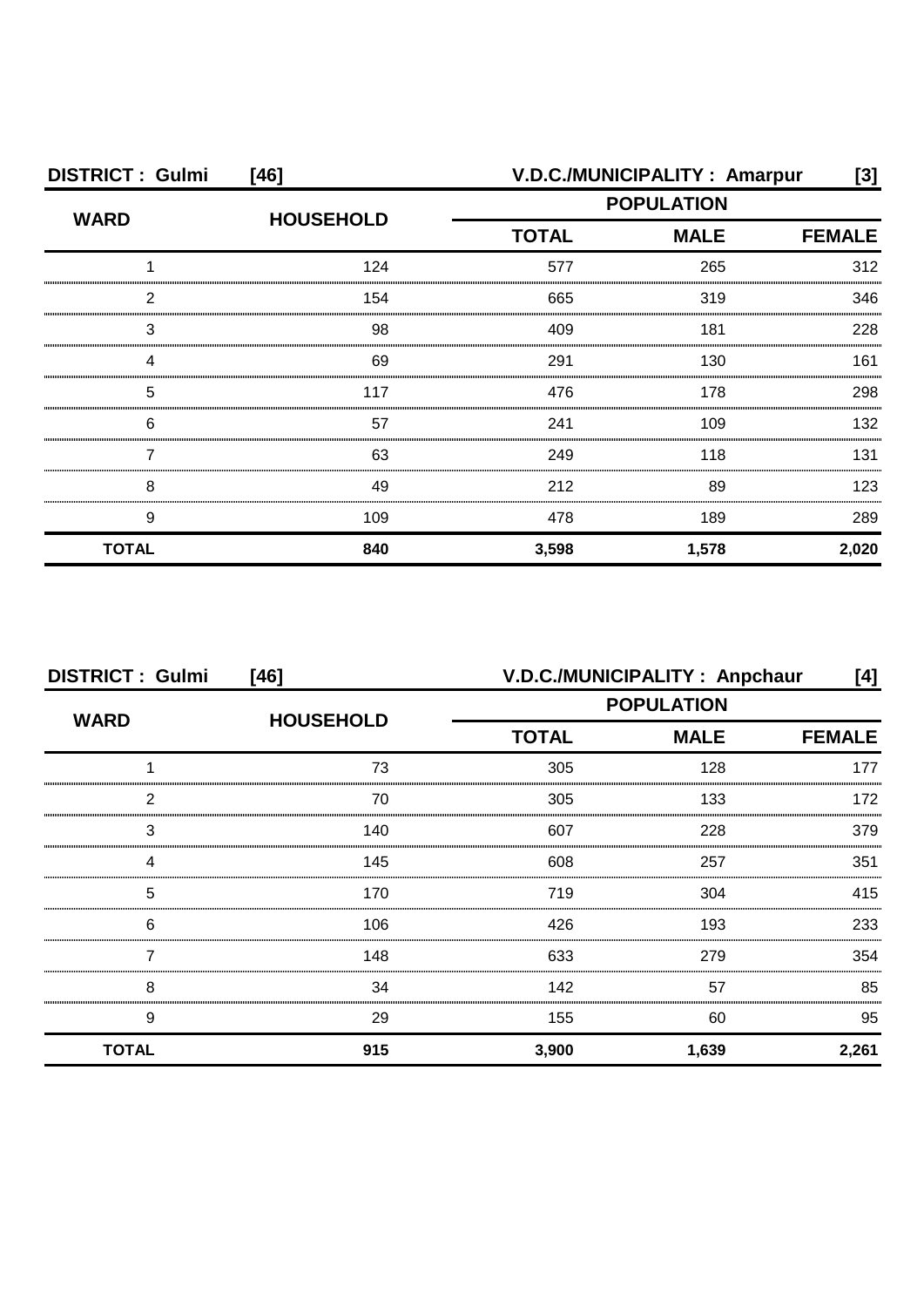| <b>DISTRICT: Gulmi</b><br>$[46]$ |                  | V.D.C./MUNICIPALITY: Arbani<br>[5] |       |               |
|----------------------------------|------------------|------------------------------------|-------|---------------|
| <b>WARD</b>                      | <b>HOUSEHOLD</b> | <b>POPULATION</b>                  |       |               |
|                                  |                  | <b>MALE</b><br><b>TOTAL</b>        |       | <b>FEMALE</b> |
|                                  | 107              | 547                                | 236   | 311           |
| っ                                | 101              | 552                                | 253   | 299           |
| 3                                | 75               | 363                                | 162   | 201           |
|                                  | 64               | 253                                | 92    | 161           |
| 5                                | 67               | 293                                | 131   | 162           |
| 6                                | 43               | 217                                | 103   | 114           |
|                                  | 47               | 217                                | 87    | 130           |
| 8                                | 36               | 140                                | 59    | 81            |
| 9                                | 43               | 201                                | 85    | 116           |
| <b>TOTAL</b>                     | 583              | 2,783                              | 1,208 | 1,575         |

| <b>DISTRICT: Gulmi</b><br>$[46]$ |                  | V.D.C./MUNICIPALITY : Arjai<br>[6] |             |               |  |
|----------------------------------|------------------|------------------------------------|-------------|---------------|--|
| <b>WARD</b>                      | <b>HOUSEHOLD</b> | <b>POPULATION</b>                  |             |               |  |
|                                  |                  | <b>TOTAL</b>                       | <b>MALE</b> | <b>FEMALE</b> |  |
|                                  | 51               | 213                                | 96          | 117           |  |
| 2                                | 50               | 216                                | 92          | 124           |  |
| 3                                | 61               | 293                                | 124         | 169           |  |
|                                  | 37               | 187                                | 83          | 104           |  |
| 5                                | 48               | 234                                | 104         | 130           |  |
| 6                                | 53               | 215                                | 81          | 134           |  |
|                                  | 65               | 309                                | 125         | 184           |  |
| 8                                | 80               | 355                                | 156         | 199           |  |
| 9                                | 141              | 635                                | 273         | 362           |  |
| <b>TOTAL</b>                     | 586              | 2,657                              | 1,134       | 1,523         |  |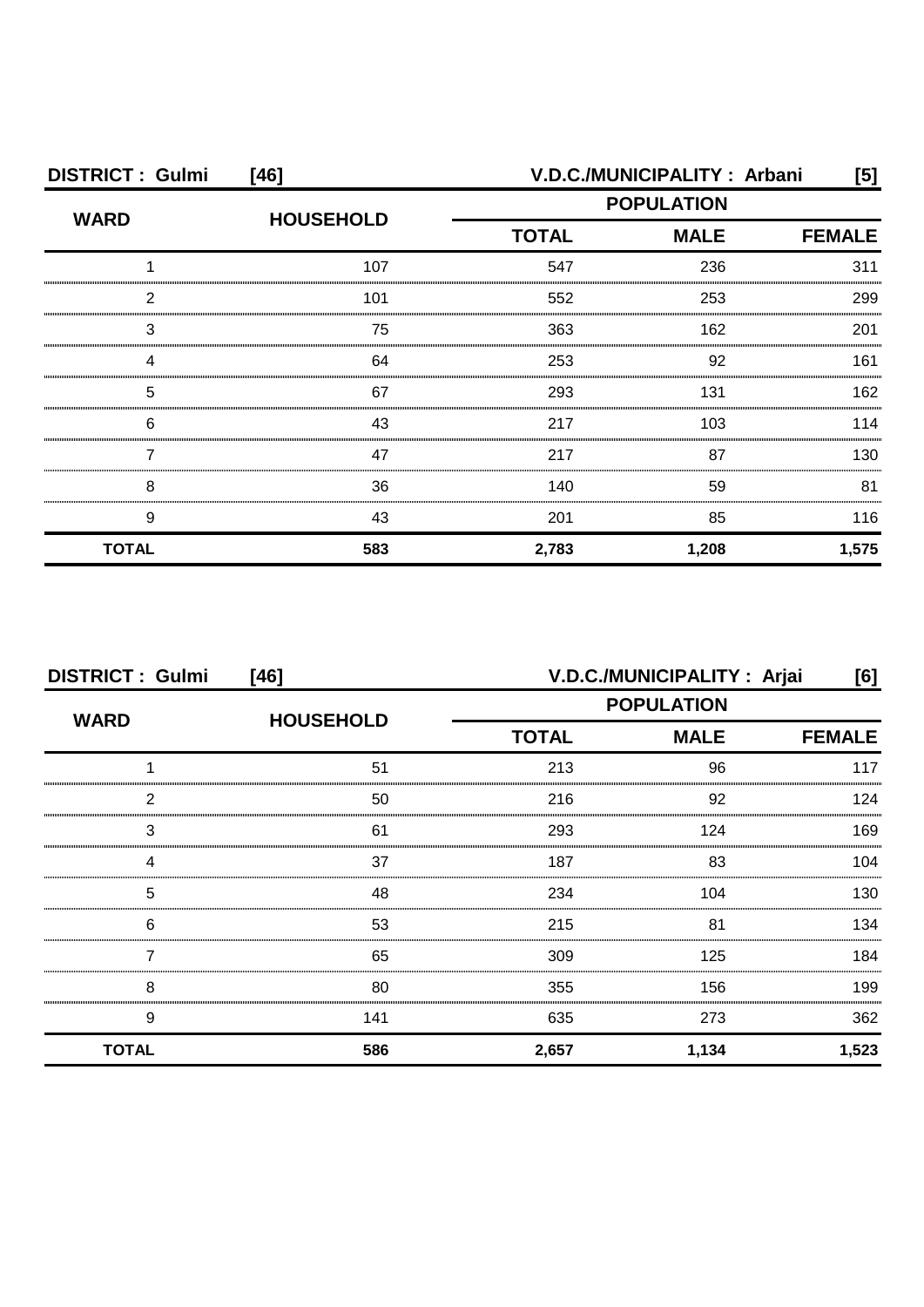| <b>DISTRICT: Gulmi</b><br>$[46]$ |                  | V.D.C./MUNICIPALITY: Arkhale<br>[7]              |       |               |
|----------------------------------|------------------|--------------------------------------------------|-------|---------------|
| <b>WARD</b>                      | <b>HOUSEHOLD</b> | <b>POPULATION</b><br><b>TOTAL</b><br><b>MALE</b> |       |               |
|                                  |                  |                                                  |       | <b>FEMALE</b> |
|                                  | 152              | 575                                              | 231   | 344           |
| 2                                | 102              | 435                                              | 181   | 254           |
| 3                                | 150              | 590                                              | 244   | 346           |
|                                  | 191              | 770                                              | 329   | 441           |
| 5                                | 155              | 611                                              | 260   | 351           |
| 6                                | 163              | 776                                              | 307   | 469           |
|                                  | 171              | 778                                              | 349   | 429           |
| 8                                | 194              | 809                                              | 338   | 471           |
| 9                                | 161              | 732                                              | 325   | 407           |
| <b>TOTAL</b>                     | 1,439            | 6,076                                            | 2,564 | 3,512         |

| <b>DISTRICT: Gulmi</b> | $[46]$           | V.D.C./MUNICIPALITY: Arkhawang<br>[8] |                   |     |
|------------------------|------------------|---------------------------------------|-------------------|-----|
| <b>WARD</b>            |                  |                                       | <b>POPULATION</b> |     |
|                        | <b>HOUSEHOLD</b> | <b>TOTAL</b><br><b>MALE</b>           | <b>FEMALE</b>     |     |
|                        | 36               | 192                                   | 80                | 112 |
| 2                      | 18               | 72                                    | 30                | 42  |
| 3                      | 27               | 103                                   | 46                | 57  |
| Δ                      | 49               | 240                                   | 106               | 134 |
| 5                      | 31               | 163                                   | 72                | 91  |
| 6                      | 40               | 180                                   | 84                | 96  |
|                        | 25               | 161                                   | 72                | 89  |
| 8                      | 43               | 203                                   | 93                | 110 |
| 9                      | 41               | 197                                   | 94                | 103 |
| <b>TOTAL</b>           | 310              | 1,511                                 | 677               | 834 |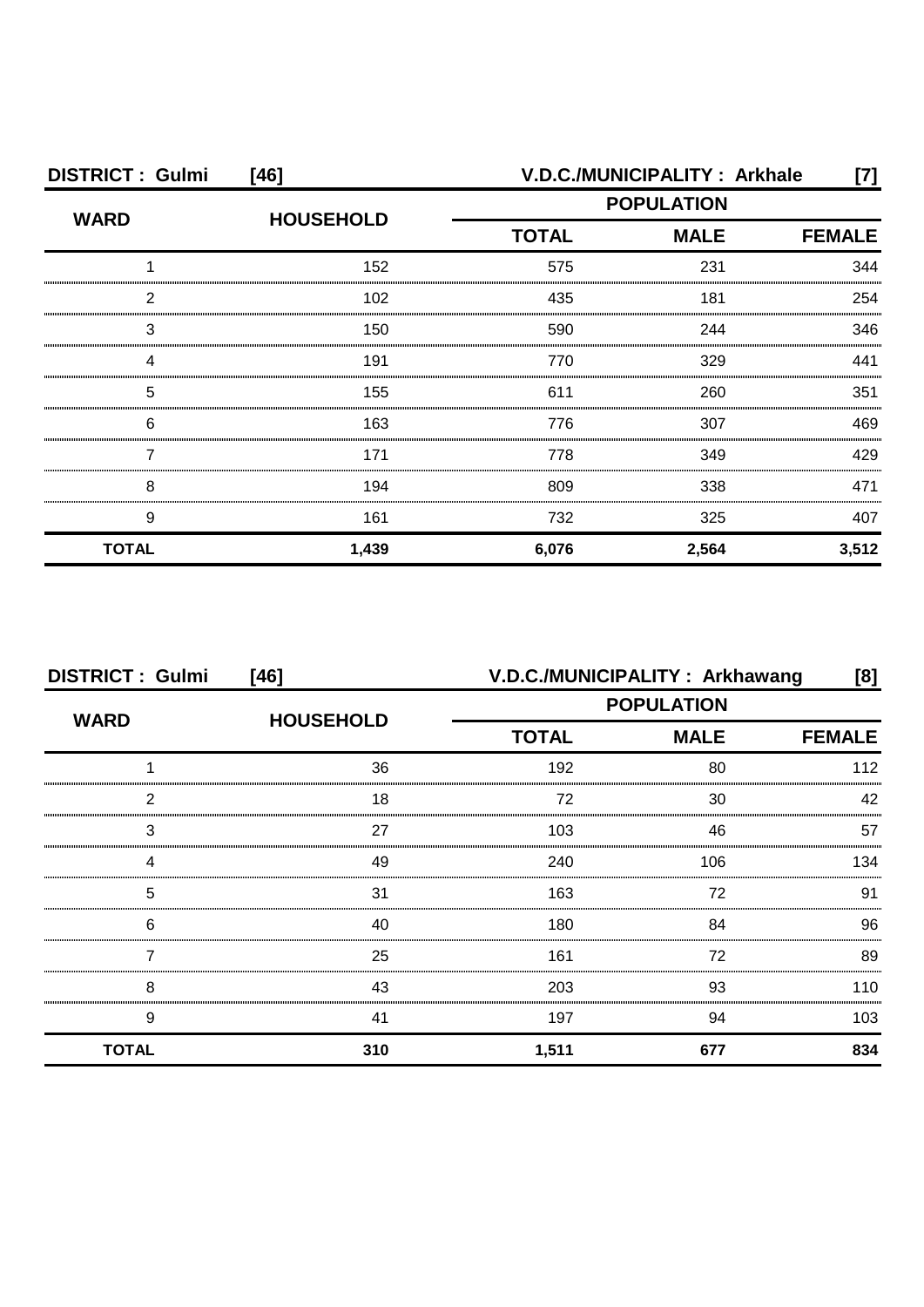| <b>DISTRICT: Gulmi</b> | $[46]$           | V.D.C./MUNICIPALITY: Arlangkot |             |               |
|------------------------|------------------|--------------------------------|-------------|---------------|
| <b>WARD</b>            | <b>HOUSEHOLD</b> | <b>POPULATION</b>              |             |               |
|                        |                  | <b>TOTAL</b>                   | <b>MALE</b> | <b>FEMALE</b> |
|                        | 81               | 372                            | 162         | 210           |
| 2                      | 30               | 133                            | 56          | 77            |
| 3                      | 62               | 280                            | 128         | 152           |
|                        | 27               | 119                            | 52          | 67            |
| 5                      | 35               | 177                            | 80          | 97            |
| 6                      | 78               | 352                            | 152         | 200           |
|                        | 51               | 245                            | 113         | 132           |
| 8                      | 37               | 181                            | 80          | 101           |
| 9                      | 54               | 251                            | 124         | 127           |
| <b>TOTAL</b>           | 455              | 2,110                          | 947         | 1,163         |

| <b>DISTRICT: Gulmi</b><br>$[46]$ |                  | V.D.C./MUNICIPALITY: Aslewa<br>[10] |             |               |
|----------------------------------|------------------|-------------------------------------|-------------|---------------|
|                                  |                  | <b>POPULATION</b>                   |             |               |
| <b>WARD</b>                      | <b>HOUSEHOLD</b> | <b>TOTAL</b>                        | <b>MALE</b> | <b>FEMALE</b> |
|                                  | 79               | 368                                 | 151         | 217           |
| 2                                | 70               | 262                                 | 107         | 155           |
| 3                                | 75               | 285                                 | 114         | 171           |
| Δ                                | 51               | 227                                 | 100         | 127           |
| 5                                | 80               | 312                                 | 133         | 179           |
| 6                                | 195              | 617                                 | 242         | 375           |
|                                  | 61               | 250                                 | 102         | 148           |
| 8                                | 87               | 381                                 | 146         | 235           |
| 9                                | 71               | 276                                 | 118         | 158           |
| <b>TOTAL</b>                     | 769              | 2,978                               | 1,213       | 1,765         |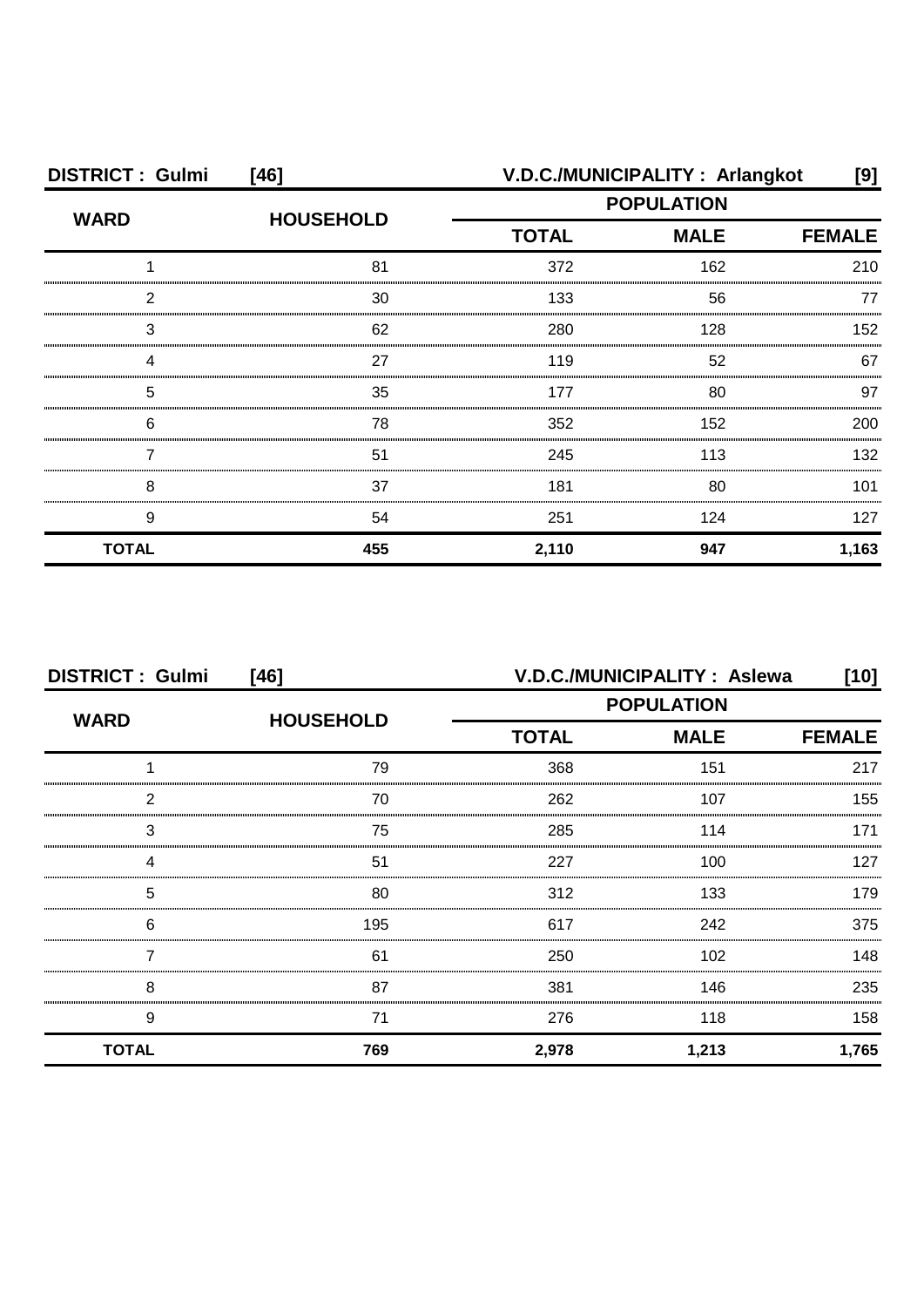| <b>DISTRICT: Gulmi</b> | [46]             |              | V.D.C./MUNICIPALITY: Badagaun | [11]          |  |
|------------------------|------------------|--------------|-------------------------------|---------------|--|
| <b>WARD</b>            | <b>HOUSEHOLD</b> |              | <b>POPULATION</b>             |               |  |
|                        |                  | <b>TOTAL</b> | <b>MALE</b>                   | <b>FEMALE</b> |  |
|                        | 163              | 725          | 313                           | 412           |  |
| 2                      | 215              | 1,022        | 443                           | 579           |  |
| 3                      | 202              | 982          | 412                           | 570           |  |
|                        | 191              | 821          | 335                           | 486           |  |
| 5                      | 164              | 711          | 292                           | 419           |  |
| 6                      | 174              | 752          | 311                           | 441           |  |
|                        | 157              | 736          | 330                           | 406           |  |
| 8                      | 225              | 1,091        | 508                           | 583           |  |
| 9                      | 238              | 1,212        | 529                           | 683           |  |
| <b>TOTAL</b>           | 1,729            | 8,052        | 3,473                         | 4,579         |  |

| <b>DISTRICT: Gulmi</b> | $[46]$           | V.D.C./MUNICIPALITY: Banjhakateri |                   | [12]          |
|------------------------|------------------|-----------------------------------|-------------------|---------------|
| <b>WARD</b>            |                  |                                   | <b>POPULATION</b> |               |
|                        | <b>HOUSEHOLD</b> | <b>TOTAL</b>                      | <b>MALE</b>       | <b>FEMALE</b> |
|                        | 116              | 582                               | 294               | 288           |
| 2                      | 64               | 294                               | 141               | 153           |
| 3                      | 108              | 427                               | 192               | 235           |
| Δ                      | 103              | 446                               | 199               | 247           |
| 5                      | 40               | 190                               | 77                | 113           |
| 6                      | 40               | 173                               | 65                | 108           |
|                        | 84               | 369                               | 151               | 218           |
| 8                      | 103              | 523                               | 215               | 308           |
| 9                      | 126              | 536                               | 231               | 305           |
| <b>TOTAL</b>           | 784              | 3,540                             | 1,565             | 1,975         |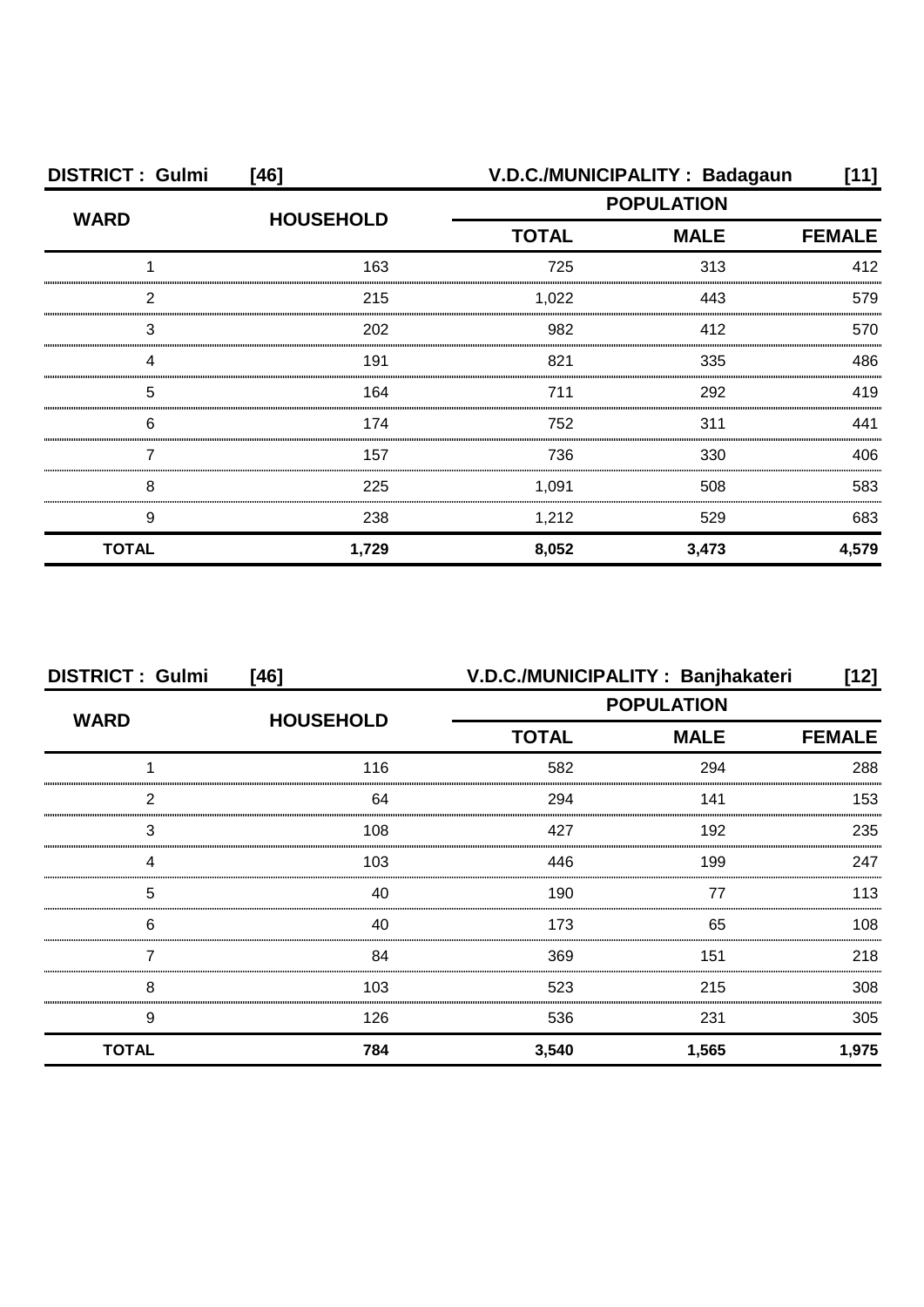| <b>DISTRICT: Gulmi</b> | $[46]$           |              | V.D.C./MUNICIPALITY: Baletaksar | $[13]$        |
|------------------------|------------------|--------------|---------------------------------|---------------|
| <b>WARD</b>            |                  |              | <b>POPULATION</b>               |               |
|                        | <b>HOUSEHOLD</b> | <b>TOTAL</b> | <b>MALE</b>                     | <b>FEMALE</b> |
|                        | 69               | 266          | 113                             | 153           |
| 2                      | 108              | 433          | 166                             | 267           |
| 3                      | 74               | 269          | 111                             | 158           |
|                        | 239              | 889          | 428                             | 461           |
| 5                      | 127              | 574          | 255                             | 319           |
| 6                      | 106              | 436          | 175                             | 261           |
|                        | 146              | 591          | 261                             | 330           |
| 8                      | 99               | 361          | 167                             | 194           |
| 9                      | 124              | 391          | 154                             | 237           |
| <b>TOTAL</b>           | 1,092            | 4,210        | 1,830                           | 2,380         |

| <b>DISTRICT: Gulmi</b><br>[46] |                  | V.D.C./MUNICIPALITY: Balithum<br>[14] |                   |               |  |
|--------------------------------|------------------|---------------------------------------|-------------------|---------------|--|
|                                |                  |                                       | <b>POPULATION</b> |               |  |
| <b>WARD</b>                    | <b>HOUSEHOLD</b> | <b>TOTAL</b>                          | <b>MALE</b>       | <b>FEMALE</b> |  |
|                                | 72               | 306                                   | 138               | 168           |  |
| 2                              | 101              | 421                                   | 171               | 250           |  |
| 3                              | .91              | 395                                   | 169               | 226           |  |
| 4                              | 105              | 496                                   | 236               | 260           |  |
| 5                              | 107              | 513                                   | 208               | 305           |  |
| 6                              | 122              | 594                                   | 233               | 361           |  |
|                                | 79               | 394                                   | 160               | 234           |  |
| 8                              | 72               | 318                                   | 143               | 175           |  |
| 9                              | 110              | 465                                   | 172               | 293           |  |
| <b>TOTAL</b>                   | 859              | 3,902                                 | 1,630             | 2,272         |  |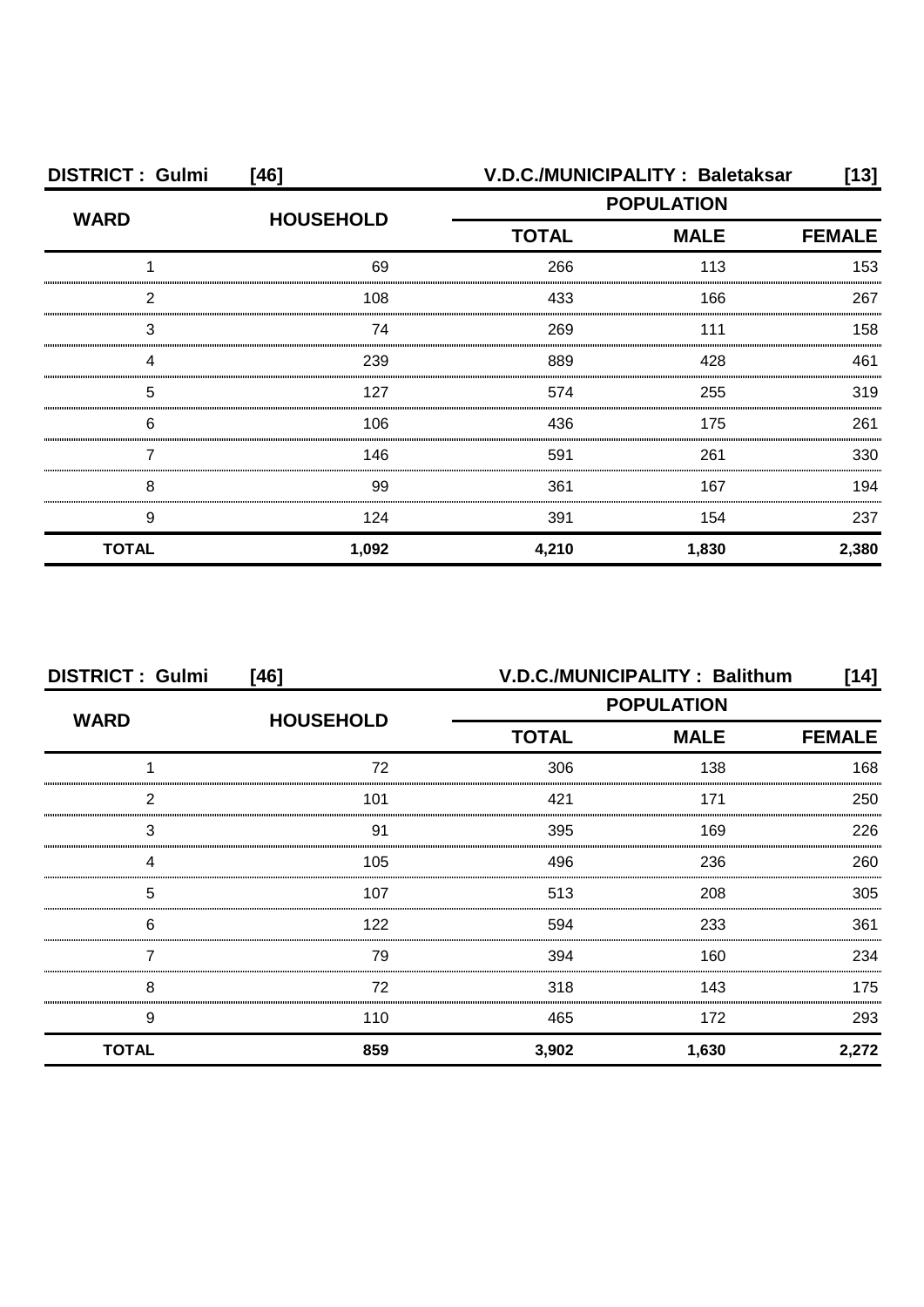| <b>DISTRICT: Gulmi</b> | [46]             |              | V.D.C./MUNICIPALITY: Bamgha | [15]  |
|------------------------|------------------|--------------|-----------------------------|-------|
| <b>WARD</b>            | <b>HOUSEHOLD</b> |              | <b>POPULATION</b>           |       |
|                        |                  | <b>TOTAL</b> | <b>FEMALE</b>               |       |
|                        | 64               | 262          | 113                         | 149   |
| 2                      | 82               | 299          | 117                         | 182   |
| З                      | 91               | 400          | 163                         | 237   |
|                        | 48               | 199          | 79                          | 120   |
| 5                      | 172              | 726          | 321                         | 405   |
| 6                      | 136              | 547          | 223                         | 324   |
|                        | 51               | 197          | 80                          | 117   |
| 8                      | 133              | 511          | 213                         | 298   |
| 9                      | 78               | 334          | 154                         | 180   |
| <b>TOTAL</b>           | 855              | 3,475        | 1,463                       | 2,012 |

| <b>DISTRICT: Gulmi</b> | $[46]$           |              | V.D.C./MUNICIPALITY: Bharse |               |
|------------------------|------------------|--------------|-----------------------------|---------------|
|                        |                  |              | <b>POPULATION</b>           |               |
| <b>WARD</b>            | <b>HOUSEHOLD</b> | <b>TOTAL</b> | <b>MALE</b>                 | <b>FEMALE</b> |
|                        | 34               | 153          | 66                          | 87            |
| 2                      | 46               | 168          | 73                          | 95            |
| 3                      | 59               | 222          | 85                          | 137           |
| 4                      | 38               | 151          | 62                          | 89            |
| 5                      | 52               | 236          | 80                          | 156           |
| 6                      | 60               | 199          | 73                          | 126.          |
|                        | 40               | 149          | 59                          | 90            |
| 8                      | 39               | 138          | 63                          | 75            |
| 9                      | 52               | 205          | 76                          | 129           |
| <b>TOTAL</b>           | 420              | 1,621        | 637                         | 984           |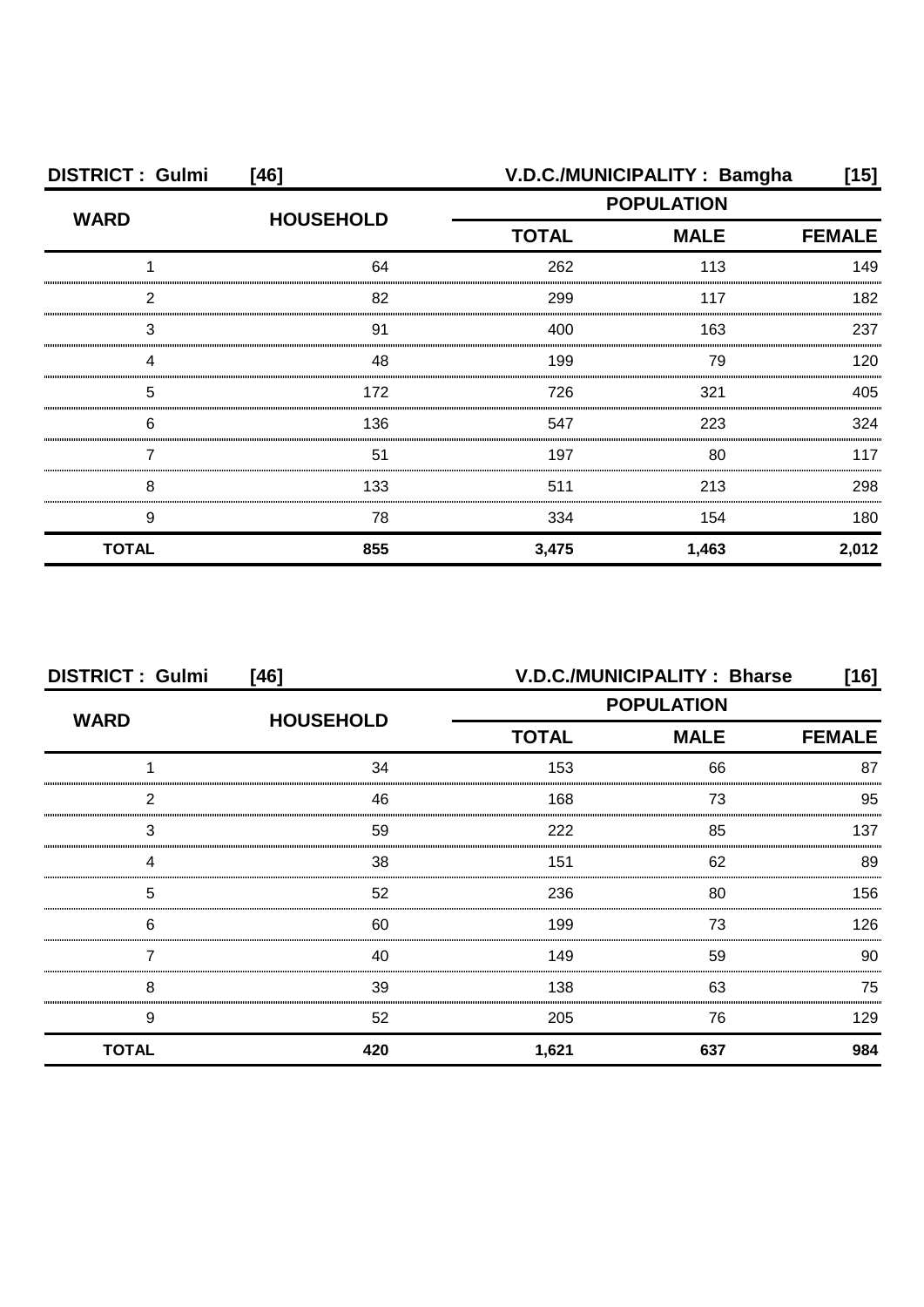| <b>DISTRICT: Gulmi</b> | $[46]$           |                   | V.D.C./MUNICIPALITY: Bhurtung | $\left[ 17\right]$ |
|------------------------|------------------|-------------------|-------------------------------|--------------------|
| <b>WARD</b>            |                  | <b>POPULATION</b> |                               |                    |
|                        | <b>HOUSEHOLD</b> | <b>TOTAL</b>      | <b>MALE</b>                   | <b>FEMALE</b>      |
|                        | 96               | 421               | 176                           | 245                |
| 2                      | 103              | 488               | 212                           | 276                |
| 3                      | 97               | 479               | 220                           | 259                |
|                        | 142              | 674               | 289                           | 385                |
| 5                      | 89               | 459               | 201                           | 258                |
| 6                      | 60               | 227               | 97                            | 130                |
|                        | 75               | 303               | 124                           | 179                |
| 8                      | 109              | 439               | 198                           | 241                |
| 9                      | 93               | 357               | 149                           | 208                |
| <b>TOTAL</b>           | 864              | 3,847             | 1,666                         | 2,181              |

| <b>DISTRICT: Gulmi</b> | $[46]$           | <b>V.D.C./MUNICIPALITY: Birbas</b><br>$[18]$ |                   |               |  |
|------------------------|------------------|----------------------------------------------|-------------------|---------------|--|
|                        | <b>HOUSEHOLD</b> |                                              | <b>POPULATION</b> |               |  |
| <b>WARD</b>            |                  | <b>TOTAL</b>                                 | <b>MALE</b>       | <b>FEMALE</b> |  |
|                        | 177              | 721                                          | 311               | 410           |  |
| 2                      | 116              | 447                                          | 172<br>           | 275           |  |
| 3                      | 159              | 620                                          | 237               | 383           |  |
| Δ                      | 82               | 355                                          | 150               | 205           |  |
| 5                      | 69               | 279                                          | 115               | 164           |  |
| 6                      | 113              | 441                                          | 180               | 261           |  |
|                        | 100              | 473                                          | 195               | 278           |  |
| 8                      | 161              | 671                                          | 265               | 406           |  |
| 9                      | 111              | 570                                          | 235               | 335           |  |
| <b>TOTAL</b>           | 1,088            | 4,577                                        | 1,860             | 2,717         |  |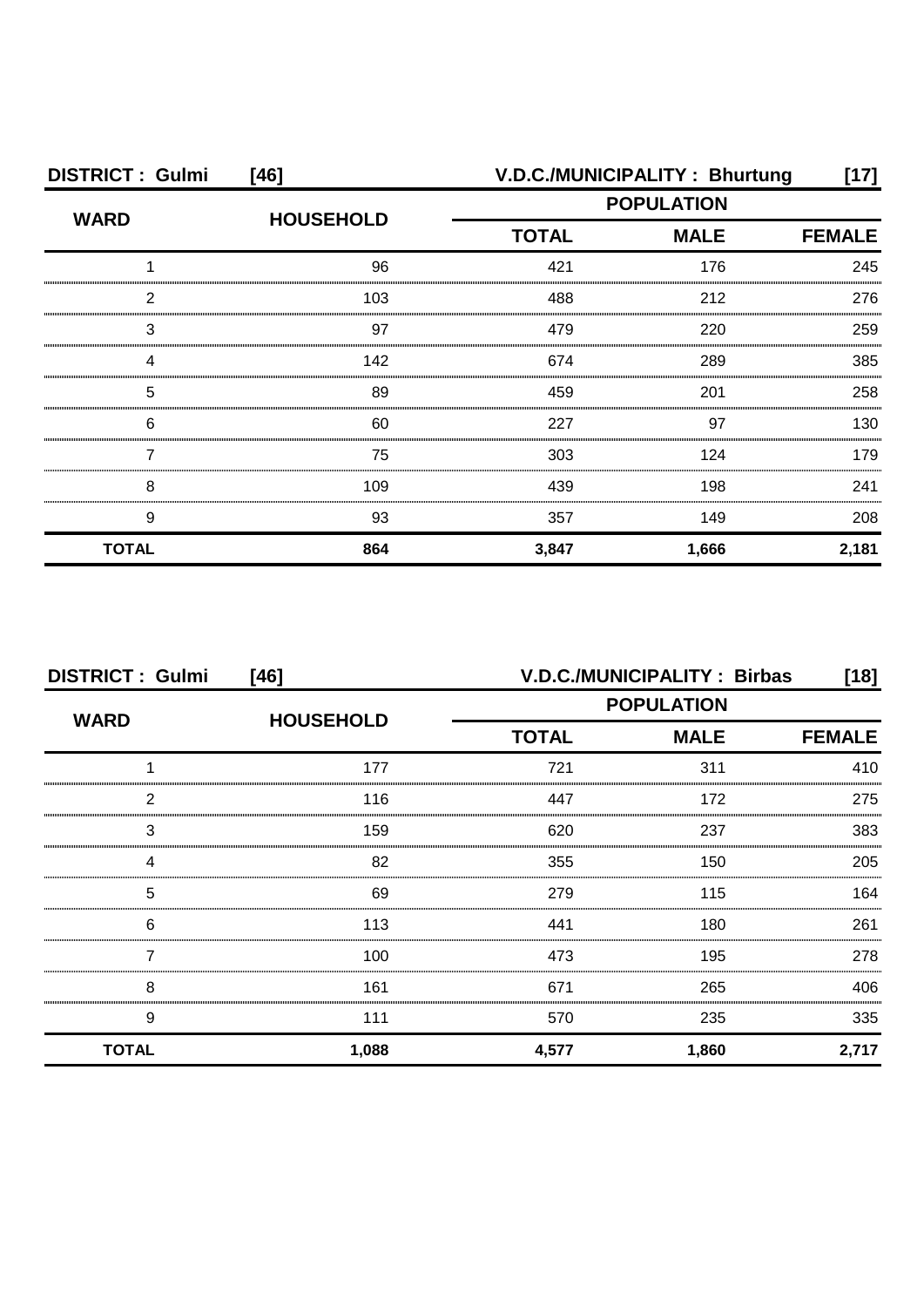| <b>DISTRICT: Gulmi</b><br>[46] |                  |              | V.D.C./MUNICIPALITY: Bisukharka | $[19]$        |
|--------------------------------|------------------|--------------|---------------------------------|---------------|
| <b>WARD</b>                    |                  |              | <b>POPULATION</b>               |               |
|                                | <b>HOUSEHOLD</b> | <b>TOTAL</b> | <b>MALE</b>                     | <b>FEMALE</b> |
|                                | 85               | 406          | 168                             | 238           |
| 2                              | 37               | 175          | 82                              | 93            |
| 3                              | 63               | 256          | 114                             | 142           |
| Δ                              | 40               | 173          | 70                              | 103           |
| 5                              | 54               | 221          | 94                              | 127           |
| 6                              | 103              | 459          | 195                             | 264           |
|                                | 86               | 404          | 183                             | 221           |
| 8                              | 52               | 235          | 103                             | 132           |
| 9                              | 17               | 84           | 33                              | 51            |
| <b>TOTAL</b>                   | 537              | 2,413        | 1,042                           | 1,371         |

| <b>DISTRICT: Gulmi</b> | $[46]$           | V.D.C./MUNICIPALITY: Chhapahile |                   | [20]          |
|------------------------|------------------|---------------------------------|-------------------|---------------|
| <b>WARD</b>            |                  |                                 | <b>POPULATION</b> |               |
|                        | <b>HOUSEHOLD</b> | <b>TOTAL</b>                    | <b>MALE</b>       | <b>FEMALE</b> |
|                        | 64               | 286                             | 134               | 152           |
| 2                      | 68               | 314                             | 148               | 166           |
| 3                      | 126              | 610                             | 281               | 329           |
| Δ                      | 76               | 336                             | 144               | 192           |
| 5                      | 80               | 381                             | 180               | 201           |
| 6                      | 38               | 214                             | 97                | 117           |
|                        | 41               | 244                             | 119               | 125           |
| 8                      | 88               | 479                             | 210               | 269           |
| 9                      | 79               | 388                             | 171               | 217           |
| <b>TOTAL</b>           | 660              | 3,252                           | 1,484             | 1,768         |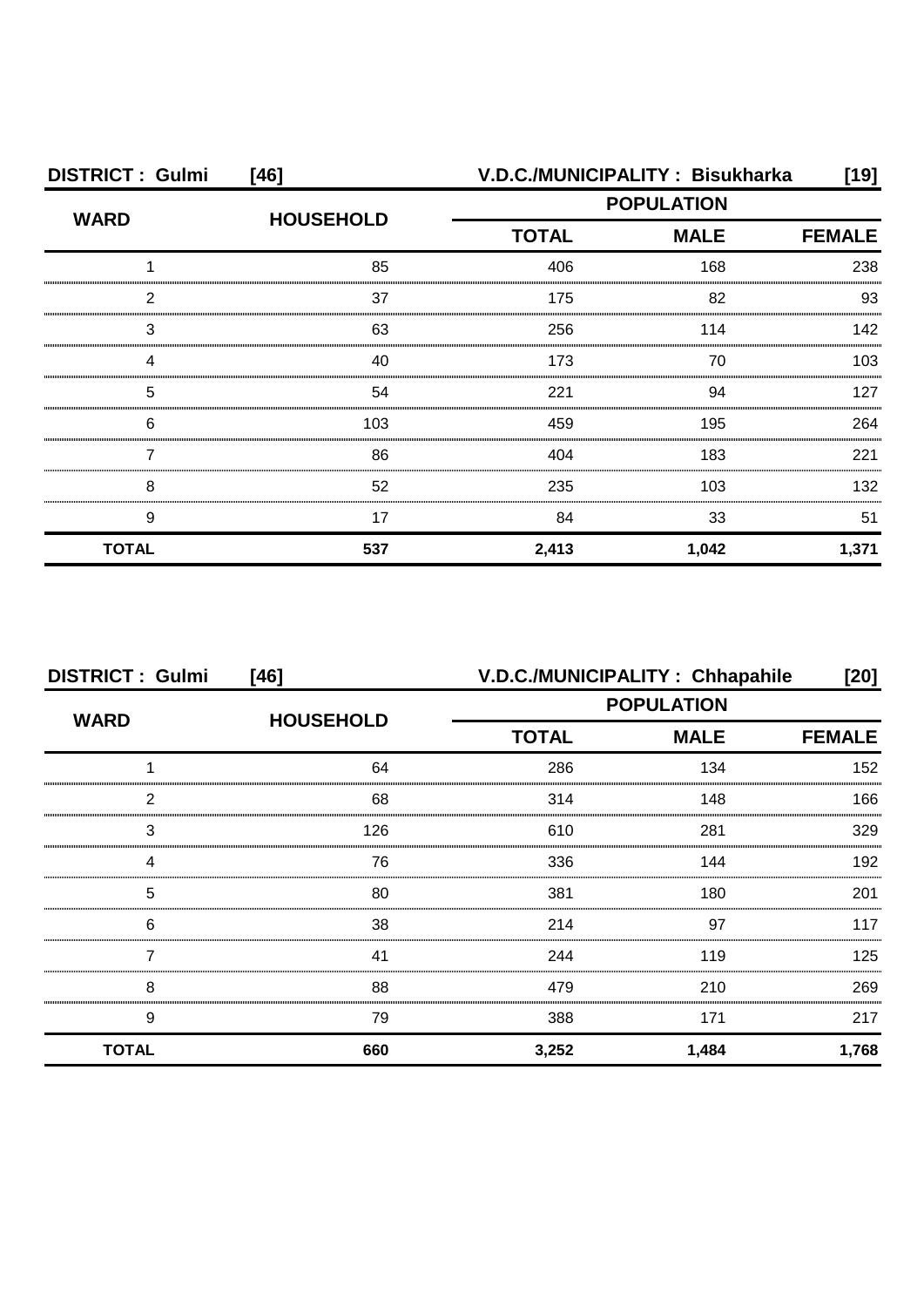| <b>DISTRICT: Gulmi</b> | $[46]$           | V.D.C./MUNICIPALITY: Darlamchaur |                   | [21]          |
|------------------------|------------------|----------------------------------|-------------------|---------------|
|                        |                  |                                  | <b>POPULATION</b> |               |
| <b>WARD</b>            | <b>HOUSEHOLD</b> | <b>TOTAL</b>                     | <b>MALE</b>       | <b>FEMALE</b> |
|                        | 59               | 256                              | 100               | 156           |
| 2                      | 78               | 290                              | 115               | 175           |
| 3                      | 77               | 329                              | 118               | 211           |
| Δ                      | 62               | 233                              | 99                | 134           |
| 5                      | 71               | 293                              | 125               | 168           |
| 6                      | 63               | 269                              | 113               | 156           |
|                        | 72               | 300                              | 129               | 171           |
| 8                      | 86               | 349                              | 147               | 202           |
| 9                      | 99               | 460                              | 213               | 247           |
| <b>TOTAL</b>           | 667              | 2,779                            | 1,159             | 1,620         |

| <b>DISTRICT: Gulmi</b> | $[46]$           |                   | V.D.C./MUNICIPALITY: Darbar Devisthan | [22]          |
|------------------------|------------------|-------------------|---------------------------------------|---------------|
| <b>WARD</b>            |                  | <b>POPULATION</b> |                                       |               |
|                        | <b>HOUSEHOLD</b> | <b>TOTAL</b>      | <b>MALE</b>                           | <b>FEMALE</b> |
|                        | 125              | 464               | 192                                   | 272           |
| 2                      | 208              | 825               | 338                                   | 487           |
| 3                      | 142              | 604               | 251                                   | 353           |
| 4                      | 153              | 671               | 301                                   | 370           |
| 5                      | 123              | 545               | 230                                   | 315           |
| 6                      | 137              | 568               | 241                                   | 327           |
|                        | 113              | 432               | 184                                   | 248           |
| 8                      | 152              | 664               | 281                                   | 383           |
| 9                      | 100              | 408               | 170                                   | 238           |
| <b>TOTAL</b>           | 1,253            | 5,181             | 2,188                                 | 2,993         |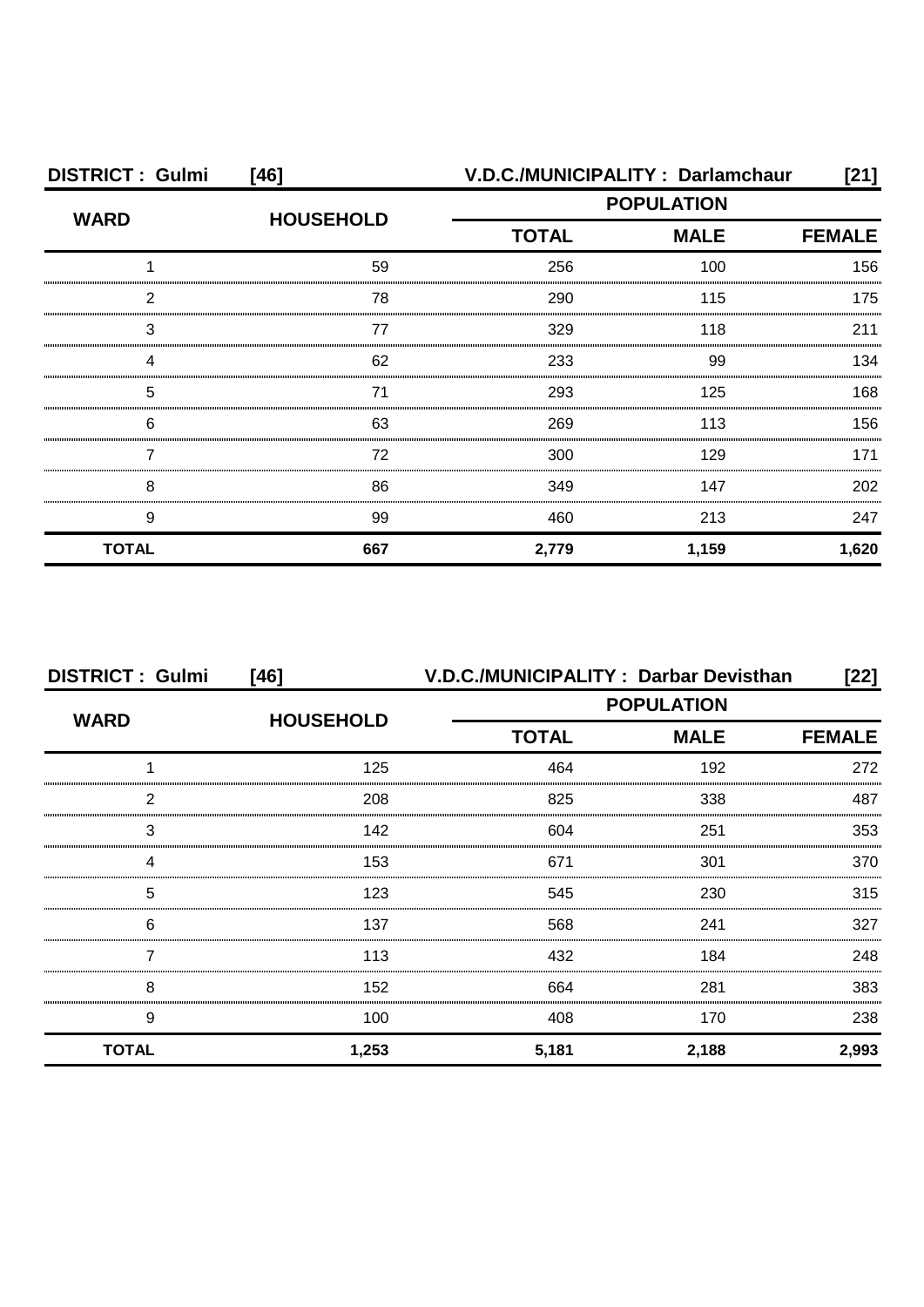| <b>DISTRICT: Gulmi</b> | $[46]$           |              | V.D.C./MUNICIPALITY: Darling | [23]          |
|------------------------|------------------|--------------|------------------------------|---------------|
| <b>WARD</b>            |                  |              | <b>POPULATION</b>            |               |
|                        | <b>HOUSEHOLD</b> | <b>TOTAL</b> | <b>MALE</b>                  | <b>FEMALE</b> |
|                        | 32               | 168          | 79                           | 89            |
| 2                      | 70               | 394          | 170                          | 224           |
| 3                      | 55               | 284          | 131                          | 153           |
|                        | 74               | 380          | 164                          | 216           |
| 5                      | 61               | 336          | 139                          | 197           |
| 6                      | 56               | 310          | 134                          | 176           |
|                        | 70               | 343          | 154                          | 189           |
| 8                      | 88               | 446          | 200                          | 246           |
| 9                      | 95               | 499          | 220                          | 279           |
| <b>TOTAL</b>           | 601              | 3,160        | 1,391                        | 1,769         |

| <b>DISTRICT: Gulmi</b> | $[46]$           |                   | V.D.C./MUNICIPALITY : Daungha | [24]          |
|------------------------|------------------|-------------------|-------------------------------|---------------|
|                        |                  | <b>POPULATION</b> |                               |               |
| <b>WARD</b>            | <b>HOUSEHOLD</b> | <b>TOTAL</b>      | <b>MALE</b>                   | <b>FEMALE</b> |
|                        | 52               | 199               | 78                            | 121           |
| 2                      | 62               | 282               | 112                           | 170           |
| 3                      | 54               | 228               | 88                            | 140           |
|                        | 91               | 389               | 159                           | 230           |
| 5                      | 56               | 249               | 94                            | 155           |
| 6                      | 109              | 419               | 174                           | 245           |
|                        | 86               | 387               | 165                           | 222           |
| 8                      | 95               | 408               | 185                           | 223           |
| 9                      | 58               | 266               | 103                           | 163           |
| <b>TOTAL</b>           | 663              | 2,827             | 1,158                         | 1,669         |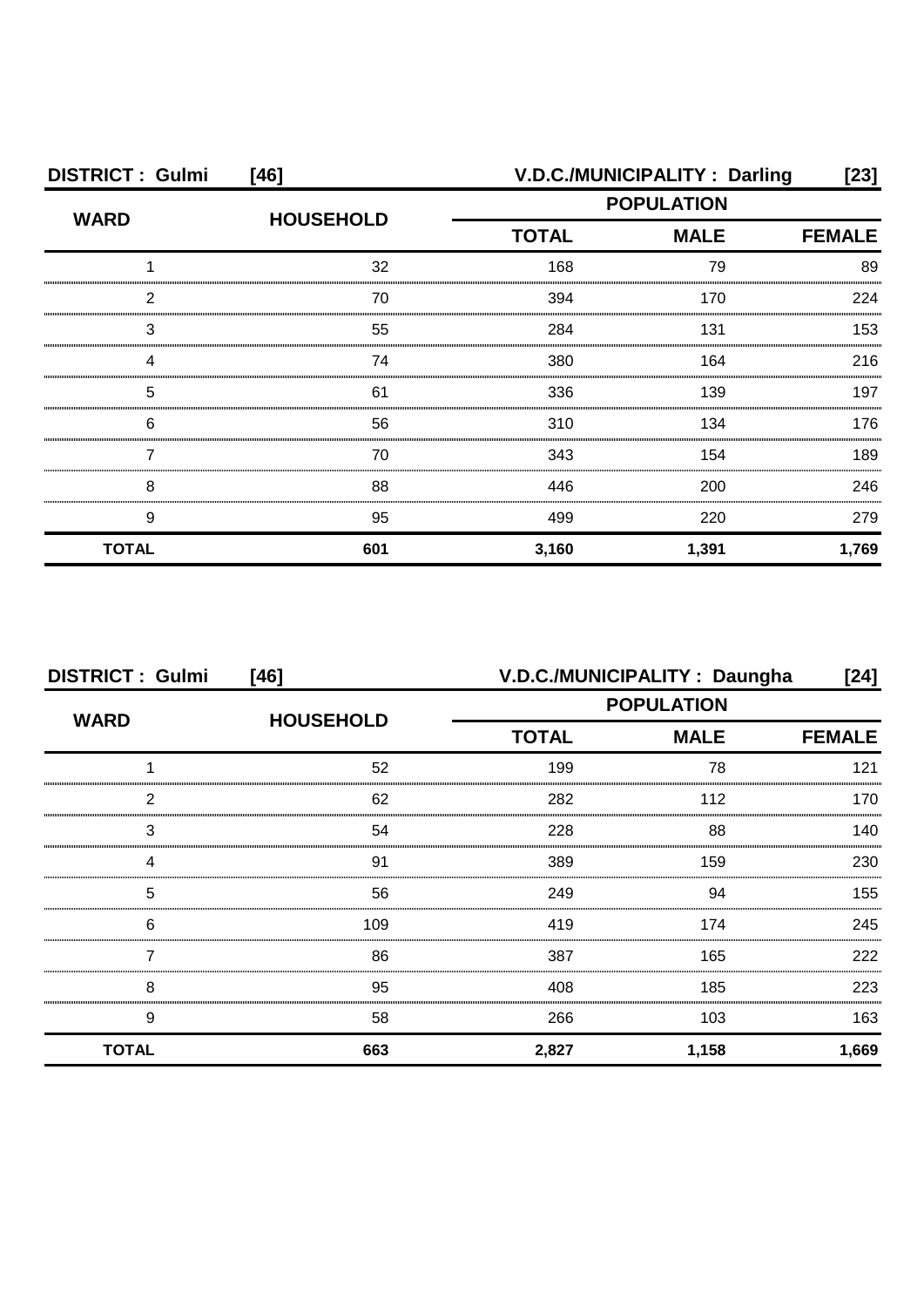| <b>DISTRICT: Gulmi</b> | [46]             | V.D.C./MUNICIPALITY: Ghamir<br>[25] |                   |       |
|------------------------|------------------|-------------------------------------|-------------------|-------|
| <b>WARD</b>            | <b>HOUSEHOLD</b> |                                     | <b>POPULATION</b> |       |
|                        |                  | <b>TOTAL</b>                        | <b>MALE</b>       |       |
|                        | 111              | 552                                 | 253               | 299   |
| 2                      | 196              | 857                                 | 376               | 481   |
| З                      | 77               | 382                                 | 166               | 216   |
|                        | 88               | 383                                 | 166               | 217   |
| 5                      | 59               | 288                                 | 125               | 163   |
| 6                      | 47               | 221                                 | .91               | 130.  |
|                        | 47               | 226                                 | 93                | 133   |
| 8                      | 81               | 363                                 | 168               | 195   |
| 9                      | 62               | 316                                 | 125               | 191   |
| <b>TOTAL</b>           | 768              | 3,588                               | 1,563             | 2,025 |

| <b>DISTRICT: Gulmi</b> | $[46]$           |                   | V.D.C./MUNICIPALITY: Bastu | [26]          |
|------------------------|------------------|-------------------|----------------------------|---------------|
| <b>WARD</b>            |                  | <b>POPULATION</b> |                            |               |
|                        | <b>HOUSEHOLD</b> | <b>TOTAL</b>      | <b>MALE</b>                | <b>FEMALE</b> |
|                        | 169              | 751               | 323                        | 428           |
| 2                      | 75               | 312               | 128                        | 184           |
| 3                      | 59               | 250               | 107                        | 143           |
| 4                      | 42               | 160               | 63                         | 97            |
| 5                      | 101              | 352               | 152                        | 200           |
| 6                      | 64               | 290               | 128                        | 162           |
|                        | 61               | 204               | 79                         | 125           |
| 8                      | 66               | 240               | 95                         | 145           |
| 9                      | 61               | 273               | 115                        | 158           |
| <b>TOTAL</b>           | 698              | 2,832             | 1,190                      | 1,642         |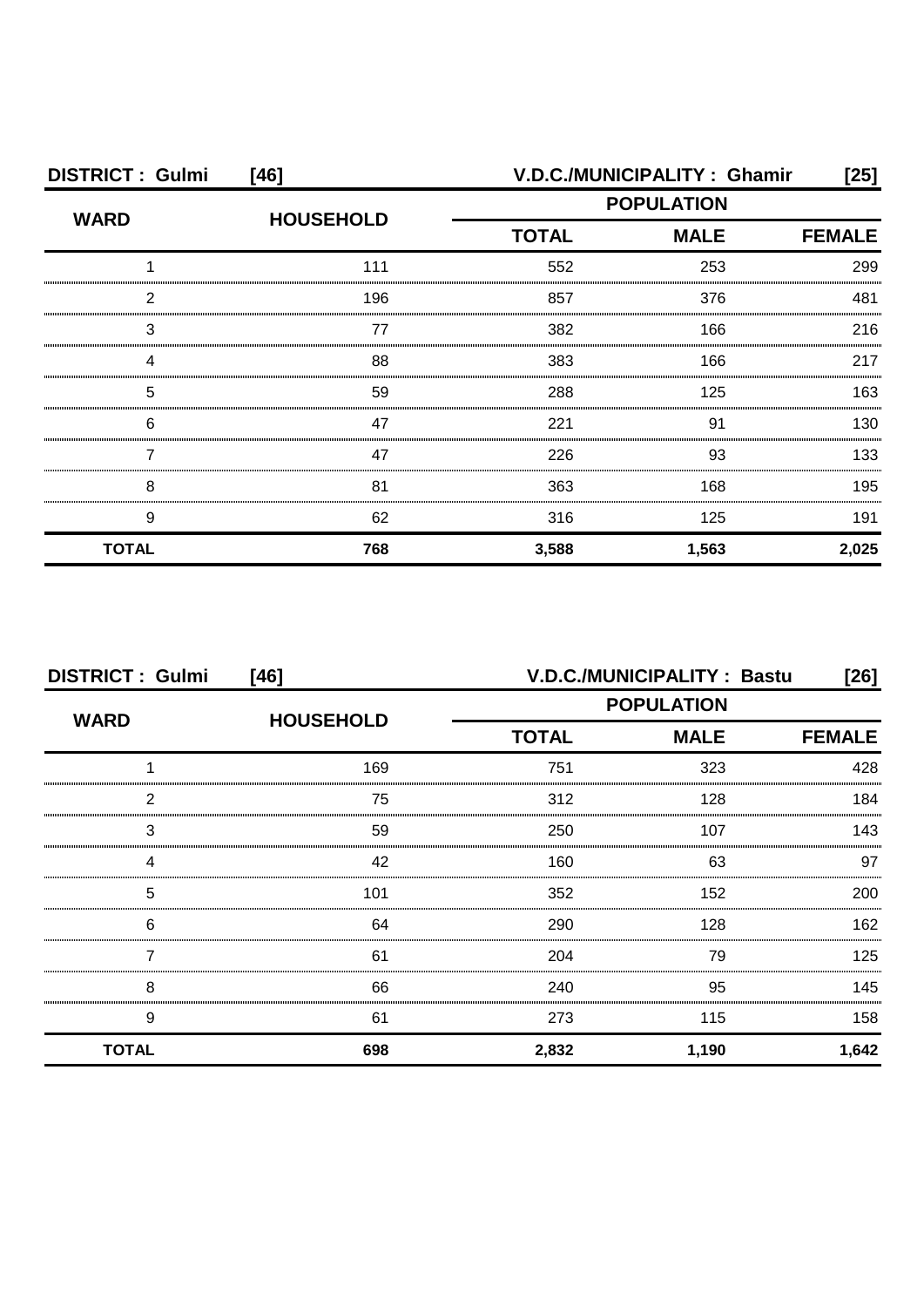| <b>DISTRICT: Gulmi</b> | [46]             | V.D.C./MUNICIPALITY: Bhanbhane<br>[27] |                   |               |
|------------------------|------------------|----------------------------------------|-------------------|---------------|
| <b>WARD</b>            | <b>HOUSEHOLD</b> |                                        | <b>POPULATION</b> |               |
|                        |                  | <b>TOTAL</b>                           | <b>MALE</b>       | <b>FEMALE</b> |
|                        | 66               | 303                                    | 136               | 167           |
| 2                      | 61               | 221                                    | 102               | 119           |
| 3                      | 111              | 445                                    | 209               | 236           |
|                        | 53               | 229                                    | 103               | 126           |
| 5                      | 93               | 396                                    | 168               | 228           |
| 6                      | 78               | 322                                    | 139               | 183           |
|                        | 117              | 490                                    | 206               | 284           |
| 8                      | 73               | 382                                    | 164               | 218           |
| 9                      | 88               | 390                                    | 167               | 223           |
| <b>TOTAL</b>           | 740              | 3,178                                  | 1,394             | 1,784         |

| <b>DISTRICT: Gulmi</b><br>$[46]$ |                  | V.D.C./MUNICIPALITY: Nayagaun<br>[28] |             |               |
|----------------------------------|------------------|---------------------------------------|-------------|---------------|
| <b>WARD</b>                      |                  | <b>POPULATION</b>                     |             |               |
|                                  | <b>HOUSEHOLD</b> | <b>TOTAL</b>                          | <b>MALE</b> | <b>FEMALE</b> |
|                                  | 80               | 303                                   | 129         | 174           |
| っ                                | 168              | 656                                   | 263         | 393           |
| 3                                | 115              | 507                                   | 220         | 287           |
|                                  | 100              | 447                                   | 192         | 255           |
| 5                                | 126              | 571                                   | 233         | 338           |
| 6                                | 102              | 421                                   | 180         | 241           |
|                                  | 114              | 460                                   | 198         | 262           |
| 8                                | 94               | 427                                   | 175         | 252           |
| 9                                | 116              | 490                                   | 185         | 305           |
| <b>TOTAL</b>                     | 1,015            | 4,282                                 | 1,775       | 2,507         |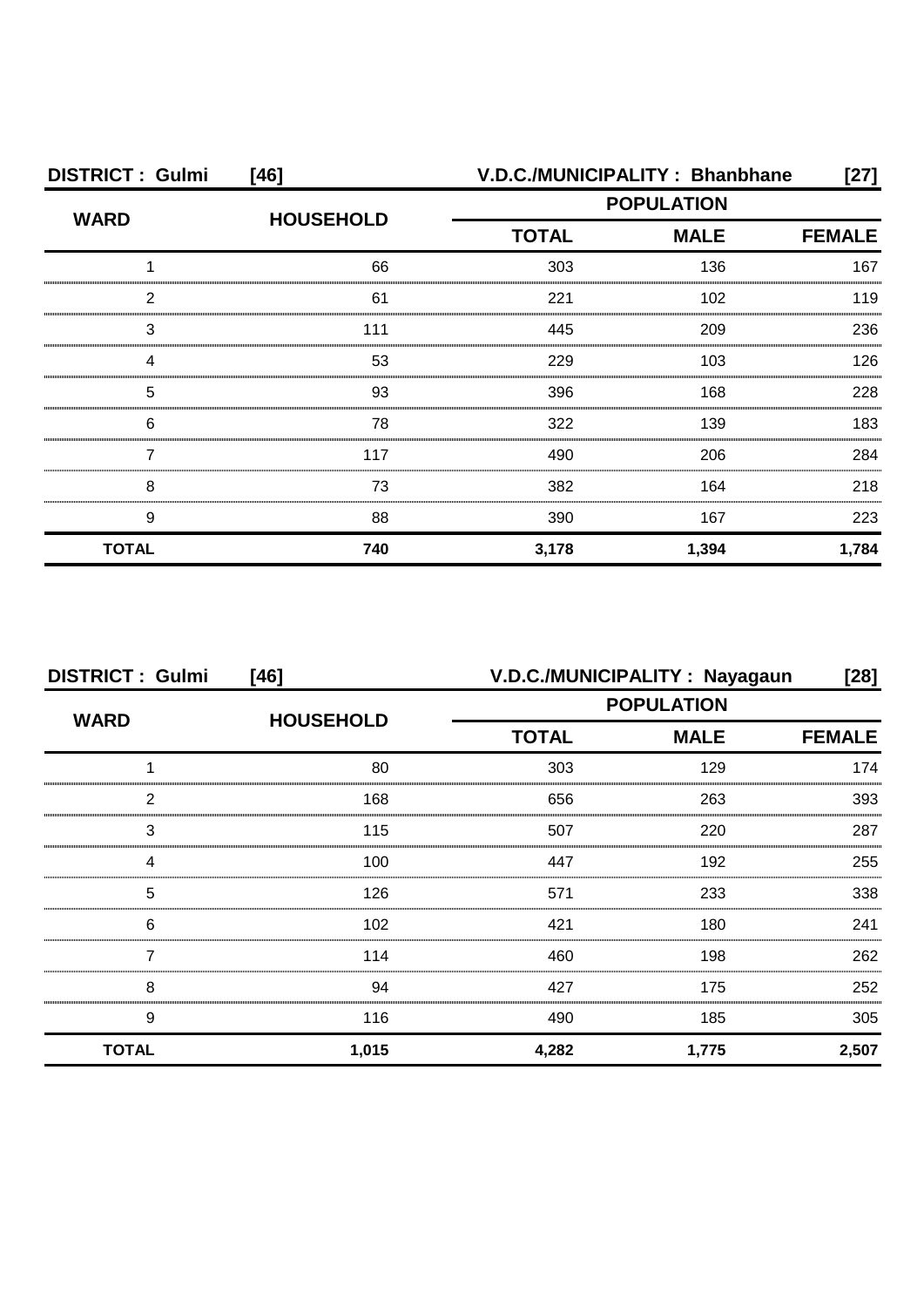| <b>DISTRICT: Gulmi</b> | [46]             | V.D.C./MUNICIPALITY: Dhurkot Rajasthal |             | $[29]$        |
|------------------------|------------------|----------------------------------------|-------------|---------------|
| <b>WARD</b>            |                  | <b>POPULATION</b>                      |             |               |
|                        | <b>HOUSEHOLD</b> | <b>TOTAL</b>                           | <b>MALE</b> | <b>FEMALE</b> |
|                        | 59               | 280                                    | 100         | 180           |
| 2                      | 86               | 388                                    | 170         | 218           |
| 3                      | 66               | 275                                    | 109         | 166           |
| Δ                      | 40               | 168                                    | 68          | 100           |
| 5                      | 73               | 304                                    | 117         | 187           |
| 6                      | 122              | 549                                    | 245         | 304           |
|                        | 181              | 765                                    | 331         | 434           |
| 8                      | 38               | 156                                    | 61          | 95            |
| 9                      | 55               | 248                                    | 113         | 135           |
| <b>TOTAL</b>           | 720              | 3,133                                  | 1,314       | 1,819         |

| <b>DISTRICT: Gulmi</b><br>$[46]$ |                  | V.D.C./MUNICIPALITY : Digam<br>[30] |             |               |
|----------------------------------|------------------|-------------------------------------|-------------|---------------|
| <b>WARD</b>                      |                  | <b>POPULATION</b>                   |             |               |
|                                  | <b>HOUSEHOLD</b> | <b>TOTAL</b>                        | <b>MALE</b> | <b>FEMALE</b> |
|                                  | 124              | 499                                 | 220         | 279           |
| 2                                | 147              | 564                                 | 249         | 315           |
| 3                                | 160              | 580                                 | 240         | 340           |
| 4                                | 112              | 417                                 | 162         | 255           |
| 5                                | 115              | 466                                 | 195         | 271           |
| 6                                | 205              | 799                                 | 356         | 443           |
|                                  | 119              | 490                                 | 197         | 293           |
| 8                                | 86               | 291                                 | 114         | 177           |
| 9                                | 114              | 397                                 | 147         | 250           |
| <b>TOTAL</b>                     | 1,182            | 4,503                               | 1,880       | 2,623         |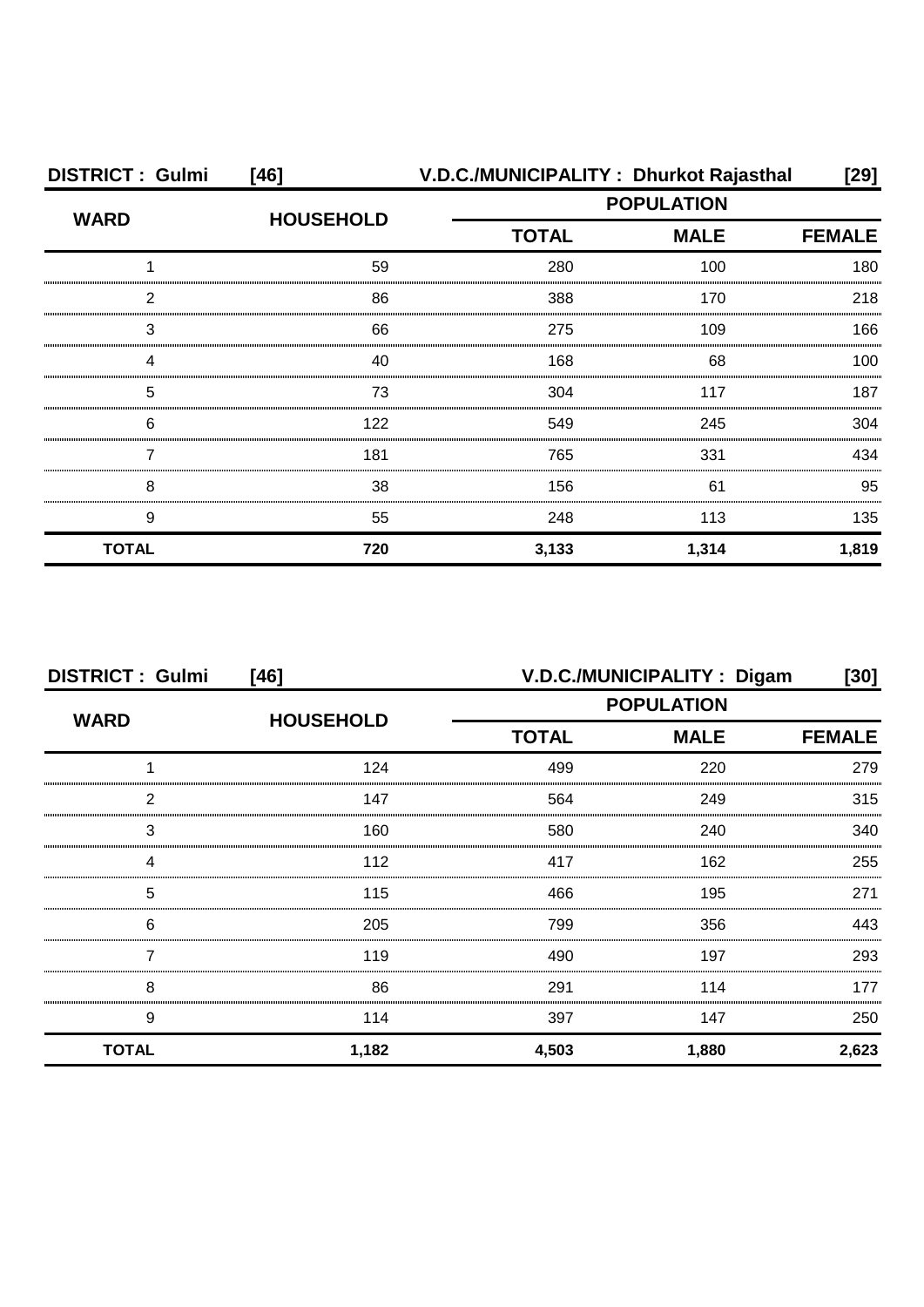| <b>DISTRICT: Gulmi</b> | $[46]$           | V.D.C./MUNICIPALITY: Dibrung<br>[31] |                   |               |
|------------------------|------------------|--------------------------------------|-------------------|---------------|
| <b>WARD</b>            |                  |                                      | <b>POPULATION</b> |               |
|                        | <b>HOUSEHOLD</b> | <b>TOTAL</b>                         | <b>MALE</b>       | <b>FEMALE</b> |
|                        | 48               | 262                                  | 119               | 143           |
| 2                      | 36               | 142                                  | 59                | 83            |
| 3                      | 42               | 208                                  | 97                |               |
|                        | 40               | 163                                  | 75                | 88            |
| 5                      | 72               | 298                                  | 122               | 176           |
| 6                      | 65               | 290                                  | 126               | 164           |
|                        | 34               | 163                                  | 67                | 96            |
| 8                      | 35               | 141                                  | 53                | 88            |
| 9                      | 79               | 415                                  | 181               | 234           |
| <b>TOTAL</b>           | 451              | 2,082                                | 899               | 1,183         |

| <b>DISTRICT: Gulmi</b><br>$[46]$ |                  | V.D.C./MUNICIPALITY: Dohali<br>[32] |             |               |
|----------------------------------|------------------|-------------------------------------|-------------|---------------|
| <b>WARD</b>                      |                  | <b>POPULATION</b>                   |             |               |
|                                  | <b>HOUSEHOLD</b> | <b>TOTAL</b>                        | <b>MALE</b> | <b>FEMALE</b> |
|                                  | 56               | 312                                 | 135         | 177           |
| 2                                | 67               | 315                                 | 140         | 175           |
| 3                                | 99               | 437                                 | 176         | 261           |
|                                  | 79               | 347                                 | 145         | 202           |
| 5                                | 105              | 477                                 | 205         | 272           |
| 6                                | 113              | 574                                 | 262         | 312           |
|                                  | 125              | 568                                 | 252         | 316           |
| 8                                | 106              | 592                                 | 237         | 355           |
| 9                                | 102              | 502                                 | 222         | 280           |
| <b>TOTAL</b>                     | 852              | 4,124                               | 1,774       | 2,350         |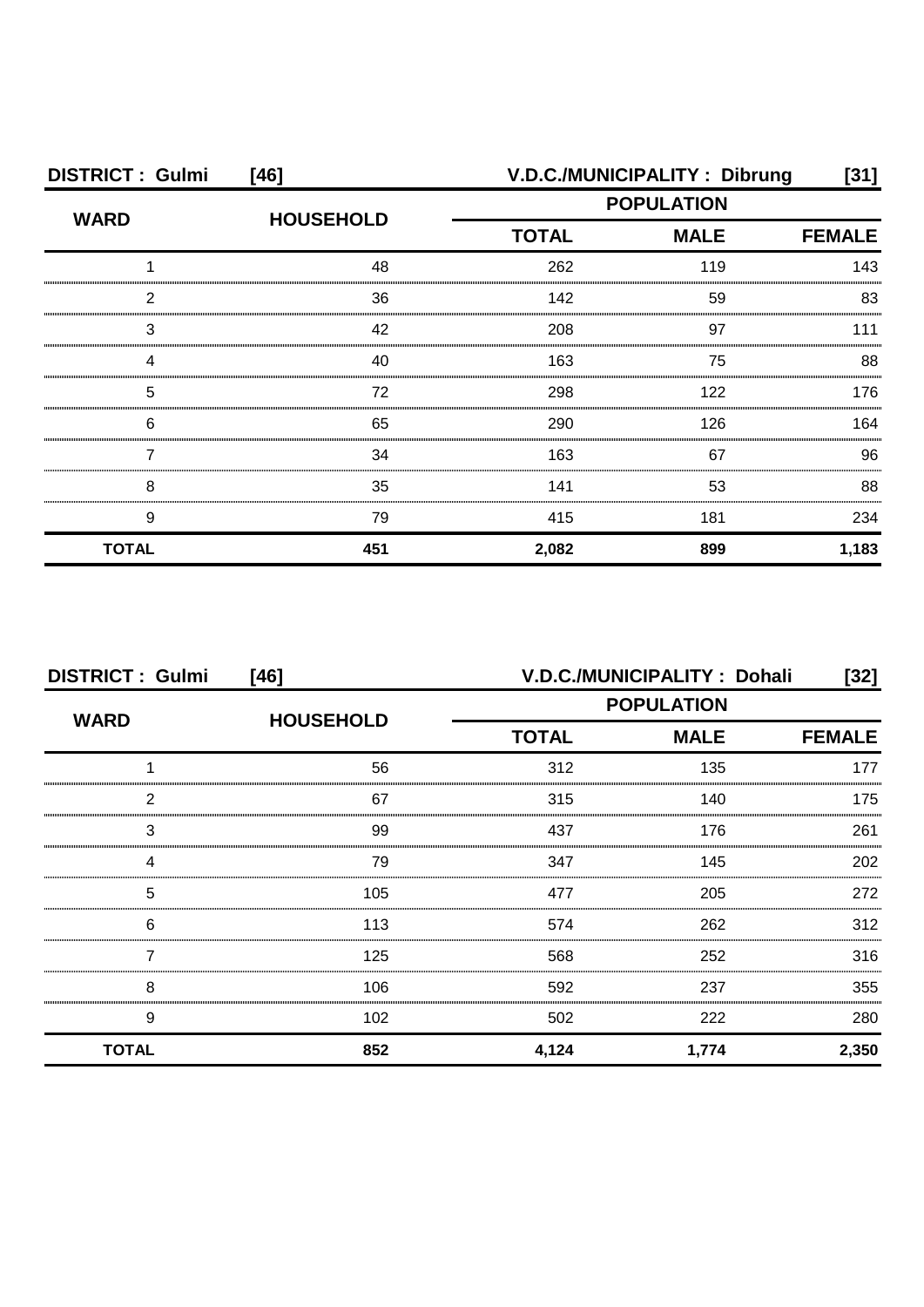| <b>DISTRICT: Gulmi</b> | $[46]$           |              | V.D.C./MUNICIPALITY: Dubichaur | [33]          |
|------------------------|------------------|--------------|--------------------------------|---------------|
| <b>WARD</b>            |                  |              | <b>POPULATION</b>              |               |
|                        | <b>HOUSEHOLD</b> | <b>TOTAL</b> | <b>MALE</b>                    | <b>FEMALE</b> |
|                        | 87               | 412          | 177                            | 235           |
| 2                      | 32               | 137          | 47                             | 90            |
| 3                      | 58               | 238          | 97                             | 141           |
|                        | 87               | 343          | 130                            | 213           |
| 5                      | 51               | 198          | 86                             | 112           |
| 6                      | 45               | 218          | 88                             | 130           |
|                        | 77               | 359          | 142                            | 217           |
| 8                      | 43               | 195          | 82                             | 113           |
| 9                      | 131              | 552          | 222                            | 330           |
| <b>TOTAL</b>           | 611              | 2,652        | 1,071                          | 1,581         |

| <b>DISTRICT: Gulmi</b><br>$[46]$ |                  | V.D.C./MUNICIPALITY: Foksing<br>[34] |                              |       |
|----------------------------------|------------------|--------------------------------------|------------------------------|-------|
| <b>WARD</b>                      |                  | <b>POPULATION</b>                    |                              |       |
|                                  | <b>HOUSEHOLD</b> | <b>TOTAL</b>                         | <b>MALE</b><br><b>FEMALE</b> |       |
|                                  | 79               | 343                                  | 140                          | 203   |
| っ                                | 76               | 353                                  | 155                          | 198   |
| 3                                | 73               | 369                                  | 170                          | 199   |
|                                  | 88               | 410                                  | 169                          | 241   |
| 5                                | 54               | 279                                  | 128                          | 151   |
| 6                                | 29               | 104                                  | 44                           | 60    |
|                                  | 60               | 227                                  | 105                          | 122   |
| 8                                | 66               | 300                                  | 144                          | 156.  |
| 9                                | 55               | 263                                  | 109                          | 154   |
| <b>TOTAL</b>                     | 580              | 2,648                                | 1,164                        | 1,484 |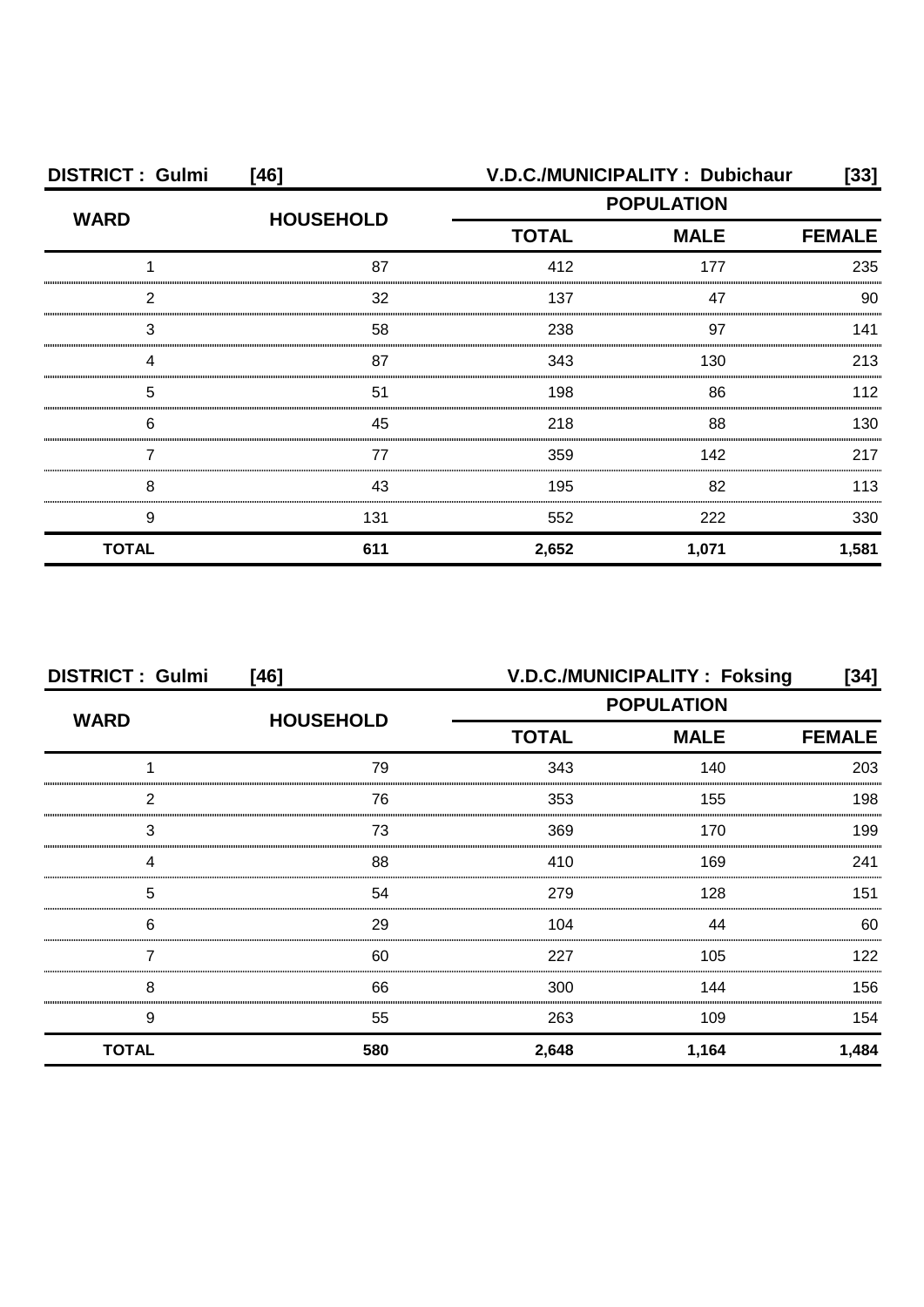| <b>DISTRICT: Gulmi</b><br>$[46]$ |                  |              | V.D.C./MUNICIPALITY: Gaundakot | [35]          |
|----------------------------------|------------------|--------------|--------------------------------|---------------|
| <b>WARD</b>                      |                  |              | <b>POPULATION</b>              |               |
|                                  | <b>HOUSEHOLD</b> | <b>TOTAL</b> | <b>MALE</b>                    | <b>FEMALE</b> |
|                                  | 56               | 218          | 94                             | 124           |
| 2                                | 54               | 206          | 82                             | 124           |
| З                                | 75               | 302          | 119                            | 183           |
|                                  | 73               | 309          | 126                            | 183           |
| 5                                | 48               | 206          | 87                             | 119           |
| 6                                | 71               | 288          | 116                            | 172           |
|                                  | 146              | 551          | 223                            | 328           |
| 8                                | 60               | 245          | 104                            | 141           |
| 9                                | 60               | 238          | 101                            | 137           |
| <b>TOTAL</b>                     | 643              | 2,563        | 1,052                          | 1,511         |

| <b>DISTRICT: Gulmi</b><br>[46] |                  | V.D.C./MUNICIPALITY: Gwagha<br>[36] |                              |       |
|--------------------------------|------------------|-------------------------------------|------------------------------|-------|
| <b>WARD</b>                    |                  | <b>POPULATION</b>                   |                              |       |
|                                | <b>HOUSEHOLD</b> | <b>TOTAL</b>                        | <b>MALE</b><br><b>FEMALE</b> |       |
|                                | 68               | 344                                 | 164                          | 180   |
| っ                              | 67               | 302                                 | 126                          | 176   |
| 3                              | 73               | 337                                 | 139                          | 198   |
|                                | 65               | 294                                 | 114                          | 180   |
| 5                              | 34               | 171                                 | 76                           | 95    |
| 6                              | 46               | 212                                 | 98                           | 114   |
|                                | 61               | 309                                 | 125                          | 184   |
| 8                              | 33               | 139                                 | 58                           | 81    |
| 9                              | 57               | 221                                 | 89                           | 132   |
| <b>TOTAL</b>                   | 504              | 2,329                               | 989                          | 1,340 |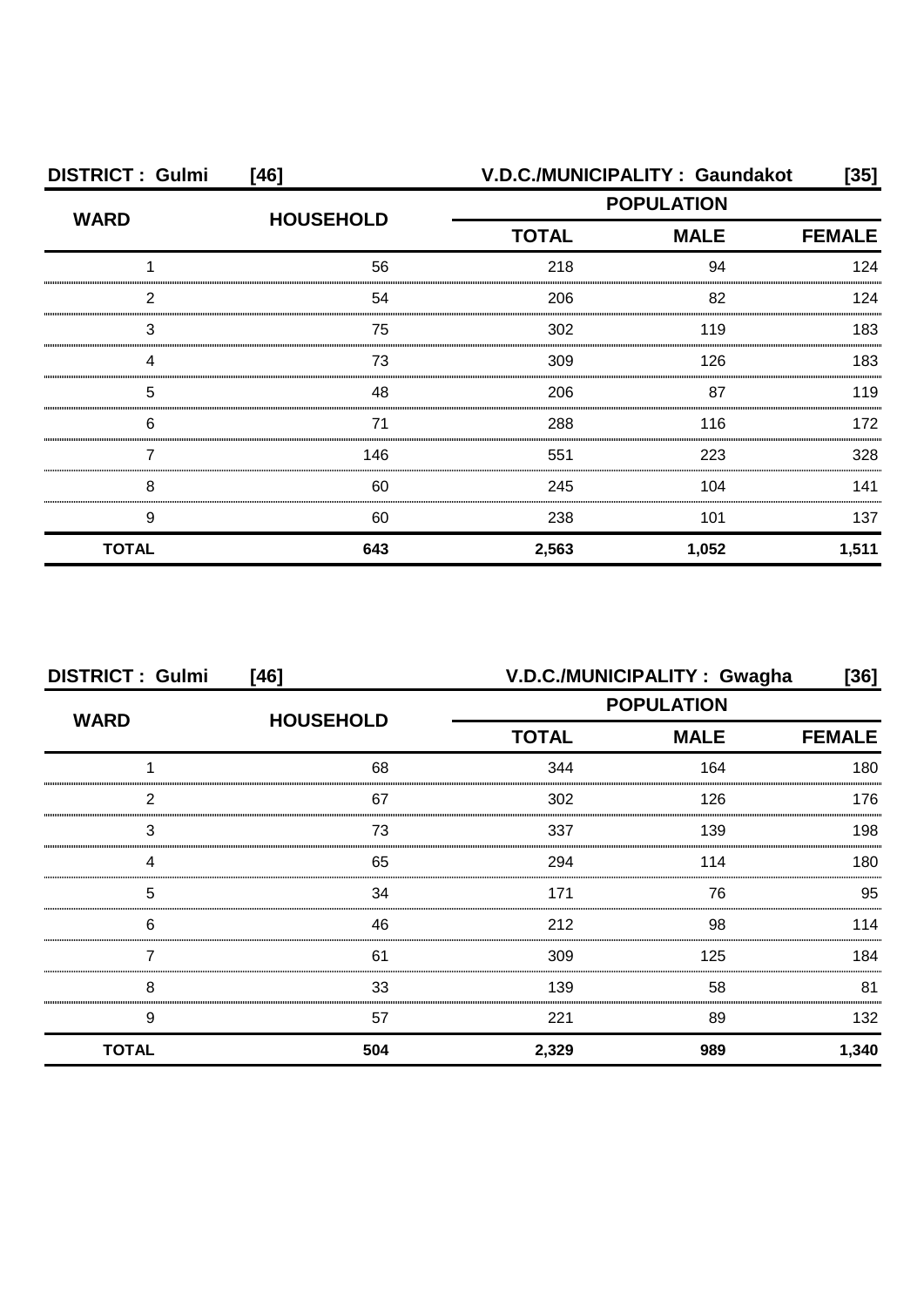| <b>DISTRICT: Gulmi</b><br>$[46]$ |                  | V.D.C./MUNICIPALITY: Gwadi<br>$[37]$ |             |               |
|----------------------------------|------------------|--------------------------------------|-------------|---------------|
| <b>WARD</b>                      | <b>HOUSEHOLD</b> | <b>POPULATION</b>                    |             |               |
|                                  |                  | <b>TOTAL</b>                         | <b>MALE</b> | <b>FEMALE</b> |
|                                  | 48               | 205                                  | 86          | 119           |
| 2                                | 144              | 545                                  | 233         | 312           |
| 3                                | 41               | 148                                  | 61          | 87            |
|                                  | 59               | 212                                  | 84          | 128           |
| 5                                | 101              | 413                                  | 158         | 255           |
| 6                                | 47               | 175                                  | 64          | 111           |
|                                  | 65               | 299                                  | 124         | 175           |
| 8                                | 44               | 195                                  | 86          | 109           |
| 9                                | 93               | 394                                  | 140         | 254           |
| <b>TOTAL</b>                     | 642              | 2,586                                | 1,036       | 1,550         |

| <b>DISTRICT: Gulmi</b><br>$[46]$ |                  | V.D.C./MUNICIPALITY: Hadahade<br>$[38]$ |             |               |
|----------------------------------|------------------|-----------------------------------------|-------------|---------------|
| <b>WARD</b>                      |                  | <b>POPULATION</b>                       |             |               |
|                                  | <b>HOUSEHOLD</b> | <b>TOTAL</b>                            | <b>MALE</b> | <b>FEMALE</b> |
|                                  | 124              | 549                                     | 240         | 309           |
| 2                                | 94               | 377                                     | 156         | 221           |
| 3                                | 106              | 439                                     | 173         | 266           |
| Δ                                | 127              | 538                                     | 226         | 312           |
| 5                                | 97               | 386                                     | 154         | 232           |
| 6                                | 90               | 377                                     | 160         | 217           |
|                                  | 69               | 291                                     | 127         | 164           |
| 8                                | 103              | 466                                     | 209         | 257           |
| 9                                | 73               | 348                                     | 137         | 211           |
| <b>TOTAL</b>                     | 883              | 3,771                                   | 1,582       | 2,189         |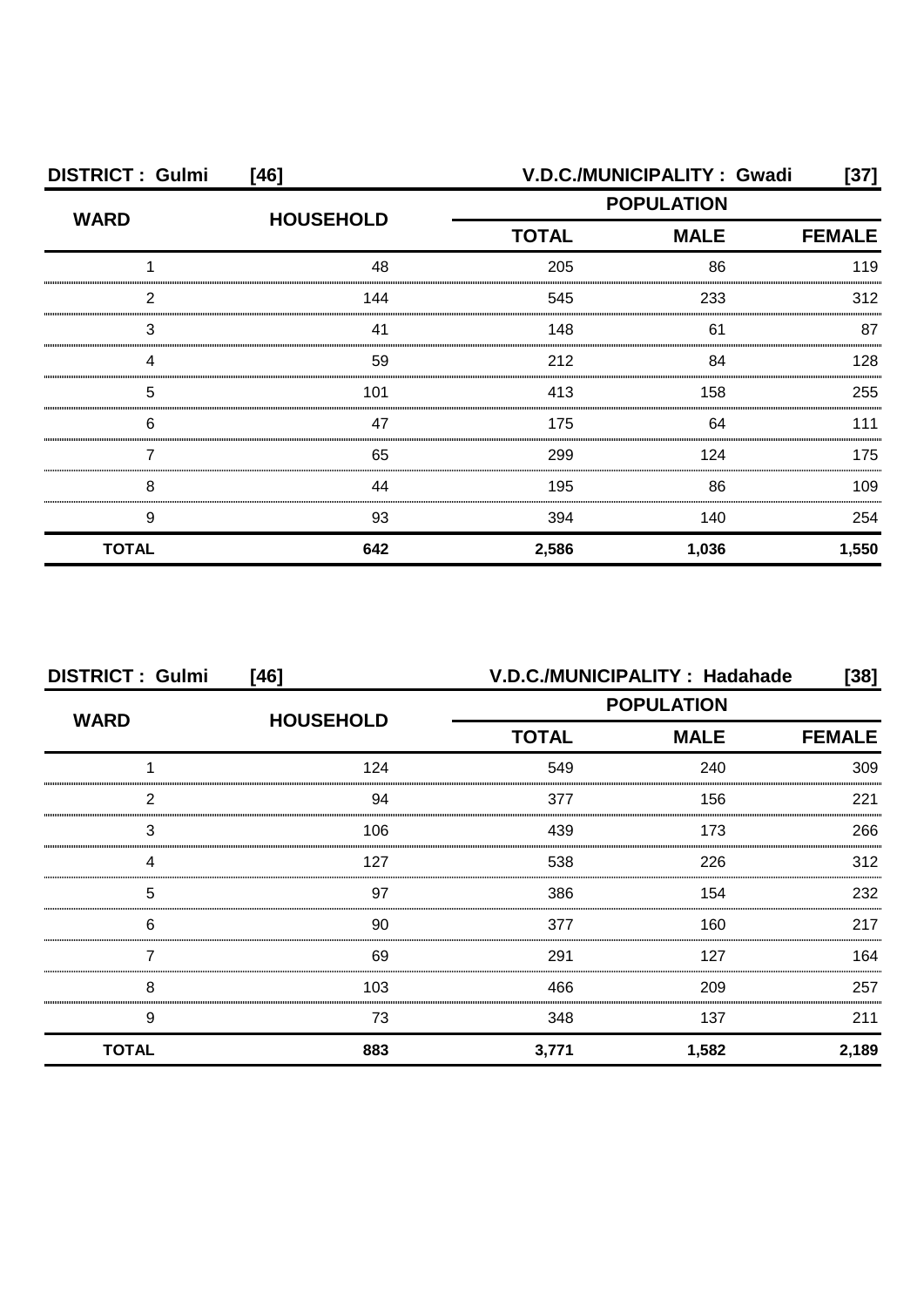| <b>DISTRICT: Gulmi</b> | [46]             |                                                  | <b>V.D.C./MUNICIPALITY: Hansara</b> | [39]  |
|------------------------|------------------|--------------------------------------------------|-------------------------------------|-------|
| <b>WARD</b>            | <b>HOUSEHOLD</b> | <b>POPULATION</b><br><b>TOTAL</b><br><b>MALE</b> |                                     |       |
|                        |                  |                                                  | <b>FEMALE</b>                       |       |
|                        | 145              | 692                                              | 312                                 | 380   |
| 2                      | 68               | 287                                              | 105                                 | 182   |
| З                      | 85               | 409                                              | 163                                 | 246   |
|                        | 143              | 632                                              | 273                                 | 359   |
| 5                      |                  | 48                                               | 21                                  | 27    |
| 6                      | 25               | 109                                              | 40                                  | 69    |
|                        | 71               | 295                                              | 131                                 | 164   |
| 8                      | 24               | 133                                              | 66                                  | 67    |
| 9                      | 54               | 272                                              | 123                                 | 149   |
| <b>TOTAL</b>           | 626              | 2,877                                            | 1,234                               | 1,643 |

| <b>DISTRICT: Gulmi</b> | $[46]$           | V.D.C./MUNICIPALITY: Hardineta<br>[40] |                   |               |
|------------------------|------------------|----------------------------------------|-------------------|---------------|
| <b>WARD</b>            | <b>HOUSEHOLD</b> |                                        | <b>POPULATION</b> |               |
|                        |                  | <b>TOTAL</b>                           | <b>MALE</b>       | <b>FEMALE</b> |
|                        | 98               | 397                                    | 154               | 243           |
| 2                      | 89               | 304                                    | 122               | 182           |
| 3                      | 116              | 461                                    | 180               | 281           |
|                        | 154              | 577                                    | 241               | 336           |
| 5                      | 129              | 515                                    | 218               | 297           |
| 6                      | 162              | 650                                    | 273               | 377           |
|                        | 56               | 202                                    | 77                | 125           |
| 8                      | 123              | 511                                    | 203               | 308           |
| 9                      | 118              | 554                                    | 229               | 325           |
| <b>TOTAL</b>           | 1,045            | 4,171                                  | 1,697             | 2,474         |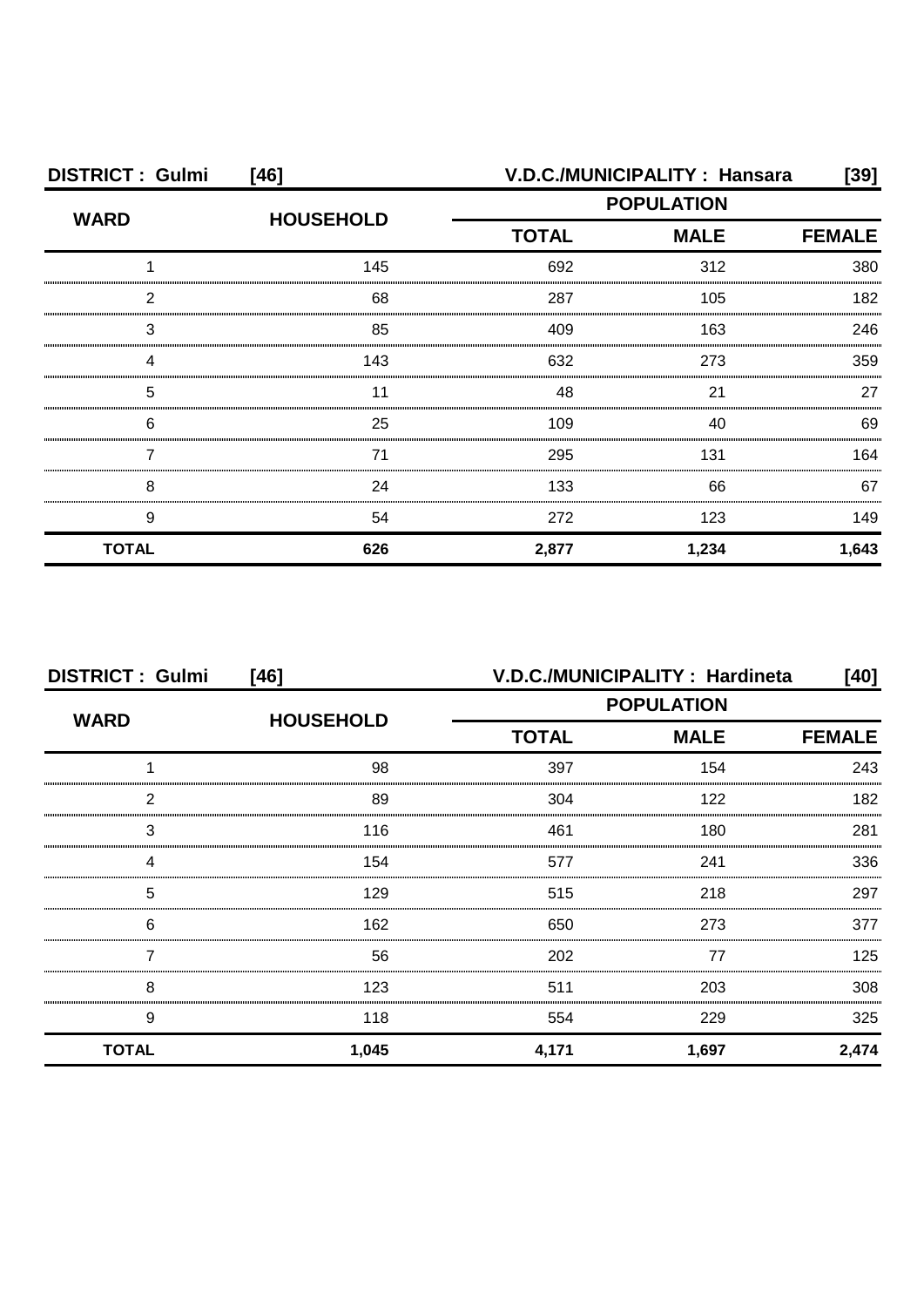| <b>DISTRICT: Gulmi</b><br>$[46]$ |                  |                   | V.D.C./MUNICIPALITY : Harewa | [41]  |
|----------------------------------|------------------|-------------------|------------------------------|-------|
| <b>WARD</b>                      | <b>HOUSEHOLD</b> | <b>POPULATION</b> |                              |       |
|                                  |                  | <b>TOTAL</b>      | <b>MALE</b>                  |       |
|                                  | 60               | 257               | 107                          | 150   |
| 2                                | 45               | 208               | 82                           | 126   |
| З                                | 35               | 156               | 61                           | 95    |
|                                  | 48               | 201               | 94                           | 107   |
| 5                                | 43               | 179               | 82                           | 97    |
| 6                                | 53               | 224               | 100                          | 124   |
|                                  | 54               | 225               | 92                           | 133   |
| 8                                | 49               | 193               | 78                           | 115   |
| 9                                | 49               | 226               | 102                          | 124   |
| <b>TOTAL</b>                     | 436              | 1,869             | 798                          | 1,071 |

| <b>DISTRICT: Gulmi</b> | $[46]$           |              | V.D.C./MUNICIPALITY: Harmichaur | [42]          |
|------------------------|------------------|--------------|---------------------------------|---------------|
| <b>WARD</b>            | <b>HOUSEHOLD</b> |              | <b>POPULATION</b>               |               |
|                        |                  | <b>TOTAL</b> | <b>MALE</b>                     | <b>FEMALE</b> |
|                        | 73               | 362          | 163                             | 199           |
| 2                      | 43               | 195          | 88                              | 107           |
| 3                      | 58               | 279          | 135                             | 144           |
|                        | 85               | 372          | 169                             | 203           |
| 5                      | 62               | 260          | 118                             | 142           |
| 6                      | 45               | 195          | 87                              | 108           |
|                        | 40               | 179          | 89                              | 90            |
| 8                      | 58               | 267          | 127                             | 140.          |
| 9                      | 63               | 317          | 125                             | 192           |
| <b>TOTAL</b>           | 527              | 2,426        | 1,101                           | 1,325         |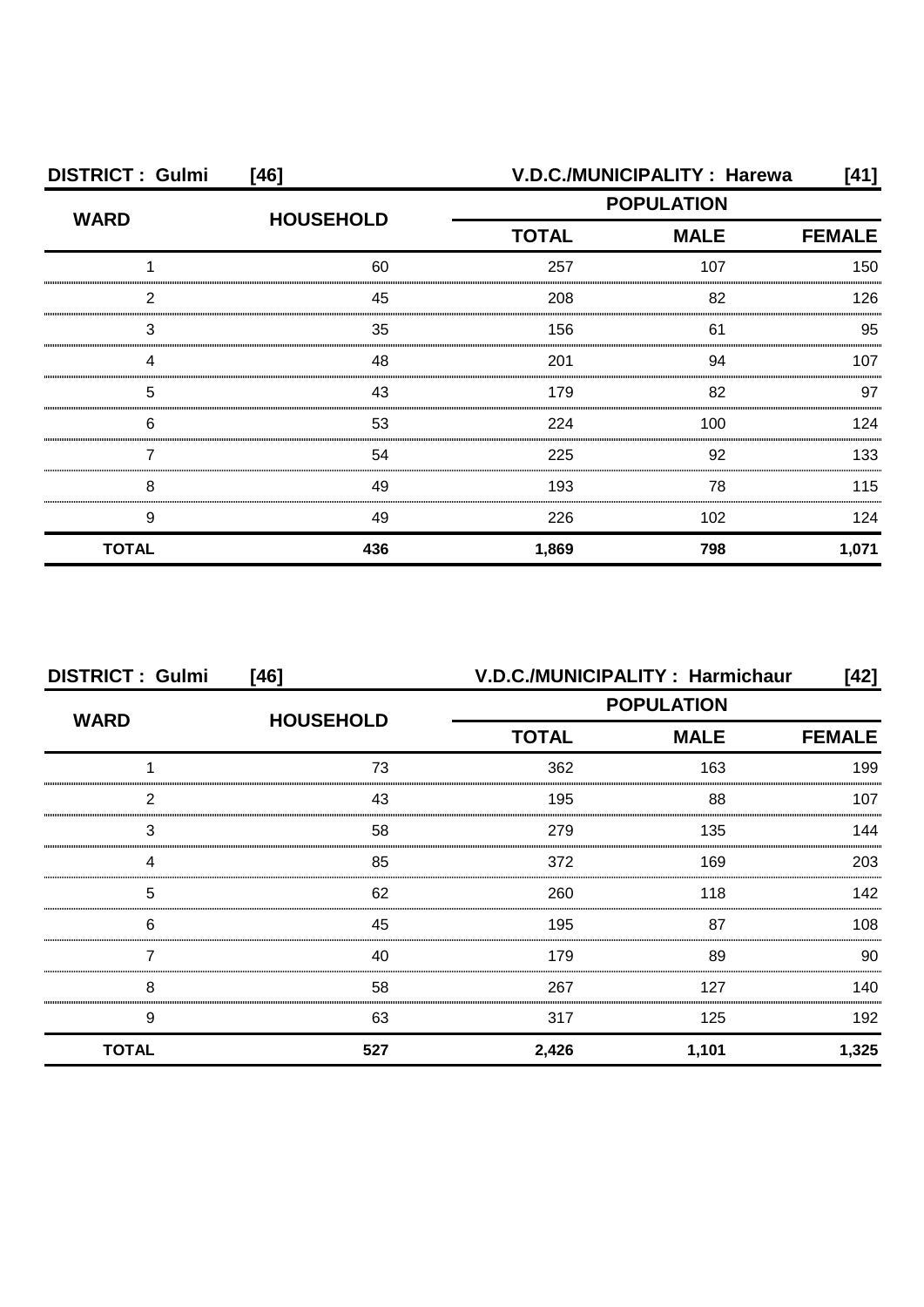| <b>DISTRICT: Gulmi</b> | $[46]$           |              | V.D.C./MUNICIPALITY: Harrachaur | [43]          |
|------------------------|------------------|--------------|---------------------------------|---------------|
| <b>WARD</b>            | <b>HOUSEHOLD</b> |              | <b>POPULATION</b>               |               |
|                        |                  | <b>TOTAL</b> | <b>MALE</b>                     | <b>FEMALE</b> |
|                        | 23               | 89           | 34                              | 55            |
| ◠                      | 23               | 106          | 45                              | 61            |
| З                      | 21               | 101          | 43                              | 58            |
|                        | 33               | 159          | 71                              | 88            |
| 5                      | 29               | 129          | 55                              | 74            |
| 6                      | 20               | 78           | 31                              | 47            |
|                        | 37               | 153          | 59                              | 94            |
| 8                      | 60               | 233          | 95                              | 138           |
| 9                      | 198              | 781          | 364                             | 417           |
| <b>TOTAL</b>           | 444              | 1,829        | 797                             | 1,032         |

| <b>DISTRICT: Gulmi</b><br>$[46]$ |                  | V.D.C./MUNICIPALITY: Hastichaur |             | [44]          |
|----------------------------------|------------------|---------------------------------|-------------|---------------|
| <b>WARD</b>                      |                  | <b>POPULATION</b>               |             |               |
|                                  | <b>HOUSEHOLD</b> | <b>TOTAL</b>                    | <b>MALE</b> | <b>FEMALE</b> |
|                                  | 161              | 700                             | 286         | 414           |
| 2                                | 186              | 792                             | 317         | 475           |
| 3                                | 222              | 993                             | 427         | 566           |
| 4                                | 143              | 621                             | 265         | 356           |
| 5                                | 144              | 654                             | 262         | 392           |
| 6                                | 174              | 740                             | 326         | 414           |
|                                  | 209              | 926                             | 375         | 551           |
| 8                                | 150              | 735                             | 311         | 424           |
| 9                                | 163              | 740                             | 306         | 434           |
| <b>TOTAL</b>                     | 1,552            | 6,901                           | 2,875       | 4,026         |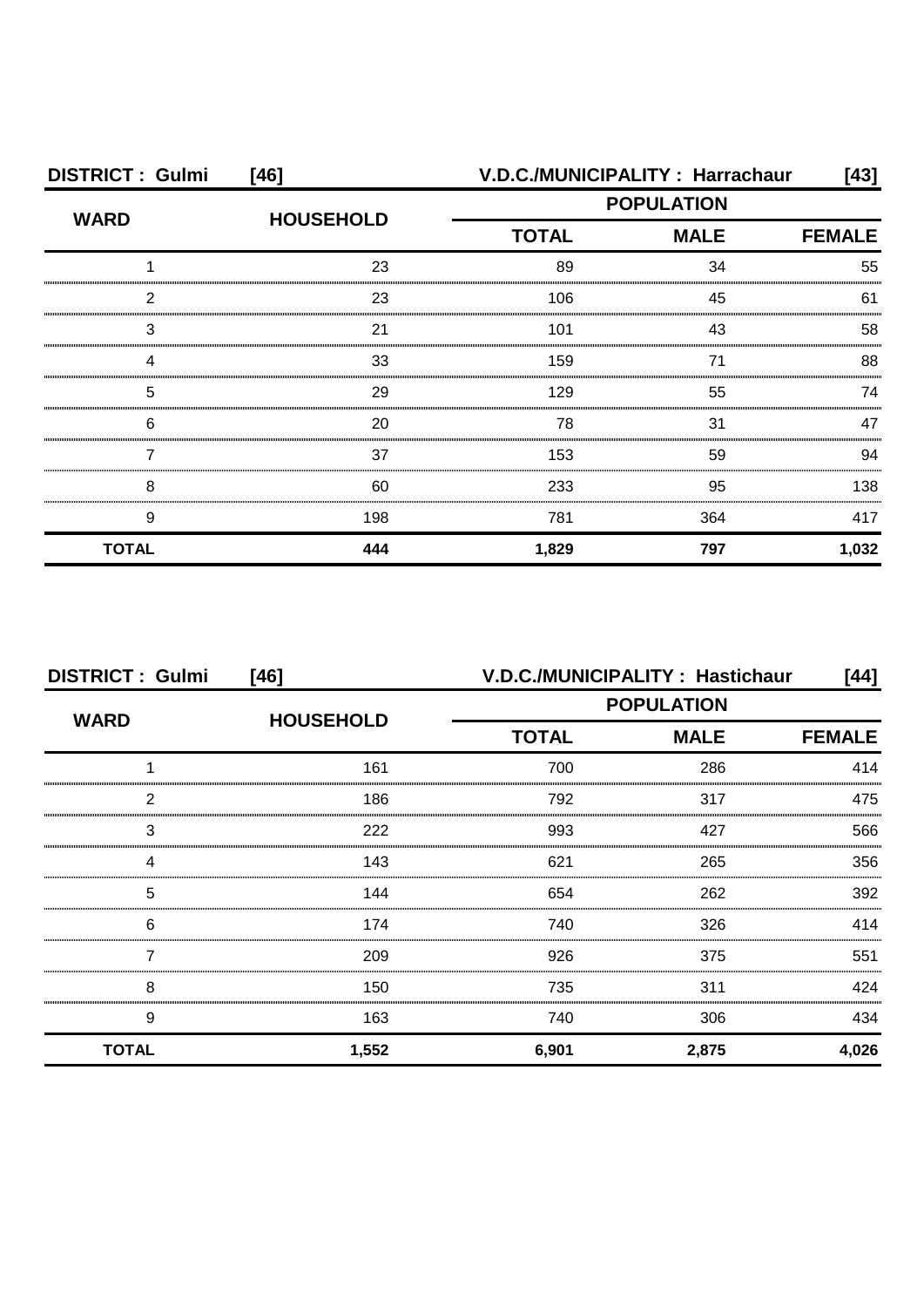| <b>DISTRICT: Gulmi</b> | $[46]$           | V.D.C./MUNICIPALITY: Hawangdi<br>[45] |                                                                   |       |
|------------------------|------------------|---------------------------------------|-------------------------------------------------------------------|-------|
| <b>WARD</b>            | <b>HOUSEHOLD</b> |                                       | <b>POPULATION</b><br><b>TOTAL</b><br><b>MALE</b><br><b>FEMALE</b> |       |
|                        |                  |                                       |                                                                   |       |
|                        | 50               | 279                                   | 128                                                               | 151   |
| 2                      | 36               | 174                                   | 71                                                                | 103   |
| 3                      | 28               | 163                                   | 82                                                                | 81    |
|                        | 50               | 238                                   | 113                                                               | 125   |
| 5                      | 38               | 217                                   | 99                                                                | 118   |
| 6                      | 45               | 228                                   | 98                                                                | 130   |
|                        | 55               | 299                                   | 132                                                               | 167   |
| 8                      | 28               | 158                                   | 68                                                                | 90    |
| 9                      | 59               | 302                                   | 126                                                               | 176   |
| <b>TOTAL</b>           | 389              | 2,058                                 | 917                                                               | 1,141 |

| <b>DISTRICT: Gulmi</b><br>$[46]$ |                  | V.D.C./MUNICIPALITY: Hunga<br>[46] |             |               |
|----------------------------------|------------------|------------------------------------|-------------|---------------|
| <b>WARD</b>                      | <b>HOUSEHOLD</b> | <b>POPULATION</b>                  |             |               |
|                                  |                  | <b>TOTAL</b>                       | <b>MALE</b> | <b>FEMALE</b> |
|                                  | 114              | 374                                | 140         | 234           |
| 2                                | 142              | 561                                | 236         | 325           |
| 3                                | 88               | 333                                | 138         | 195           |
|                                  | 80               | 285                                | 111         | 174           |
| 5                                | 87               | 358                                | 152         | 206           |
| 6                                | 106              | 449                                | 183         | 266           |
|                                  | 81               | 317                                | 133         | 184           |
| 8                                | 70               | 258                                | 96          | 162           |
| 9                                | 90               | 349                                | 135         | 214           |
| <b>TOTAL</b>                     | 858              | 3,284                              | 1,324       | 1,960         |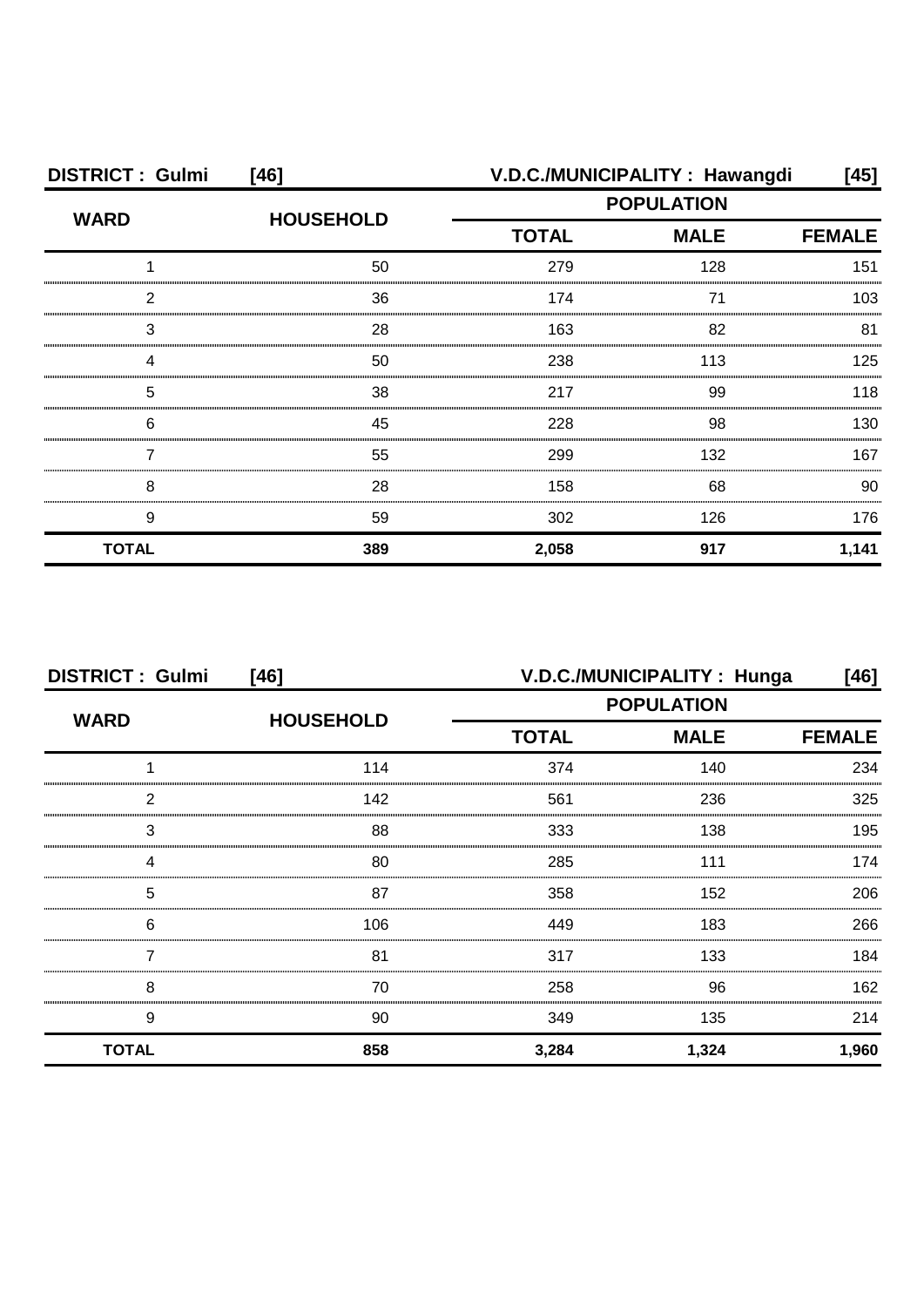| <b>DISTRICT: Gulmi</b> | [46]             |                             | V.D.C./MUNICIPALITY: Isma Rajasthal | [47]          |
|------------------------|------------------|-----------------------------|-------------------------------------|---------------|
| <b>WARD</b>            | <b>HOUSEHOLD</b> |                             | <b>POPULATION</b>                   |               |
|                        |                  | <b>MALE</b><br><b>TOTAL</b> |                                     | <b>FEMALE</b> |
|                        | 160              | 716                         | 315                                 | 401           |
| 2                      | 97               | 425                         | 202                                 | 223           |
| 3                      | 105              | 472                         | 190                                 | 282           |
| Δ                      | 118              | 505                         | 209                                 | 296           |
| 5                      | 61               | 295                         | 122                                 | 173           |
| 6                      | 60               | 266                         | 113                                 | 153           |
|                        | 73               | 314                         | 127                                 | 187           |
| 8                      | 85               | 373                         | 167                                 | 206           |
| 9                      | 46               | 196                         | 77                                  | 119           |
| <b>TOTAL</b>           | 805              | 3,562                       | 1,522                               | 2,040         |

| <b>DISTRICT: Gulmi</b> | $[46]$           | V.D.C./MUNICIPALITY: Jaisithok |             |               |  |
|------------------------|------------------|--------------------------------|-------------|---------------|--|
| <b>WARD</b>            |                  | <b>POPULATION</b>              |             |               |  |
|                        | <b>HOUSEHOLD</b> | <b>TOTAL</b>                   | <b>MALE</b> | <b>FEMALE</b> |  |
|                        | 42               | 138                            | 54          | 84            |  |
| っ                      | 67               | 287                            | 130         | 157           |  |
| 3                      | 72               | 316                            | 143         | 173           |  |
|                        | 73               | 292                            | 117         | 175           |  |
| 5                      | 73               | 289                            | 127         | 162           |  |
| 6                      | 71               | 301                            | 119         | 182           |  |
|                        | 80               | 339                            | 144         | 195           |  |
| 8                      | 71               | 350                            | 161         | 189           |  |
| 9                      | 78               | 376                            | 170         | 206           |  |
| <b>TOTAL</b>           | 627              | 2,688                          | 1,165       | 1,523         |  |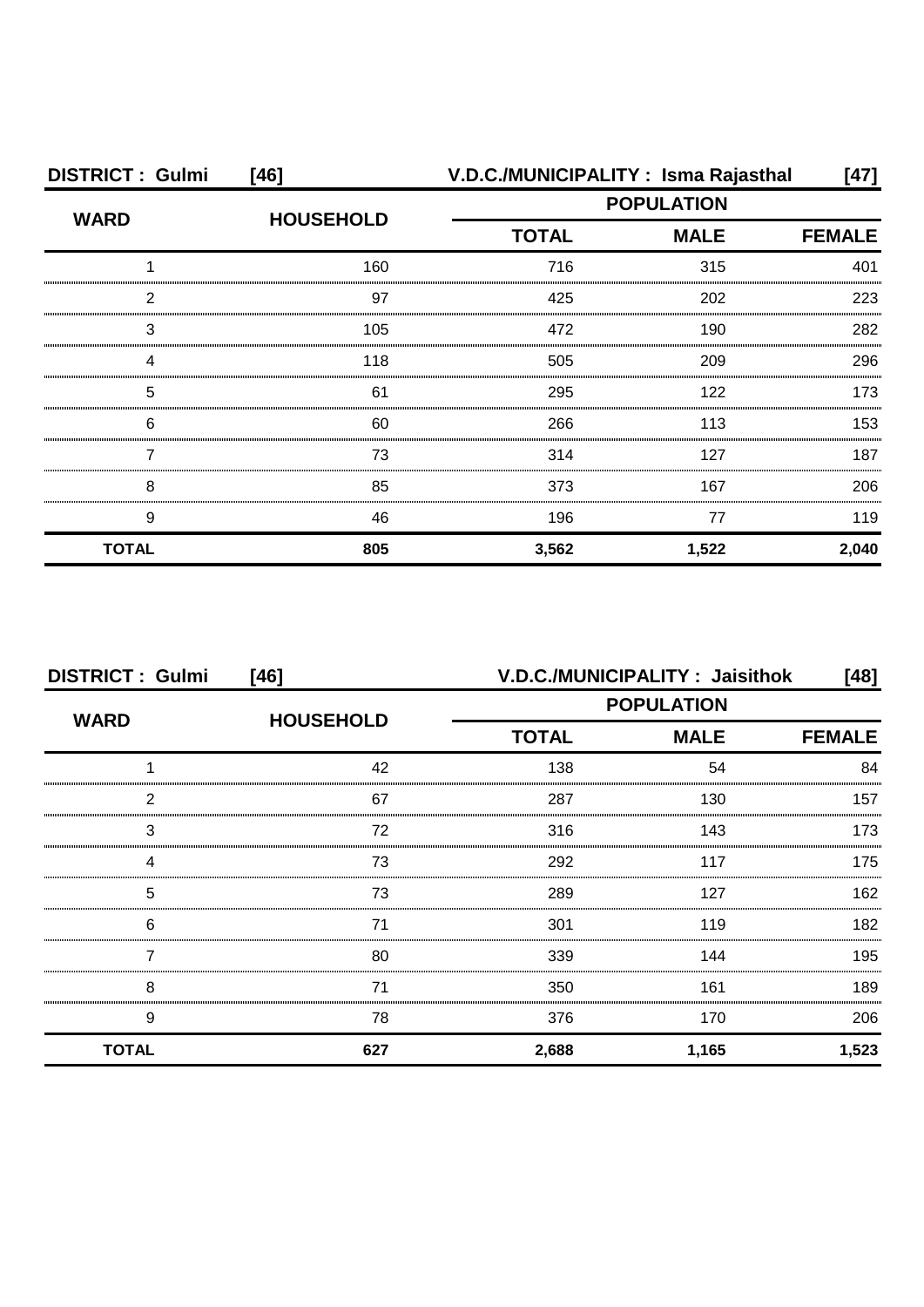| <b>DISTRICT: Gulmi</b> | $[46]$           |                             | V.D.C./MUNICIPALITY: Jayakhani | [49]          |
|------------------------|------------------|-----------------------------|--------------------------------|---------------|
| <b>WARD</b>            |                  | <b>POPULATION</b>           |                                |               |
|                        | <b>HOUSEHOLD</b> | <b>TOTAL</b><br><b>MALE</b> |                                | <b>FEMALE</b> |
|                        | 17               | 101                         | 43                             | 58            |
| 2                      | 14               | 72                          | 26                             | 46            |
| 3                      | 49               | 236                         | 112                            | 124           |
|                        | 31               | 158                         | 67                             | .91           |
| 5                      | 37               | 152                         | 68                             | 84            |
| 6                      | 29               | 123                         | 53                             | 70            |
|                        | 41               | 214                         | 98                             | 116           |
| 8                      | 30               | 134                         | 56                             | 78            |
| 9                      | 22               | 104                         | 45                             | 59            |
| <b>TOTAL</b>           | 270              | 1,294                       | 568                            | 726           |

| <b>DISTRICT: Gulmi</b><br>[46] |                  | V.D.C./MUNICIPALITY: Johang<br>[50] |               |       |
|--------------------------------|------------------|-------------------------------------|---------------|-------|
| <b>WARD</b>                    | <b>HOUSEHOLD</b> | <b>POPULATION</b>                   |               |       |
|                                |                  | <b>TOTAL</b>                        | <b>FEMALE</b> |       |
|                                | 122              | 483                                 | 215           | 268   |
| 2                              | 145              | 622                                 | 277           | 345   |
| 3                              | 85               | 310                                 | 126           | 184   |
|                                | 89               | 390                                 | 164           | 226   |
| 5                              | 335              | 1,321                               | 584           | 737   |
| 6                              | 91               | 355                                 | 135           | 220   |
|                                | 82               | 314                                 | 128           | 186   |
| 8                              | 71               | 273                                 | 112           | 161   |
| 9                              | 78               | 274                                 | 113           | 161   |
| <b>TOTAL</b>                   | 1,098            | 4,342                               | 1,854         | 2,488 |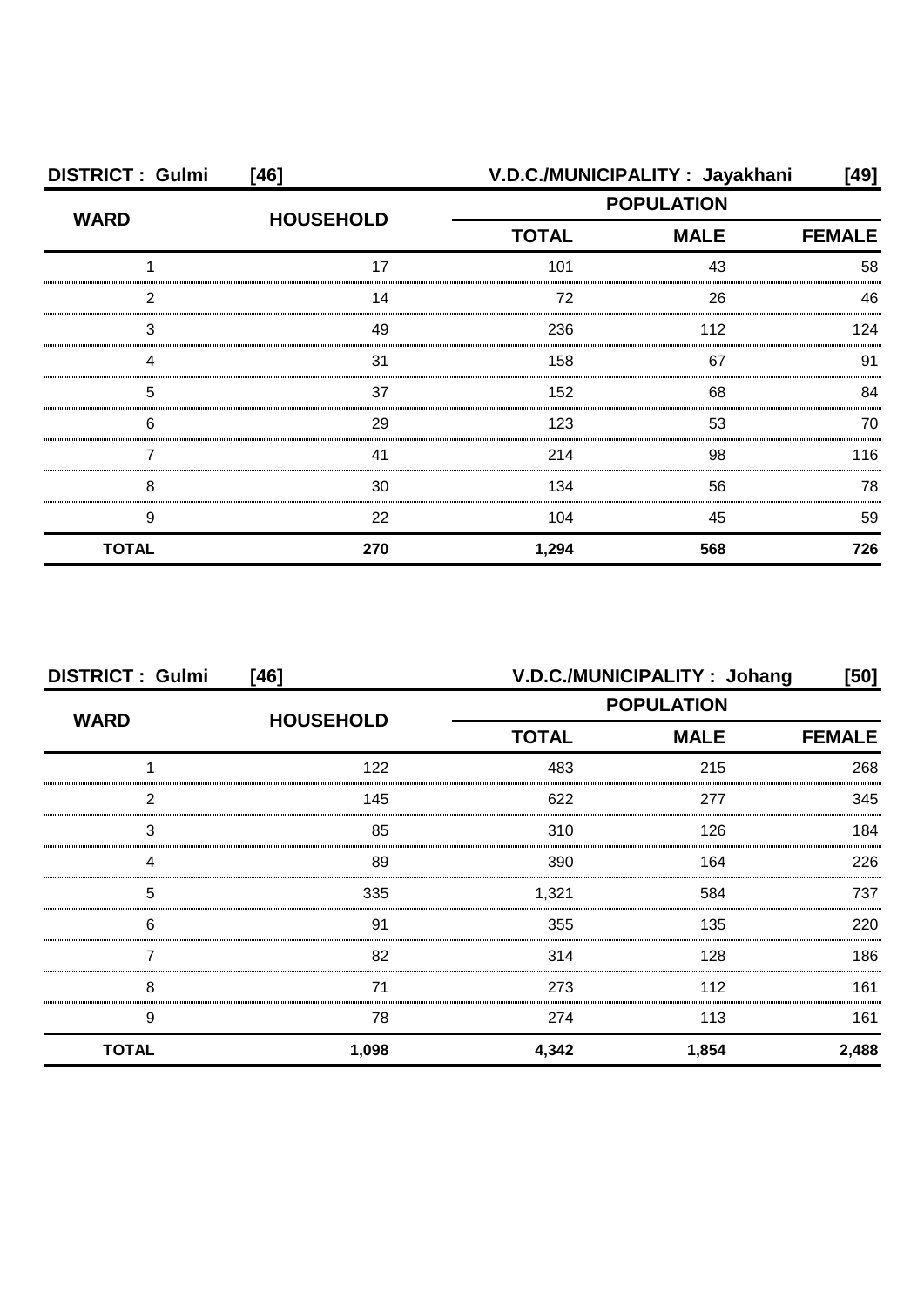| <b>DISTRICT: Gulmi</b><br>[46] |                  | V.D.C./MUNICIPALITY: Juniya<br>[51] |                   |               |
|--------------------------------|------------------|-------------------------------------|-------------------|---------------|
| <b>WARD</b>                    | <b>HOUSEHOLD</b> |                                     | <b>POPULATION</b> |               |
|                                |                  | <b>MALE</b><br><b>TOTAL</b>         |                   | <b>FEMALE</b> |
|                                | 48               | 169                                 | 68                | 101           |
| 2                              | 46               | 236                                 | 100               | 136           |
| З                              | 62               | 307                                 | 128               | 179           |
|                                | 66               | 326                                 | 145               | 181           |
| 5                              | 62               | 279                                 | 118               | 161           |
| 6                              | 63               | 246                                 | 105               | 141           |
|                                | 70               | 262                                 | 107               | 155           |
| 8                              | 109              | 426                                 | 145               | 281           |
| 9                              | 148              | 596                                 | 258               | 338           |
| <b>TOTAL</b>                   | 674              | 2,847                               | 1,174             | 1,673         |

| <b>DISTRICT: Gulmi</b><br>$[46]$ |                  | V.D.C./MUNICIPALITY: Juvung<br>[52] |             |               |
|----------------------------------|------------------|-------------------------------------|-------------|---------------|
| <b>WARD</b>                      |                  | <b>POPULATION</b>                   |             |               |
|                                  | <b>HOUSEHOLD</b> | <b>TOTAL</b>                        | <b>MALE</b> | <b>FEMALE</b> |
|                                  | 150              | 591                                 | 244         | 347           |
| 2                                | 113              | 415                                 | 170         | 245           |
| 3                                | 92               | 342                                 | 127         | 215           |
|                                  | 96               | 361                                 | 144         | 217           |
| 5                                | 78               | 321                                 | 132         | 189           |
| 6                                | 112              | 523                                 | 236         | 287           |
|                                  | 91               | 420                                 | 170         | 250           |
| 8                                | 145              | 602                                 | 233         | 369           |
| 9                                | 70               | 296                                 | 120         | 176           |
| <b>TOTAL</b>                     | 947              | 3,871                               | 1,576       | 2,295         |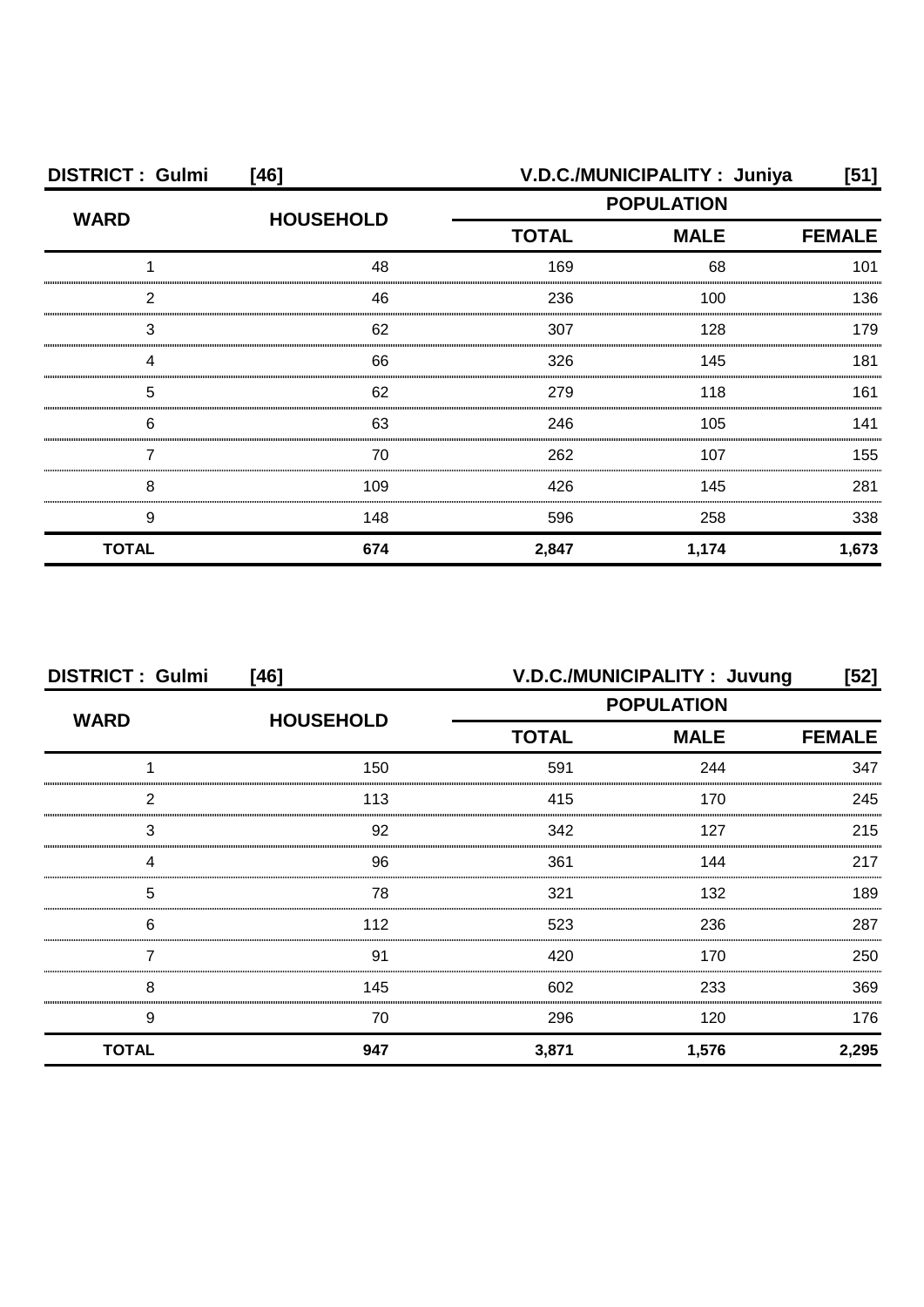| <b>DISTRICT: Gulmi</b> | [46]             |                   | V.D.C./MUNICIPALITY: Khadgakot | $[53]$        |
|------------------------|------------------|-------------------|--------------------------------|---------------|
| <b>WARD</b>            | <b>HOUSEHOLD</b> | <b>POPULATION</b> |                                |               |
|                        |                  | <b>TOTAL</b>      | <b>MALE</b>                    | <b>FEMALE</b> |
|                        | 125              | 570               | 246                            | 324           |
| 2                      | 129              | 582               | 259                            | 323           |
| З                      | 118              | 527               | 233                            | 294           |
|                        | 92               | 355               | 153                            | 202           |
| 5                      | 79               | 348               | 145                            | 203           |
| 6                      | 60               | 293               | 128                            | 165           |
|                        | 56               | 321               | 157                            | 164           |
| 8                      | 105              | 453               | 169                            | 284           |
| 9                      | 73               | 385               | 174                            | 211           |
| <b>TOTAL</b>           | 837              | 3,834             | 1,664                          | 2,170         |

| <b>DISTRICT: Gulmi</b><br>$[46]$ |                  |                             | V.D.C./MUNICIPALITY: Kharjyang | [54]  |
|----------------------------------|------------------|-----------------------------|--------------------------------|-------|
| <b>WARD</b>                      |                  | <b>POPULATION</b>           |                                |       |
|                                  | <b>HOUSEHOLD</b> | <b>TOTAL</b><br><b>MALE</b> | <b>FEMALE</b>                  |       |
|                                  | 114              | 505                         | 226                            | 279   |
| 2                                | 88               | 377                         | 175                            | 202   |
| 3                                | 171              | 619                         | 242                            | 377   |
| Δ                                | 124              | 507                         | 207                            | 300   |
| 5                                | 79               | 330                         | 141                            | 189   |
| 6                                | 95               | 411                         | 159                            | 252   |
|                                  | 82               | 323                         | 129                            | 194   |
| 8                                | 84               | 359                         | 153                            | 206   |
| 9                                | 97               | 403                         | 177                            | 226   |
| <b>TOTAL</b>                     | 934              | 3,834                       | 1,609                          | 2,225 |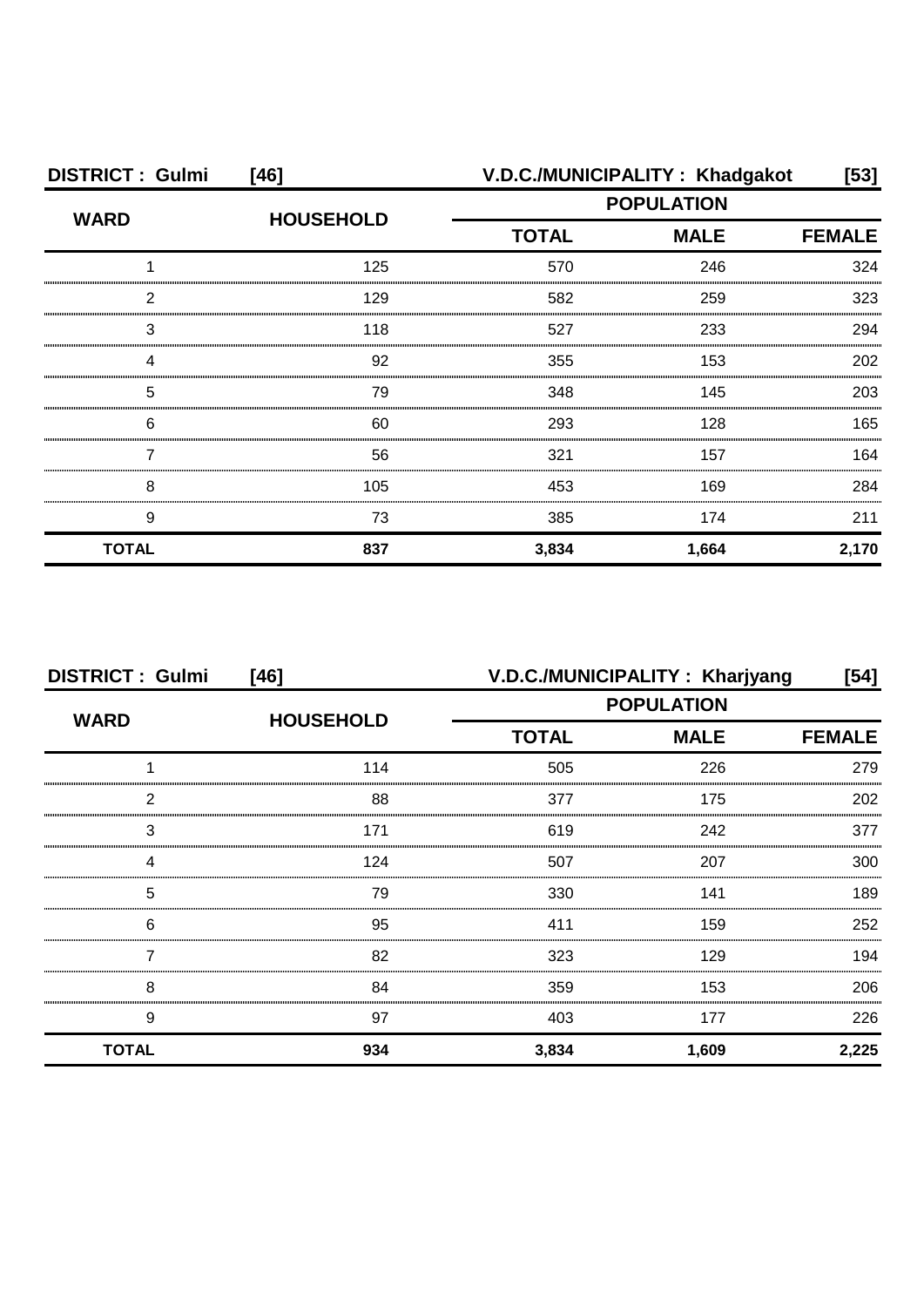| <b>DISTRICT: Gulmi</b> | [46]             | V.D.C./MUNICIPALITY: Kurgha<br>[55]              |               |       |  |
|------------------------|------------------|--------------------------------------------------|---------------|-------|--|
| <b>WARD</b>            | <b>HOUSEHOLD</b> | <b>POPULATION</b><br><b>TOTAL</b><br><b>MALE</b> |               |       |  |
|                        |                  |                                                  | <b>FEMALE</b> |       |  |
|                        | 15               | 64                                               | 26            | 38    |  |
| 2                      | 20               | 94                                               | 48            | 46    |  |
| З                      | 50               | 226                                              | 86            | 140   |  |
|                        | 78               | 342                                              | 149           | 193   |  |
| 5                      | 236              | 980                                              | 422           | 558   |  |
| 6                      | 45               | 205                                              | 88            | 117   |  |
|                        | 73               | 329                                              | 138           | 191   |  |
| 8                      | 74               | 349                                              | 148           | 201   |  |
| 9                      | 117              | 523                                              | 212           | 311   |  |
| <b>TOTAL</b>           | 708              | 3,112                                            | 1,317         | 1,795 |  |

| <b>DISTRICT: Gulmi</b><br>$[46]$ |                  | V.D.C./MUNICIPALITY : Limgha<br>[56] |             |               |
|----------------------------------|------------------|--------------------------------------|-------------|---------------|
| <b>WARD</b>                      |                  | <b>POPULATION</b>                    |             |               |
|                                  | <b>HOUSEHOLD</b> | <b>TOTAL</b>                         | <b>MALE</b> | <b>FEMALE</b> |
|                                  | 68               | 293                                  | 120         | 173           |
| っ                                | 74               | 314                                  | 138         | 176           |
| 3                                | 75               | 313                                  | 128         | 185           |
|                                  | 37               | 152                                  | 65          | 87            |
| 5                                | 66               | 289                                  | 119         | 170           |
| 6                                | 111              | 533                                  | 231         | 302           |
|                                  | 137              | 543                                  | 231         | 312           |
| 8                                | 71               | 295                                  | 133         | 162           |
| 9                                | 69               | 307                                  | 134         | 173           |
| <b>TOTAL</b>                     | 708              | 3,039                                | 1,299       | 1,740         |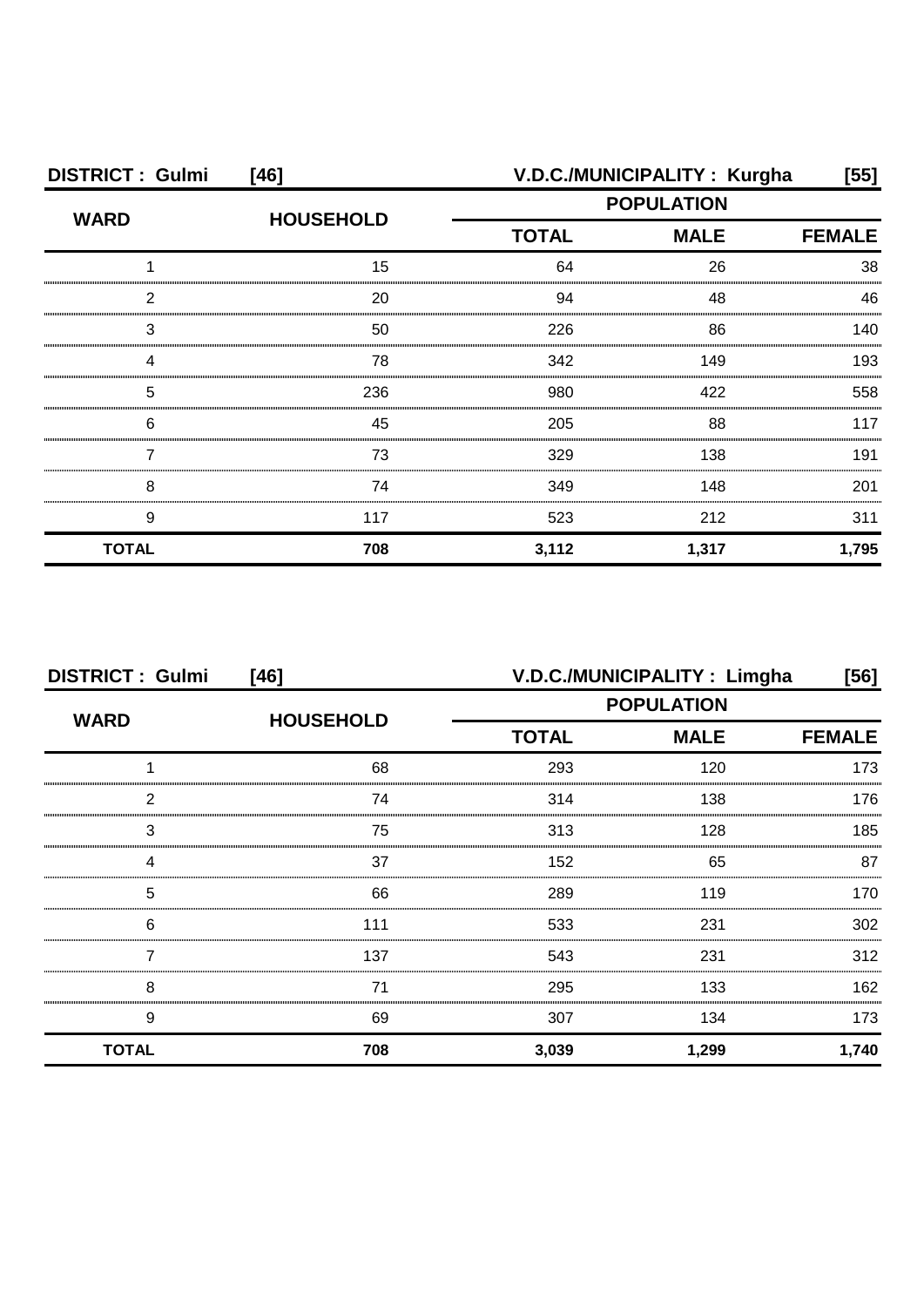| <b>DISTRICT: Gulmi</b> | $[46]$           | V.D.C./MUNICIPALITY: Malagiri<br>[57] |                   |       |
|------------------------|------------------|---------------------------------------|-------------------|-------|
| <b>WARD</b>            |                  |                                       | <b>POPULATION</b> |       |
|                        | <b>HOUSEHOLD</b> | <b>TOTAL</b><br><b>MALE</b>           | <b>FEMALE</b>     |       |
|                        | 92               | 458                                   | 190               | 268   |
| 2                      | 44               | 236                                   | 103               | 133   |
| 3                      | 49               | 277                                   | 125               | 152   |
|                        | 65               | 278                                   | 127               | 151   |
| 5                      | 54               | 218                                   | 99                | 119   |
| 6                      | 30               | 144                                   | 66                | 78    |
|                        | 45               | 211                                   | 100               | 111   |
| 8                      | 39               | 223                                   | 101               | 122   |
| 9                      | 32               | 142                                   | 61                | 81    |
| <b>TOTAL</b>           | 450              | 2,187                                 | 972               | 1,215 |

| <b>DISTRICT: Gulmi</b><br>$[46]$ |                  | V.D.C./MUNICIPALITY: Marbhung<br>[58] |             |               |
|----------------------------------|------------------|---------------------------------------|-------------|---------------|
| <b>WARD</b>                      |                  | <b>POPULATION</b>                     |             |               |
|                                  | <b>HOUSEHOLD</b> | <b>TOTAL</b>                          | <b>MALE</b> | <b>FEMALE</b> |
|                                  | 229              | 930                                   | 450         | 480           |
| っ                                | 50               | 211                                   | 93          | 118           |
| 3                                | 144              | 622                                   | 267         | 355           |
|                                  | 57               | 281                                   | 109         | 172           |
| 5                                | 61               | 273                                   | 122         | 151           |
| 6                                | 76               | 368                                   | 172         | 196           |
|                                  | 96               | 431                                   | 192         | 239           |
| 8                                | 80               | 336                                   | 138         | 198           |
| 9                                | 90               | 369                                   | 170         | 199           |
| <b>TOTAL</b>                     | 883              | 3,821                                 | 1,713       | 2,108         |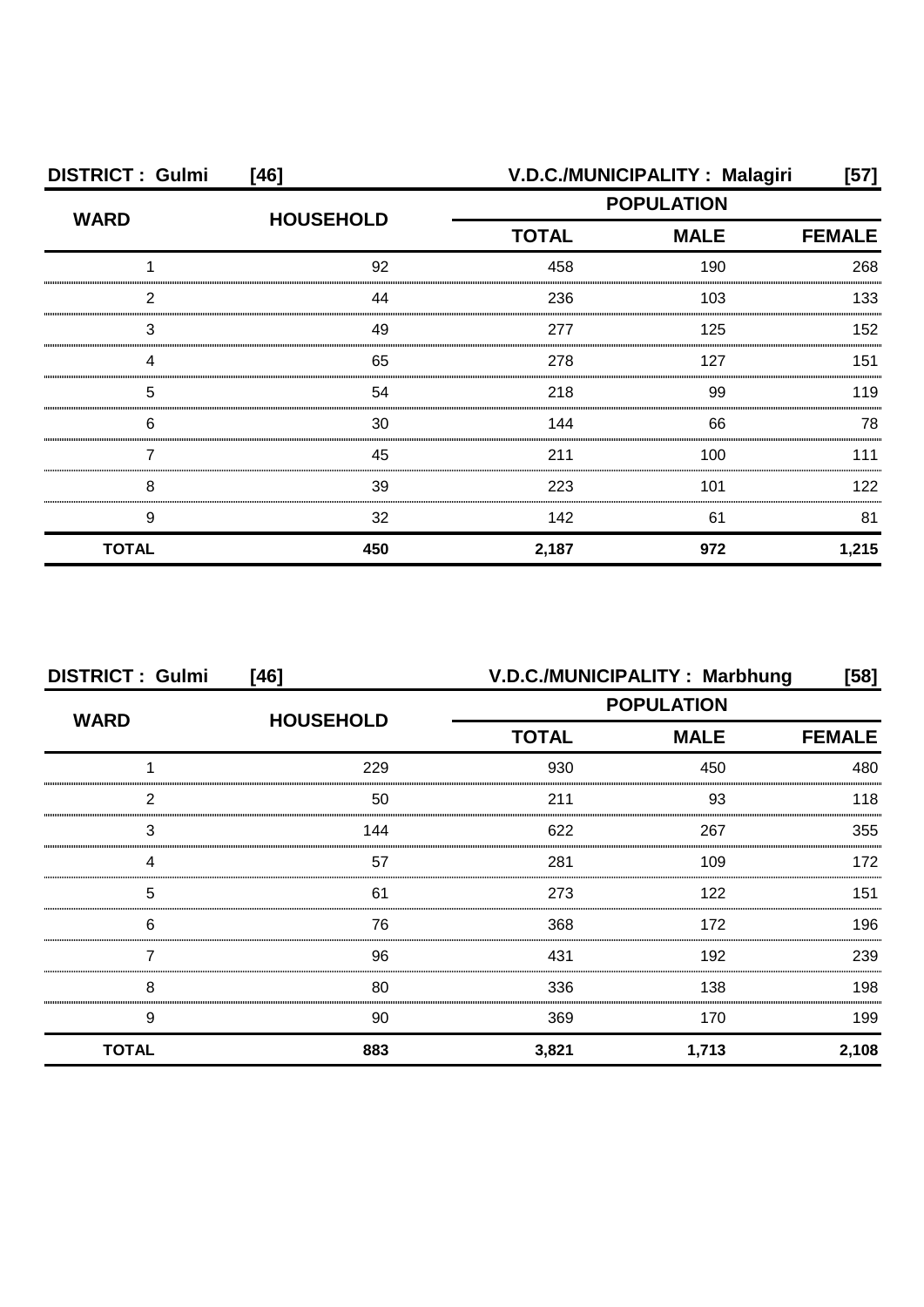| <b>DISTRICT: Gulmi</b> | $[46]$           | V.D.C./MUNICIPALITY: Musikot<br>[59] |               |       |
|------------------------|------------------|--------------------------------------|---------------|-------|
| <b>WARD</b>            | <b>HOUSEHOLD</b> | <b>POPULATION</b>                    |               |       |
|                        |                  | <b>TOTAL</b><br><b>MALE</b>          | <b>FEMALE</b> |       |
|                        | 91               | 387                                  | 155           | 232   |
| 2                      | 78               | 403                                  | 155           | 248   |
| З                      | 59               | 260                                  | 115           | 145   |
|                        | 89               | 394                                  | 170           | 224   |
| 5                      | 96               | 439                                  | 198           | 241   |
| 6                      | 147              | 727                                  | 299           | 428   |
|                        | 122              | 627                                  | 279           | 348   |
| 8                      | 97               | 442                                  | 200           | 242   |
| 9                      | 78               | 354                                  | 159           | 195   |
| <b>TOTAL</b>           | 857              | 4,033                                | 1,730         | 2,303 |

| <b>DISTRICT: Gulmi</b> | $[46]$           | V.D.C./MUNICIPALITY: Myal Pokhari                |               | [60]  |
|------------------------|------------------|--------------------------------------------------|---------------|-------|
| <b>WARD</b>            |                  | <b>POPULATION</b><br><b>TOTAL</b><br><b>MALE</b> |               |       |
|                        | <b>HOUSEHOLD</b> |                                                  | <b>FEMALE</b> |       |
|                        | 61               | 285                                              | 117           | 168   |
| 2                      | 63               | 218                                              | 100           | 118   |
| 3                      | 68               | 288                                              | 132           | 156   |
| Δ                      | 52               | 229                                              | 96            | 133   |
| 5                      | 57               | 236                                              | 103           | 133   |
| 6                      | 87               | 351                                              | 140           | 211   |
|                        | 48               | 237                                              | 105           | 132   |
| 8                      | 43               | 216                                              | 92            | 124   |
| 9                      | 28               | 138                                              | 56            | 82    |
| <b>TOTAL</b>           | 507              | 2,198                                            | 941           | 1,257 |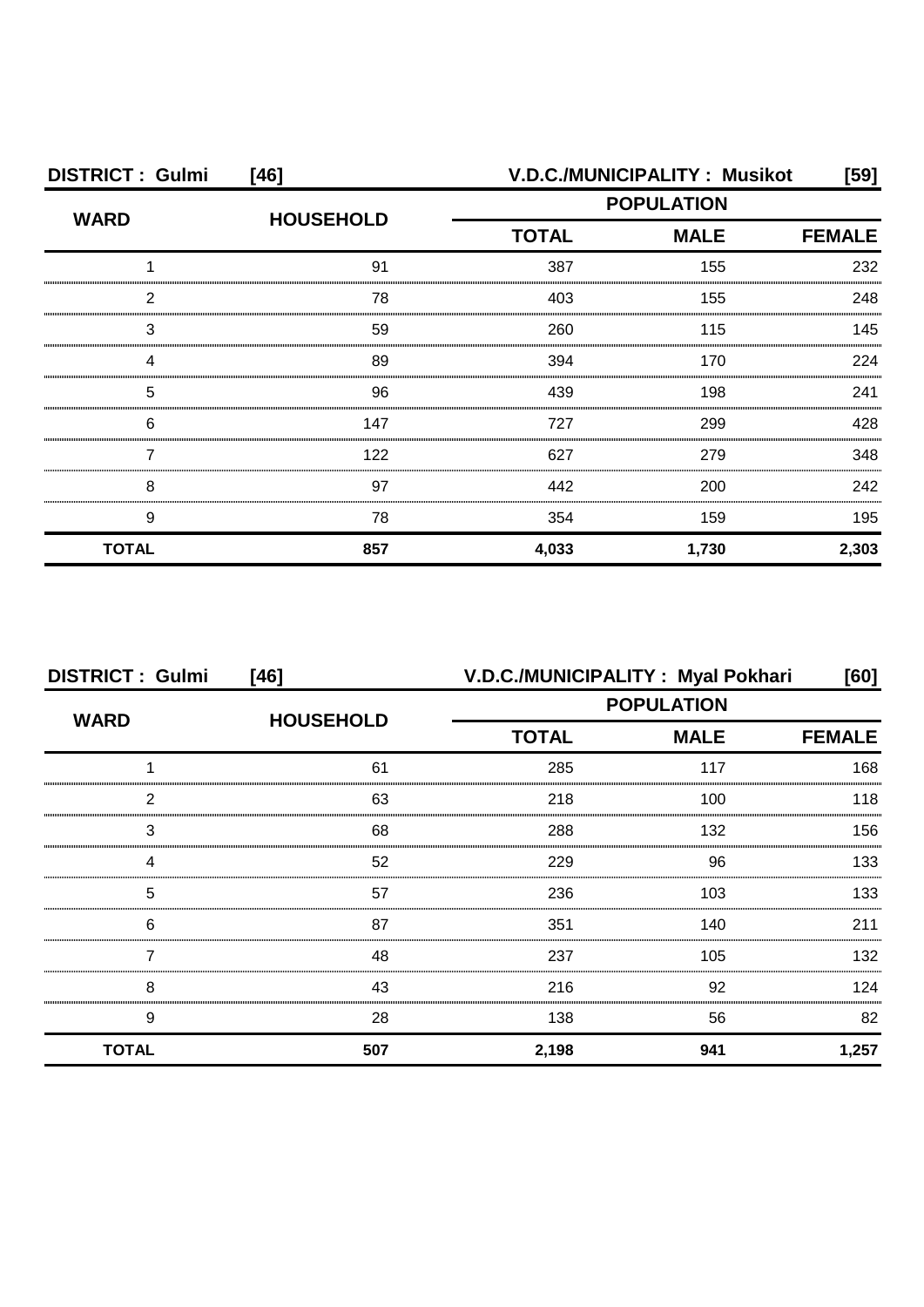| <b>DISTRICT: Gulmi</b><br>$[46]$ |                  | V.D.C./MUNICIPALITY : Neta<br>[61] |             |               |
|----------------------------------|------------------|------------------------------------|-------------|---------------|
| <b>WARD</b>                      | <b>HOUSEHOLD</b> | <b>POPULATION</b>                  |             |               |
|                                  |                  | <b>TOTAL</b>                       | <b>MALE</b> | <b>FEMALE</b> |
|                                  | 95               | 516                                | 231         | 285           |
| 2                                | 108              | 471                                | 223         | 248           |
| 3                                | 66               | 261                                | 109         | 152           |
| Δ                                | 74               | 366                                | 162         | 204           |
| 5                                | 78               | 374                                | 167         | 207           |
| 6                                | 70               | 353                                | 143         | 210           |
|                                  | 69               | 351                                | 146         | 205           |
| 8                                | 53               | 233                                | 93          | 140           |
| 9                                | 83               | 371                                | 174         | 197           |
| <b>TOTAL</b>                     | 696              | 3,296                              | 1,448       | 1,848         |

| <b>DISTRICT: Gulmi</b><br>$[46]$ |                  | V.D.C./MUNICIPALITY: Pallikot<br>[62] |             |               |
|----------------------------------|------------------|---------------------------------------|-------------|---------------|
| <b>WARD</b>                      |                  | <b>POPULATION</b>                     |             |               |
|                                  | <b>HOUSEHOLD</b> | <b>TOTAL</b>                          | <b>MALE</b> | <b>FEMALE</b> |
|                                  | 140              | 595                                   | 254         | 341           |
| っ                                | 104              | 414                                   | 164         | 250           |
| 3                                | 56               | 253                                   | 104         | 149           |
|                                  | 64               | 317                                   | 144         | 173           |
| 5                                | 74               | 390                                   | 154         | 236           |
| 6                                | 46               | 206                                   | 85          | 121           |
|                                  | 65               | 284                                   | 124         | 160           |
| 8                                | 42               | 209                                   | 77          | 132           |
| 9                                | 42               | 194                                   | 72          | 122           |
| <b>TOTAL</b>                     | 633              | 2,862                                 | 1,178       | 1,684         |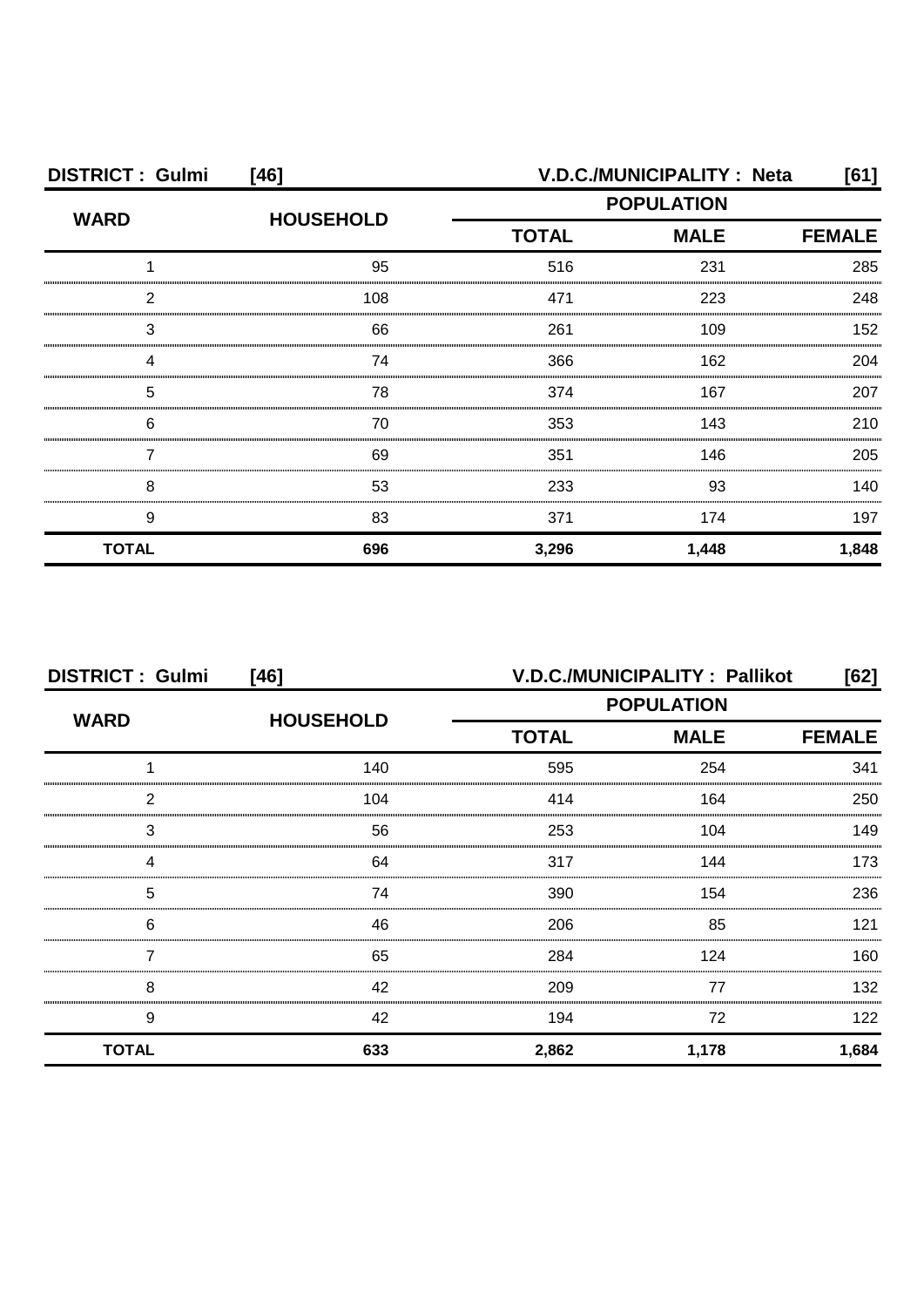| <b>DISTRICT: Gulmi</b> | $[46]$           | V.D.C./MUNICIPALITY: Paralmi<br>[63] |             |       |
|------------------------|------------------|--------------------------------------|-------------|-------|
| <b>WARD</b>            | <b>HOUSEHOLD</b> | <b>POPULATION</b>                    |             |       |
|                        |                  | <b>TOTAL</b>                         | <b>MALE</b> |       |
|                        | 76               | 319                                  | 141         | 178   |
| 2                      | 72               | 283                                  | 112         | 171   |
| 3                      | 64               | 290                                  | 127         | 163   |
|                        | 75               | 334                                  | 137         | 197   |
| 5                      | 100              | 443                                  | 176         | 267   |
| 6                      | 78               | 303                                  | 130         | 173   |
|                        | 86               | 356                                  | 122         | 234   |
| 8                      | 76               | 305                                  | 129         | 176   |
| 9                      | 68               | 262                                  | 108         | 154   |
| <b>TOTAL</b>           | 695              | 2,895                                | 1,182       | 1,713 |

| <b>DISTRICT: Gulmi</b> | $[46]$           |              | V.D.C./MUNICIPALITY: Paudi Amarayee | [64]          |
|------------------------|------------------|--------------|-------------------------------------|---------------|
| <b>WARD</b>            |                  |              | <b>POPULATION</b>                   |               |
|                        | <b>HOUSEHOLD</b> | <b>TOTAL</b> | <b>MALE</b>                         | <b>FEMALE</b> |
|                        | 108              | 511          | 229                                 | 282           |
| 2                      | 56               | 284          | 124                                 | 160           |
| 3                      | 137              | 676          | 306                                 | 370           |
|                        | 71               | 345          | 144                                 | 201           |
| 5                      | 70               | 317          | 140                                 | 177           |
| 6                      | 56               | 261          | 114                                 | 147           |
|                        | 69               | 329          | 150                                 | 179           |
| 8                      | 123              | 639          | 282                                 | 357           |
| 9                      | 55               | 260          | 114                                 | 146           |
| <b>TOTAL</b>           | 745              | 3,622        | 1,603                               | 2,019         |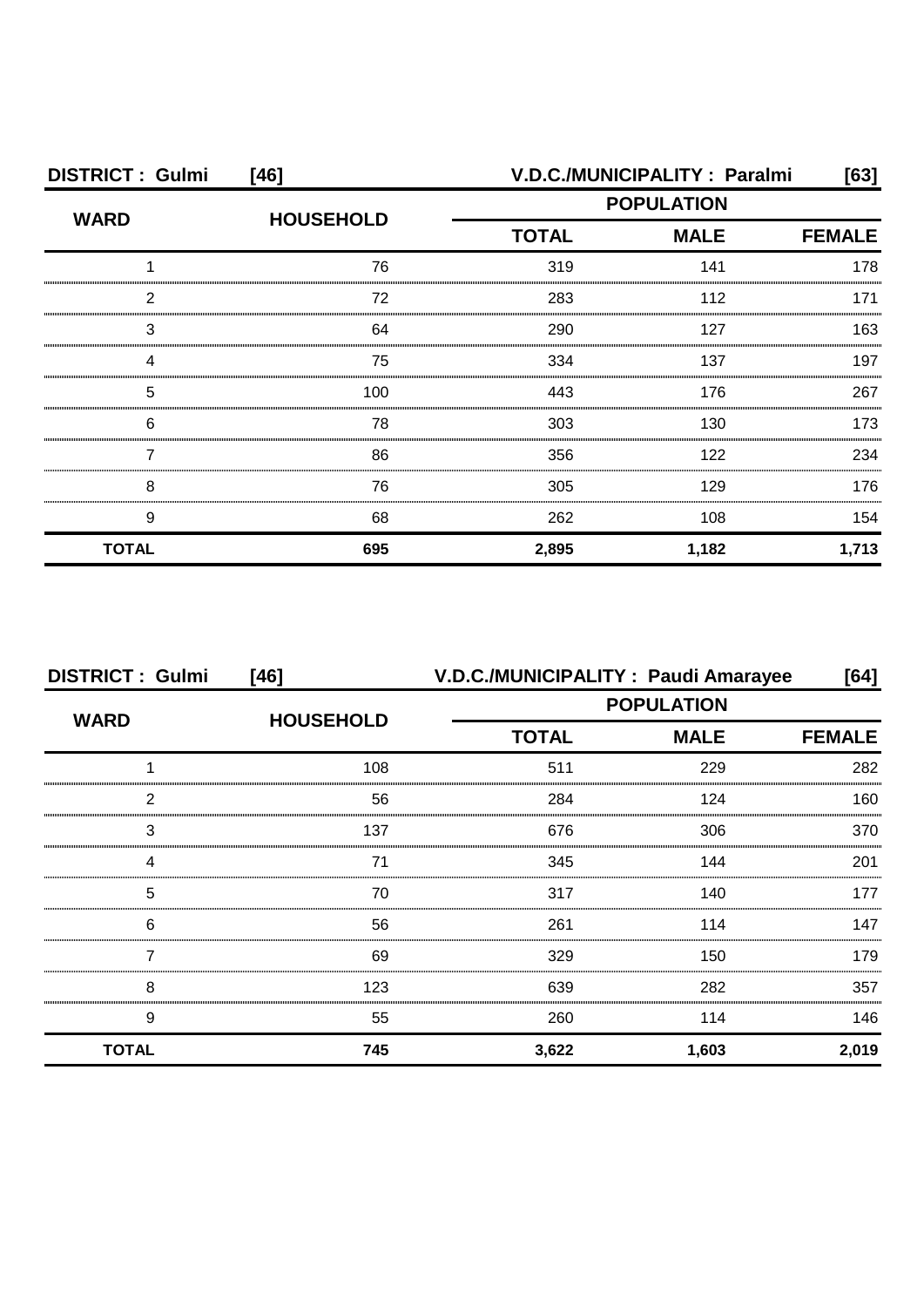| <b>DISTRICT: Gulmi</b><br>[46] |                  | V.D.C./MUNICIPALITY: Pipaldhara<br>[65] |                              |       |
|--------------------------------|------------------|-----------------------------------------|------------------------------|-------|
| <b>WARD</b>                    | <b>HOUSEHOLD</b> | <b>POPULATION</b>                       |                              |       |
|                                |                  | <b>TOTAL</b>                            | <b>MALE</b><br><b>FEMALE</b> |       |
|                                | 57               | 183                                     | 76                           | 107   |
| 2                              | 91               | 331                                     | 127                          | 204   |
| 3                              | 81               | 313                                     | 134                          | 179   |
|                                | 87               | 356                                     | 181                          | 175   |
| 5                              | 92               | 424                                     | 196                          | 228   |
| 6                              | 103              | 475                                     | 212                          | 263   |
|                                | 60               | 226                                     | 98                           | 128   |
| 8                              | 79               | 368                                     | 165                          | 203   |
| 9                              | 111              | 460                                     | 199                          | 261   |
| <b>TOTAL</b>                   | 761              | 3,136                                   | 1,388                        | 1,748 |

| <b>DISTRICT: Gulmi</b><br>$[46]$ |                  | V.D.C./MUNICIPALITY: Purkot Daha<br>[66] |                   |               |
|----------------------------------|------------------|------------------------------------------|-------------------|---------------|
| <b>WARD</b>                      | <b>HOUSEHOLD</b> |                                          | <b>POPULATION</b> |               |
|                                  |                  | <b>TOTAL</b>                             | <b>MALE</b>       | <b>FEMALE</b> |
|                                  | 121              | 525                                      | 222               | 303           |
| っ                                | 89               | 375                                      | 153               | 222           |
| 3                                | 76               | 342                                      | 147               | 195           |
|                                  | 131              | 593                                      | 256               | 337           |
| 5                                | 102              | 491                                      | 198               | 293           |
| 6                                | 92               | 414                                      | 172               | 242           |
|                                  | 83               | 329                                      | 146               | 183           |
| 8                                | 91               | 343                                      | 151               | 192           |
| 9                                | 107              | 421                                      | 184               | 237           |
| <b>TOTAL</b>                     | 892              | 3,833                                    | 1,629             | 2,204         |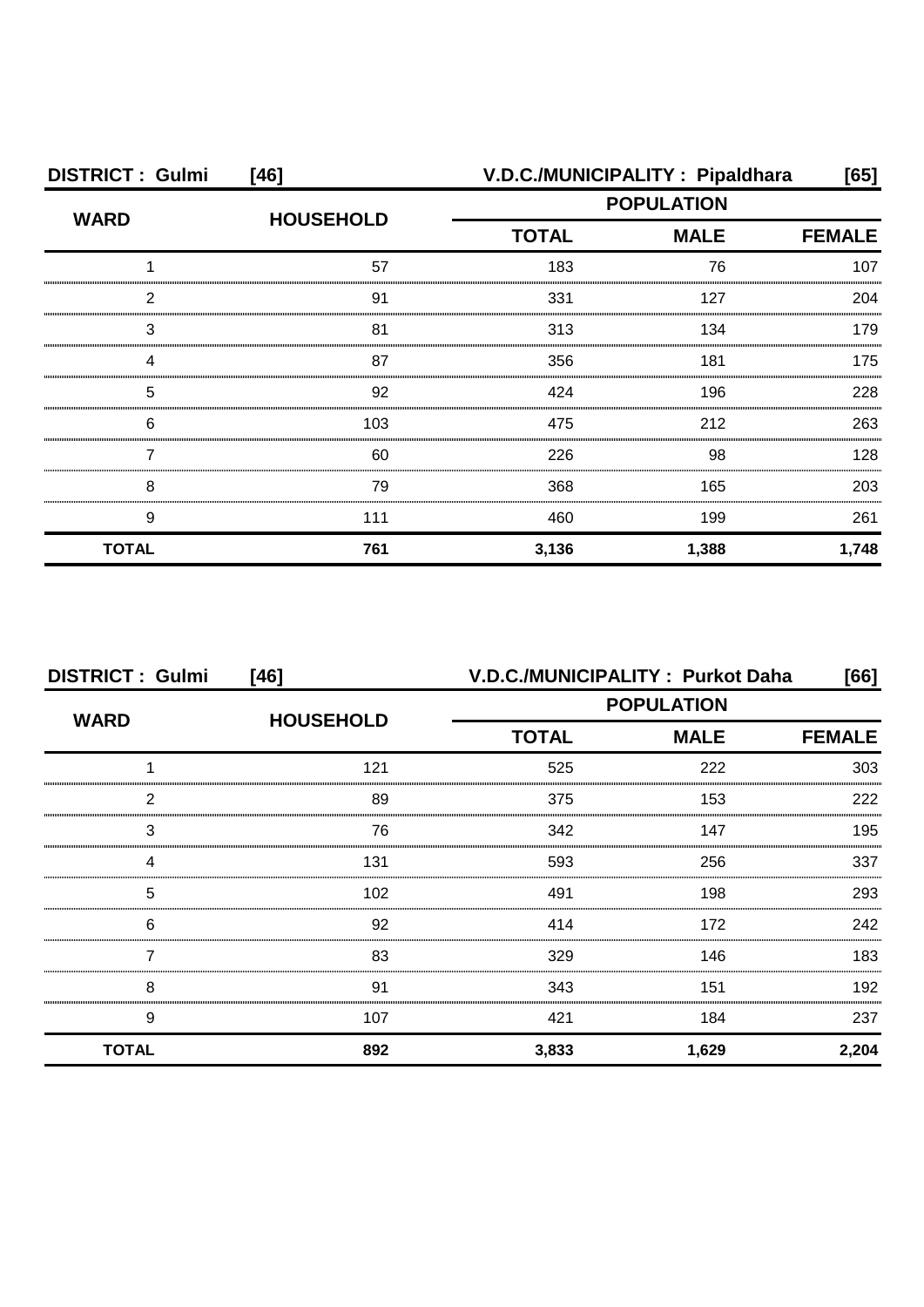| <b>DISTRICT: Gulmi</b><br>$[46]$ |                  |                             | V.D.C./MUNICIPALITY: Purtighat | [67]          |
|----------------------------------|------------------|-----------------------------|--------------------------------|---------------|
| <b>WARD</b>                      | <b>HOUSEHOLD</b> | <b>POPULATION</b>           |                                |               |
|                                  |                  | <b>TOTAL</b><br><b>MALE</b> |                                | <b>FEMALE</b> |
|                                  | 103              | 416                         | 202                            | 214           |
| 2                                | 37               | 175                         | 70                             | 105           |
| 3                                | 27               | 113                         | 52                             | 61            |
|                                  | 36               | 184                         | 92                             | 92            |
| 5                                | 54               | 252                         | 113                            | 139           |
| 6                                | 43               | 202                         | 85                             | 117           |
|                                  | 69               | 349                         | 143                            | 206           |
| 8                                | 28               | 160                         | 66                             | 94            |
| 9                                | 40               | 193                         | 81                             | 112           |
| <b>TOTAL</b>                     | 437              | 2,044                       | 904                            | 1,140         |

| <b>DISTRICT: Gulmi</b><br>$[46]$ |                  | V.D.C./MUNICIPALITY: Rimuwa<br>[68] |       |               |
|----------------------------------|------------------|-------------------------------------|-------|---------------|
| <b>WARD</b>                      |                  | <b>POPULATION</b>                   |       |               |
|                                  | <b>HOUSEHOLD</b> | <b>TOTAL</b><br><b>MALE</b>         |       | <b>FEMALE</b> |
|                                  | 55               | 227                                 | 89    | 138           |
| 2                                | 57               | 293                                 | 116   | 177           |
| 3                                | 63               | 282                                 | 122   | 160           |
|                                  | 74               | 340                                 | 134   | 206           |
| 5                                | 56               | 227                                 | 104   | 123           |
| 6                                | 41               | 154                                 | 62    | 92            |
|                                  | 49               | 187                                 | 73    | 114           |
| 8                                | 78               | 358                                 | 151   | 207           |
| 9                                | 89               | 351                                 | 152   | 199           |
| <b>TOTAL</b>                     | 562              | 2,419                               | 1,003 | 1,416         |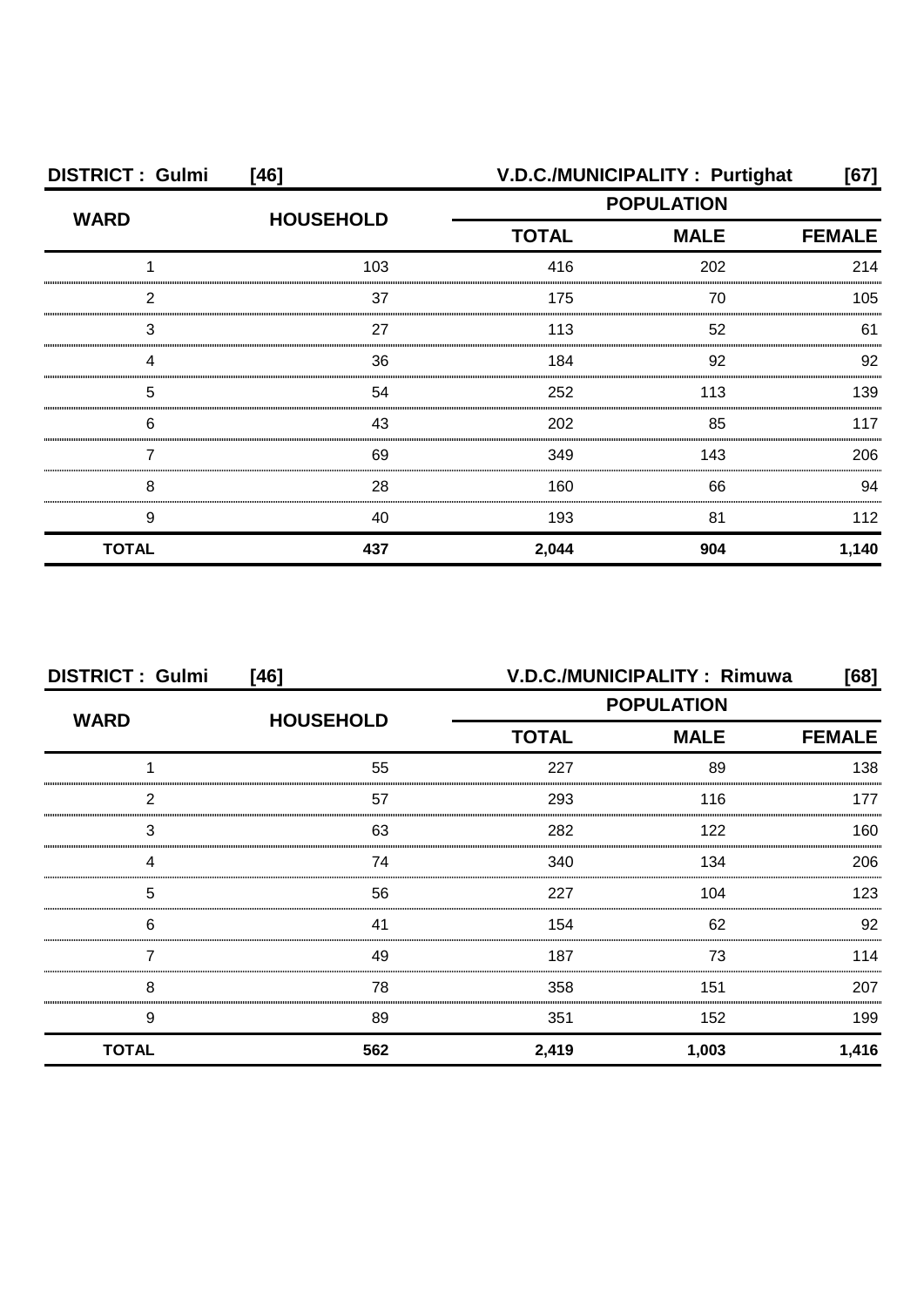| <b>DISTRICT: Gulmi</b> | [46]             |                   | V.D.C./MUNICIPALITY: Rupakot | [69]  |
|------------------------|------------------|-------------------|------------------------------|-------|
| <b>WARD</b>            | <b>HOUSEHOLD</b> | <b>POPULATION</b> |                              |       |
|                        |                  | <b>TOTAL</b>      | <b>FEMALE</b>                |       |
|                        | 77               | 268               | 115                          | 153   |
| 2                      | 133              | 542               | 217                          | 325   |
| З                      | 69               | 283               | 119                          | 164   |
|                        | 61               | 246               | 103                          | 143   |
| 5                      | 99               | 400               | 151                          | 249   |
| 6                      | 81               | 327               | 135                          | 192   |
|                        | 88               | 390               | 157                          | 233   |
| 8                      | 63               | 252               | 106                          | 146   |
| 9                      | 207              | 810               | 343                          | 467   |
| <b>TOTAL</b>           | 878              | 3,518             | 1,446                        | 2,072 |

| <b>DISTRICT: Gulmi</b><br>$[46]$ |                  |                   | V.D.C./MUNICIPALITY: Ruru | [70]          |
|----------------------------------|------------------|-------------------|---------------------------|---------------|
|                                  |                  | <b>POPULATION</b> |                           |               |
| <b>WARD</b>                      | <b>HOUSEHOLD</b> | <b>TOTAL</b>      | <b>MALE</b>               | <b>FEMALE</b> |
|                                  | 68               | 244               | 97                        | 147           |
| 2                                | 52               | 199               | 87                        | 12            |
| 3                                | 83               | 366               | 162                       | 204           |
|                                  | 158              | 576               | 271                       | 305           |
| 5                                | 46               | 140               | 66                        | 74            |
| 6                                | 173              | 696               | 351                       | 345           |
|                                  | 129              | 499               | 207                       | 292           |
| 8                                | 74               | 254               | 101                       | 153           |
| 9                                | 92               | 332               | 158                       | 174           |
| <b>TOTAL</b>                     | 875              | 3,306             | 1,500                     | 1,806         |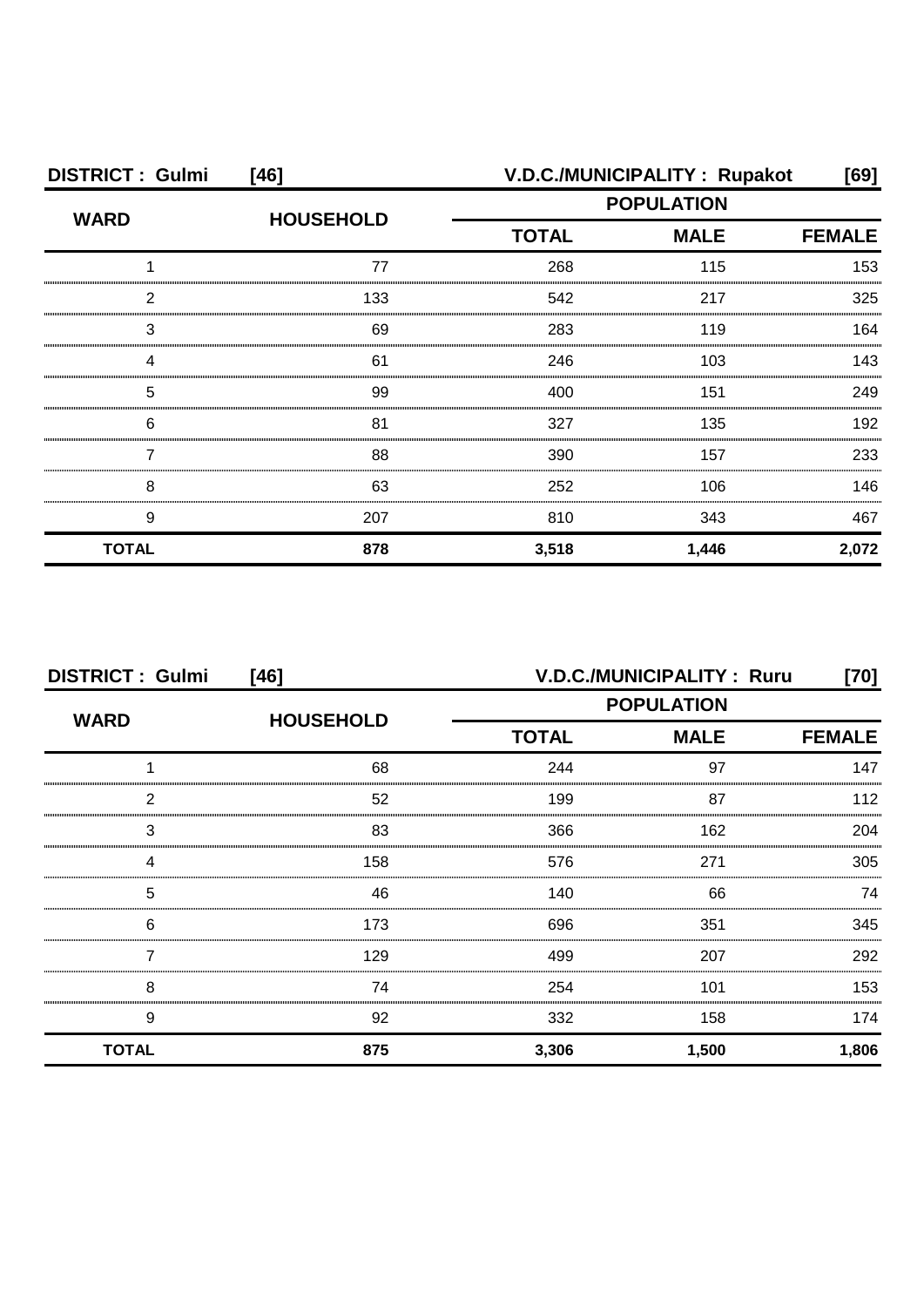| <b>DISTRICT: Gulmi</b><br>[46] |                  | V.D.C./MUNICIPALITY: Shantipur<br>[71] |                   |       |  |
|--------------------------------|------------------|----------------------------------------|-------------------|-------|--|
| <b>WARD</b>                    | <b>HOUSEHOLD</b> |                                        | <b>POPULATION</b> |       |  |
|                                |                  | <b>TOTAL</b>                           | <b>MALE</b>       |       |  |
|                                | 270              | 1,146                                  | 547               | 599   |  |
| 2                              | 43               | 172                                    | 66                | 106   |  |
| З                              | 39               | 189                                    | 86                | 103   |  |
|                                | 56               | 286                                    | 123               | 163   |  |
| 5                              | 55               | 213                                    | 93                | 120   |  |
| 6                              | 59               | 249                                    | 110               | 139   |  |
|                                | 191              | 780                                    | 331               | 449   |  |
| 8                              | 97               | 415                                    | 180               | 235   |  |
| 9                              | 100              | 415                                    | 174               | 241   |  |
| <b>TOTAL</b>                   | 910              | 3,865                                  | 1,710             | 2,155 |  |

| <b>DISTRICT: Gulmi</b><br>$[46]$ |                  | V.D.C./MUNICIPALITY: Simichaur<br>72] |             |       |
|----------------------------------|------------------|---------------------------------------|-------------|-------|
| <b>WARD</b>                      |                  | <b>POPULATION</b>                     |             |       |
|                                  | <b>HOUSEHOLD</b> | <b>TOTAL</b>                          | <b>MALE</b> |       |
|                                  | 105              | 392                                   | 171         | 221   |
| 2                                | 164              | 697                                   | 297         | 400   |
| 3                                | 125              | 543                                   | 237         | 306   |
|                                  | 156              | 692                                   | 310         | 382   |
| 5                                | 176              | 723                                   | 312         | 411   |
| 6                                | 113              | 503                                   | 206         | 297   |
|                                  | 140              | 622                                   | 232         | 390   |
| 8                                | 120              | 498                                   | 204         | 294   |
| 9                                | 124              | 493                                   | 193         | 300   |
| <b>TOTAL</b>                     | 1,223            | 5,163                                 | 2,162       | 3,001 |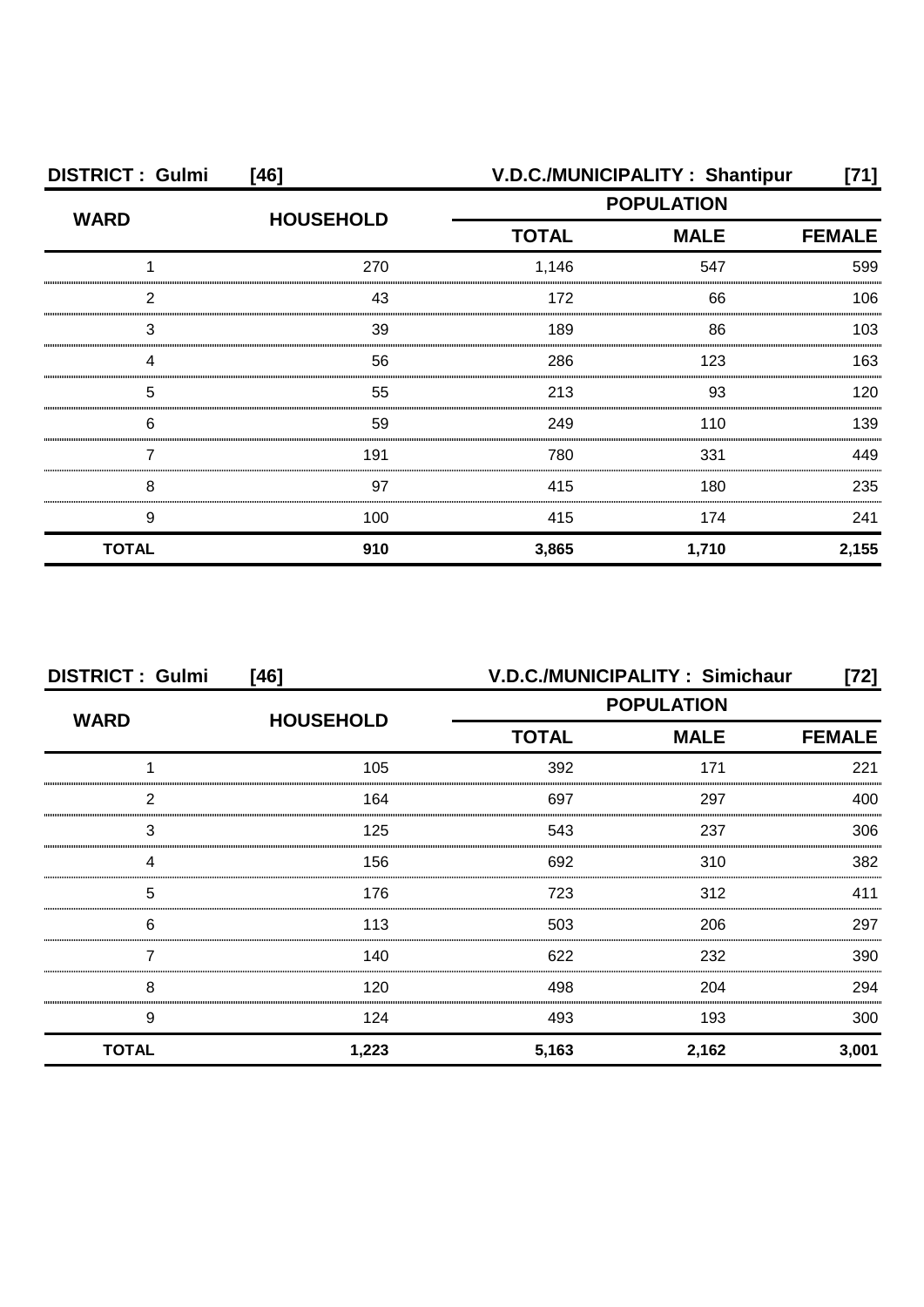| <b>DISTRICT: Gulmi</b> | $[46]$           | V.D.C./MUNICIPALITY: Sirseni<br>[73] |             |               |
|------------------------|------------------|--------------------------------------|-------------|---------------|
|                        | <b>HOUSEHOLD</b> | <b>POPULATION</b>                    |             |               |
| <b>WARD</b>            |                  | <b>TOTAL</b>                         | <b>MALE</b> | <b>FEMALE</b> |
|                        | 109              | 451                                  | 191         | 260           |
| 2                      | 78               | 331                                  | 152         | 179           |
| З                      | 106              | 475                                  | 207         | 268           |
|                        | 77               | 322                                  | 134         | 188           |
| 5                      | 57               | 223                                  | 93          | 130           |
| 6                      | 63               | 273                                  | 117         | 156           |
|                        | 75               | 336                                  | 162         | 174           |
| 8                      | 103              | 464                                  | 192         | 272           |
| 9                      | 115              | 454                                  | 188         | 266           |
| <b>TOTAL</b>           | 783              | 3,329                                | 1,436       | 1,893         |

| <b>DISTRICT: Gulmi</b> | $[46]$           | V.D.C./MUNICIPALITY: Tamghas<br>[74] |             |               |
|------------------------|------------------|--------------------------------------|-------------|---------------|
| <b>WARD</b>            | <b>HOUSEHOLD</b> | <b>POPULATION</b>                    |             |               |
|                        |                  | <b>TOTAL</b>                         | <b>MALE</b> | <b>FEMALE</b> |
|                        | 1,380            | 4,690                                | 2,305       | 2,385         |
| 2                      | 333              | 1,162                                | 535         | 627           |
| 3                      | 419              | 1,447                                | 694         | 753           |
|                        | 739              | 2,404                                | 1,141       | 1.263         |
| 5                      | 351              | 1,262                                | 559         | 703           |
| 6                      | 389              | 1,386                                | 633         | 753.          |
|                        | 132              | 587                                  | 291         | 296           |
| 8                      | 256              | 1,170                                | 544         | 626           |
| 9                      | 176              | 737                                  | 313         | 424           |
| <b>TOTAL</b>           | 4,175            | 14,845                               | 7,015       | 7,830         |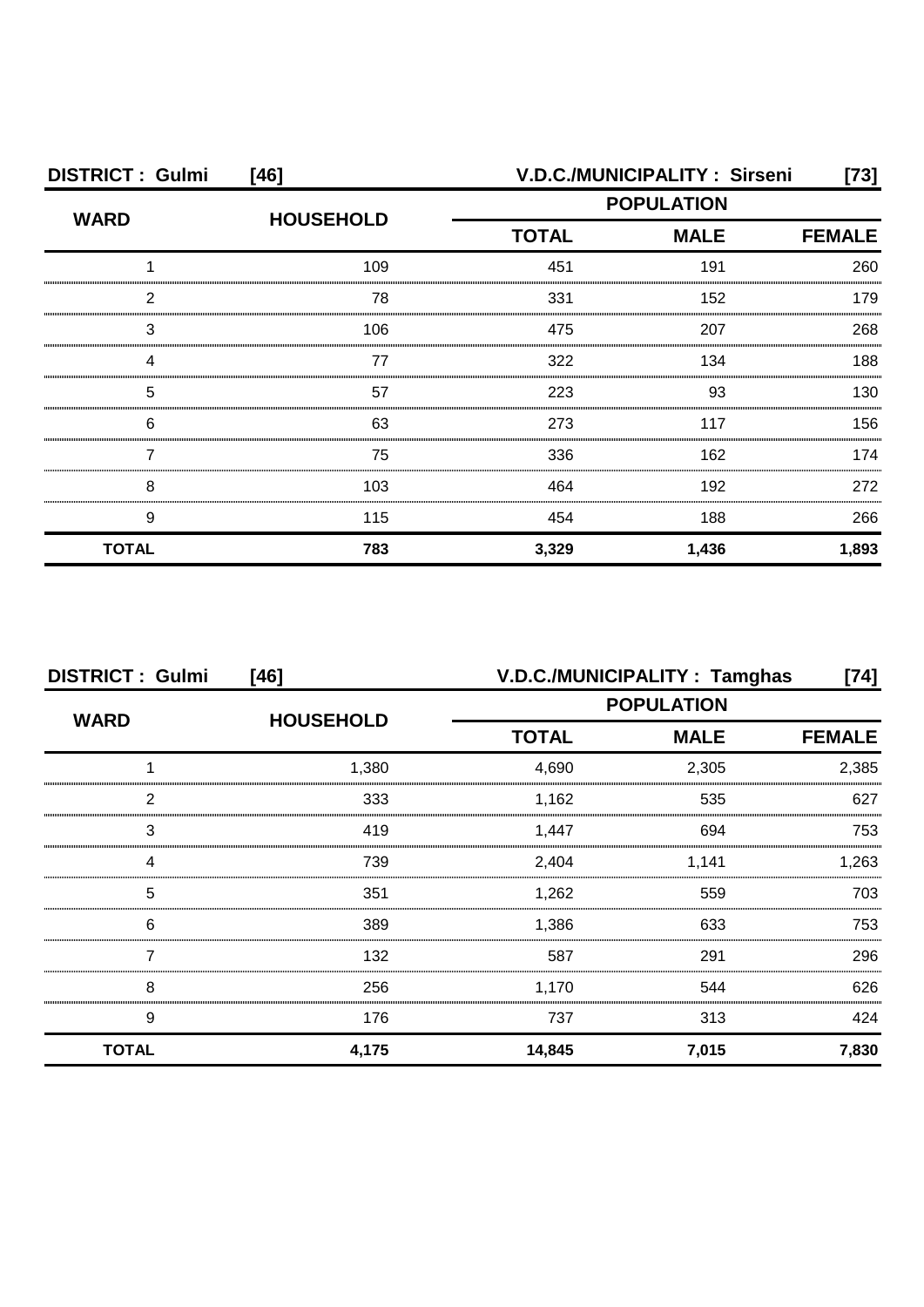| <b>DISTRICT: Gulmi</b><br>$[46]$ |                  | V.D.C./MUNICIPALITY: Thanpati<br>[75] |             |               |
|----------------------------------|------------------|---------------------------------------|-------------|---------------|
|                                  | <b>HOUSEHOLD</b> | <b>POPULATION</b>                     |             |               |
| <b>WARD</b>                      |                  | <b>TOTAL</b>                          | <b>MALE</b> | <b>FEMALE</b> |
|                                  | 78               | 295                                   | 114         | 181           |
| 2                                | 69               | 251                                   | 99          | 152           |
| 3                                | 102              | 435                                   | 176         | 259           |
|                                  | 64               | 218                                   | 87          | 131           |
| 5                                | 41               | 147                                   | 55          | 92            |
| 6                                | 81               | 315                                   | 138         | 177           |
|                                  | 94               | 325                                   | 133         | 192           |
| 8                                | 66               | 246                                   | 103         | 143           |
| 9                                | 82               | 353                                   | 155         | 198           |
| <b>TOTAL</b>                     | 677              | 2,585                                 | 1,060       | 1,525         |

| <b>DISTRICT: Gulmi</b> | [46]             |                   | V.D.C./MUNICIPALITY: Thulo Lumpek | [76]          |
|------------------------|------------------|-------------------|-----------------------------------|---------------|
| <b>WARD</b>            |                  | <b>POPULATION</b> |                                   |               |
|                        | <b>HOUSEHOLD</b> | <b>TOTAL</b>      | <b>MALE</b>                       | <b>FEMALE</b> |
|                        | 150              | 819               | 391                               | 428           |
| 2                      | 162              | 780               | 368                               | 412           |
| 3                      | 108              | 536               | 248                               | 288           |
| Δ                      | 109              | 572               | 269                               | 303           |
| 5                      | 139              | 704               | 314                               | 390           |
| 6                      | 84               | 434               | 181                               | 253           |
|                        | 135              | 743               | 344                               | 399           |
| 8                      | 244              | 1,085             | 450                               | 635           |
| 9                      | 100              | 430               | 186                               | 244           |
| <b>TOTAL</b>           | 1,231            | 6,103             | 2,751                             | 3,352         |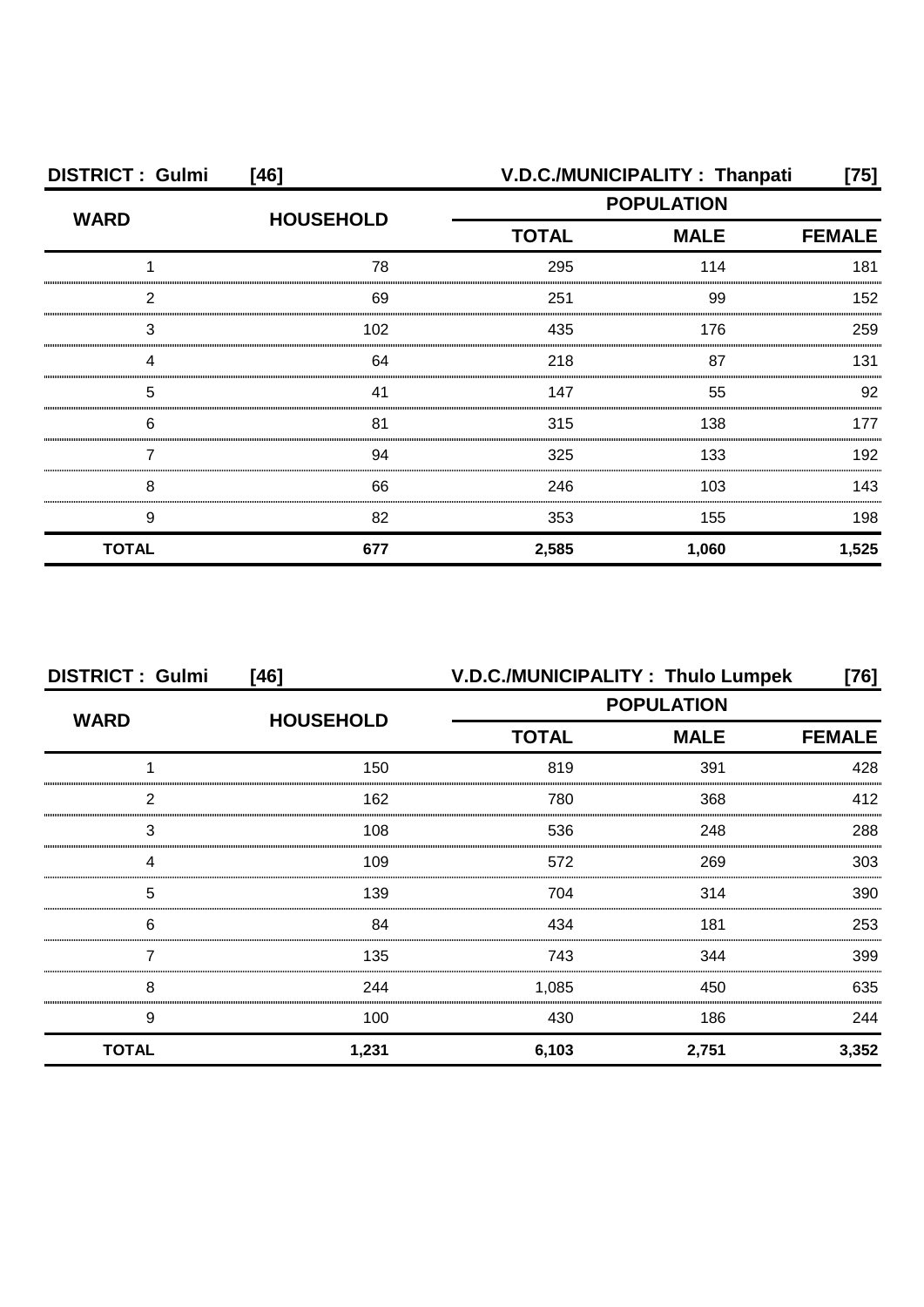| <b>DISTRICT: Gulmi</b> | [46]             | V.D.C./MUNICIPALITY: Turang |             |               |
|------------------------|------------------|-----------------------------|-------------|---------------|
|                        | <b>HOUSEHOLD</b> | <b>POPULATION</b>           |             |               |
| <b>WARD</b>            |                  | <b>TOTAL</b>                | <b>MALE</b> | <b>FEMALE</b> |
|                        | 315              | 1,205                       | 546         | 659           |
| 2                      | 107              | 402                         | 172         | 230           |
| З                      | 67               | 241                         | 103         | 138           |
|                        | 66               | 275                         | 117         | 158           |
| 5                      | 79               | 311                         | 131         | 180           |
| 6                      | 31               | 148                         | 68          | 80            |
|                        | 130              | 569                         | 251         | 318           |
| 8                      | 117              | 552                         | 233         | 319           |
| 9                      | 49               | 219                         | 93          | 126           |
| <b>TOTAL</b>           | 961              | 3,922                       | 1,714       | 2,208         |

| <b>DISTRICT: Gulmi</b> | [46]             | V.D.C./MUNICIPALITY: Wagla<br>$[78]$ |             |               |  |
|------------------------|------------------|--------------------------------------|-------------|---------------|--|
|                        | <b>HOUSEHOLD</b> | <b>POPULATION</b>                    |             |               |  |
| <b>WARD</b>            |                  | <b>TOTAL</b>                         | <b>MALE</b> | <b>FEMALE</b> |  |
|                        | 103              | 465                                  | 207         | 258           |  |
| 2                      | 88               | 390                                  | 160         | 230           |  |
| 3                      | 95               | 390                                  | 167         | 223           |  |
| Δ                      | 96               | 402                                  | 186         | 216           |  |
| 5                      | 76               | 354                                  | 149         | 205           |  |
| 6                      | 87               | 351                                  | 148         | 203           |  |
|                        | 100              | 444                                  | 215         | 229           |  |
| 8                      | 98               | 440                                  | 194         | 246           |  |
| 9                      | 70               | 293                                  | 127         | 166           |  |
| <b>TOTAL</b>           | 813              | 3,529                                | 1,553       | 1,976         |  |